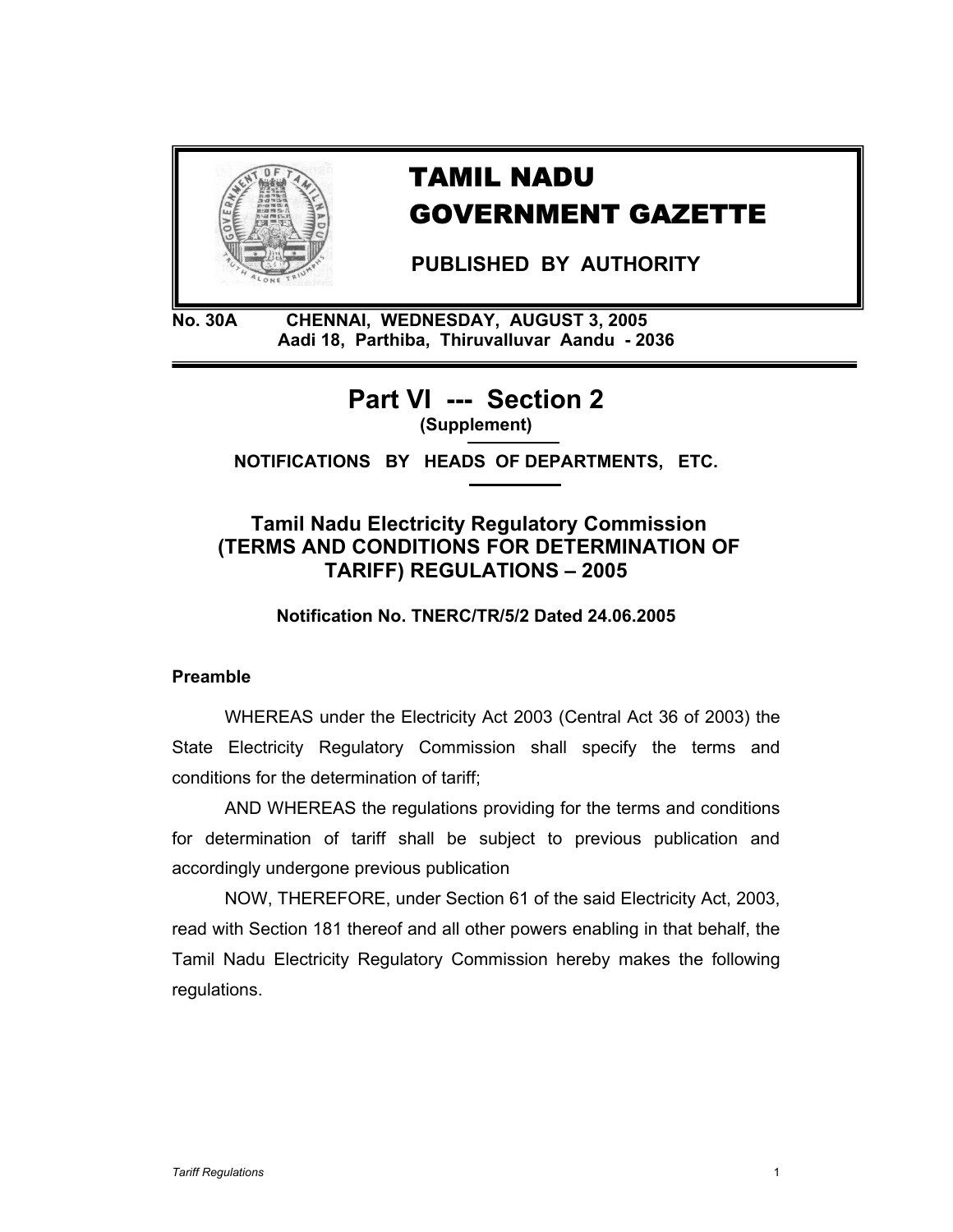# **CHAPTER I**

# **Preliminary**

- **1. Short Title, Applicability and Commencement**
- (1) These Regulations may be called **"Tamil Nadu Electricity Regulatory Commission (Terms and Conditions for the determination of Tariff) Regulations, 2005."**
- (2) These Regulations supersede **"Tamil Nadu Electricity Regulatory Commission – Tariff Regulations 2002"** published in Notification No. TNERC / TR / 5, dated 19.07.2002.
- (3) They shall come into force on the date of publication in the Tamil Nadu Government Gazette.
- (4) They shall extend to the whole of State of Tamil Nadu.
- (5) They shall be applicable for determination of tariff by the Commission in accordance with Section 62 of the Act.
- (6) They shall not be applicable to co-generation, captive power plants and generation of electricity from renewable sources of energy including mini hydro projects (covered under Non-Conventional Energy Sources), which will be covered by a separate regulation to be specified by the Commission under clause (e) of sub-section (1) of Section 86 of the Electricity Act 2003 for promotion of such generation.

# **2. Definitions**

- (1) In these Regulations unless the context otherwise requires
	- (a) **'Act'** means the Electricity Act 2003 (Central Act of 36 of 2003)
	- (b) **`Additional Capitalisation'** means the capital expenditure actually incurred after the date of commercial operation of the / generation station / transmission system and admitted by the Commission after prudence check subject to regulation 19;
	- (c) **'Authority**' means Central Electricity Authority referred to in Section 70 of the Act;
	- (d) **'Allotted Transmission Capacity'** means the power transfer in MW between the specified point of injection and point of drawal allowed to a long-term open access customer on the intra-state transmission system under the normal circumstances and the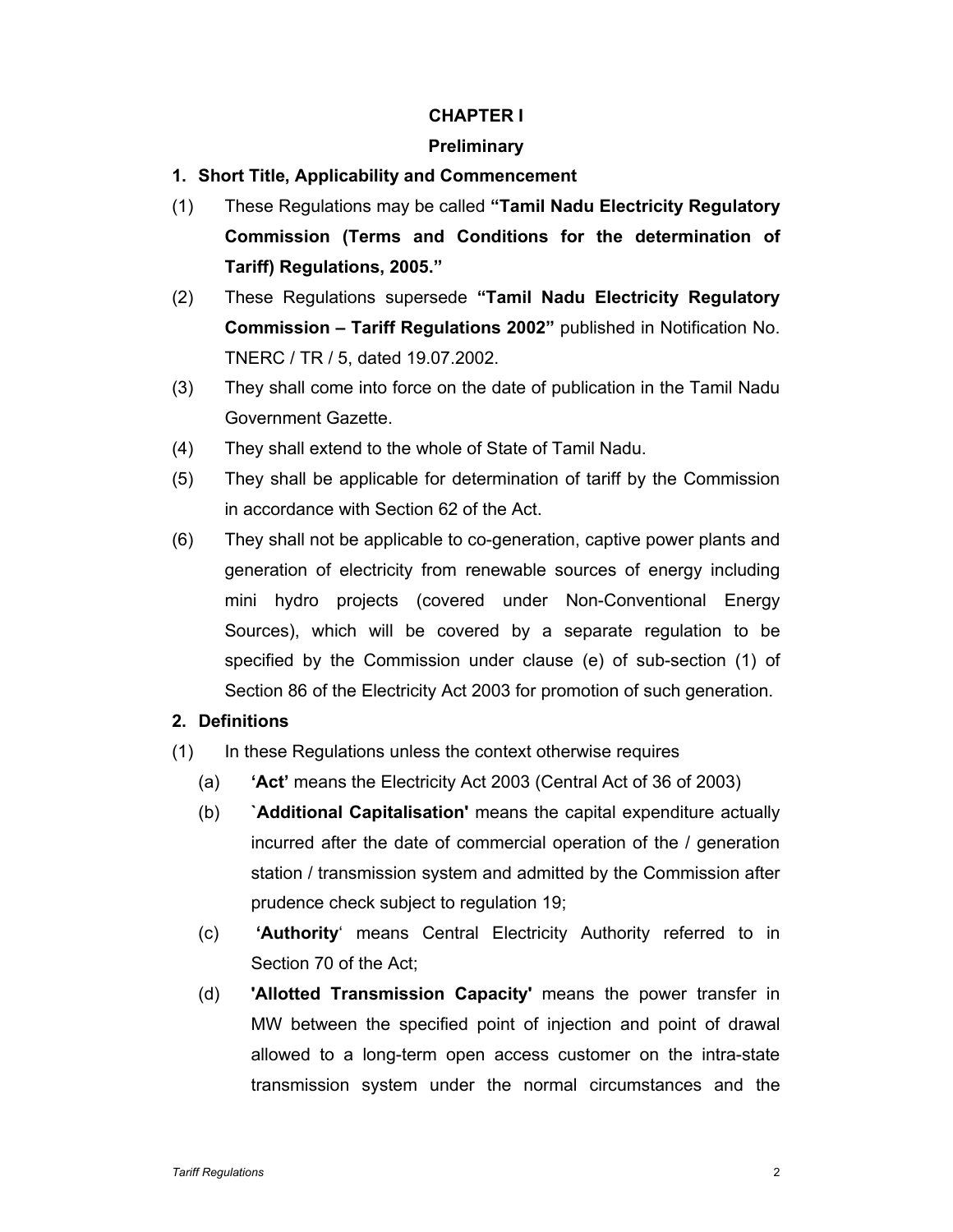expression "allotment of transmission capacity" shall be construed accordingly;

- (e) '**Auxiliary Energy Consumption' or 'AUX'** in relation to a period means the quantum of energy consumed by auxiliary equipment of the Generating Station and transformer losses within the Generating Station, and shall be expressed as a percentage of the sum of gross energy generated at the generator terminals of all the units of the Generating Station;
- (f) **'Availability'** in relation to a thermal Generating Station for any period means the average of the daily average declared capacities (DCs) for all the days during that period expressed as a percentage of the installed capacity of the Generating Station minus normative auxiliary consumption in MW, and shall be computed in accordance with the following formula:

Availability = 10000 x 
$$
\sum_{i=1}^{N} DC_i / \{ N \times IC \times (100-AUX_n) \}
$$
%

where,

IC = Installed Capacity of the Generating Station in MW,

 $DC_i$  = Average declared capacity for the i<sup>th</sup> day of the period in MW,

N = Number of days during the period, and

 $AUX_n$  = Normative Auxiliary Energy Consumption as a percentage of gross generation;

- (g) **"Beneficiary"** in relation to a generating station means the person buying power generated at such a generating station on payment of annual capacity charges;
- (h) "**Block"** in relation to a combined cycle thermal generating station includes combustion turbine – generator, associated waste heat recovery boiler, connected steam turbine – generator and auxiliaries;
- (i) **"Commission"** means the Tamil Nadu Electricity Regulatory Commission.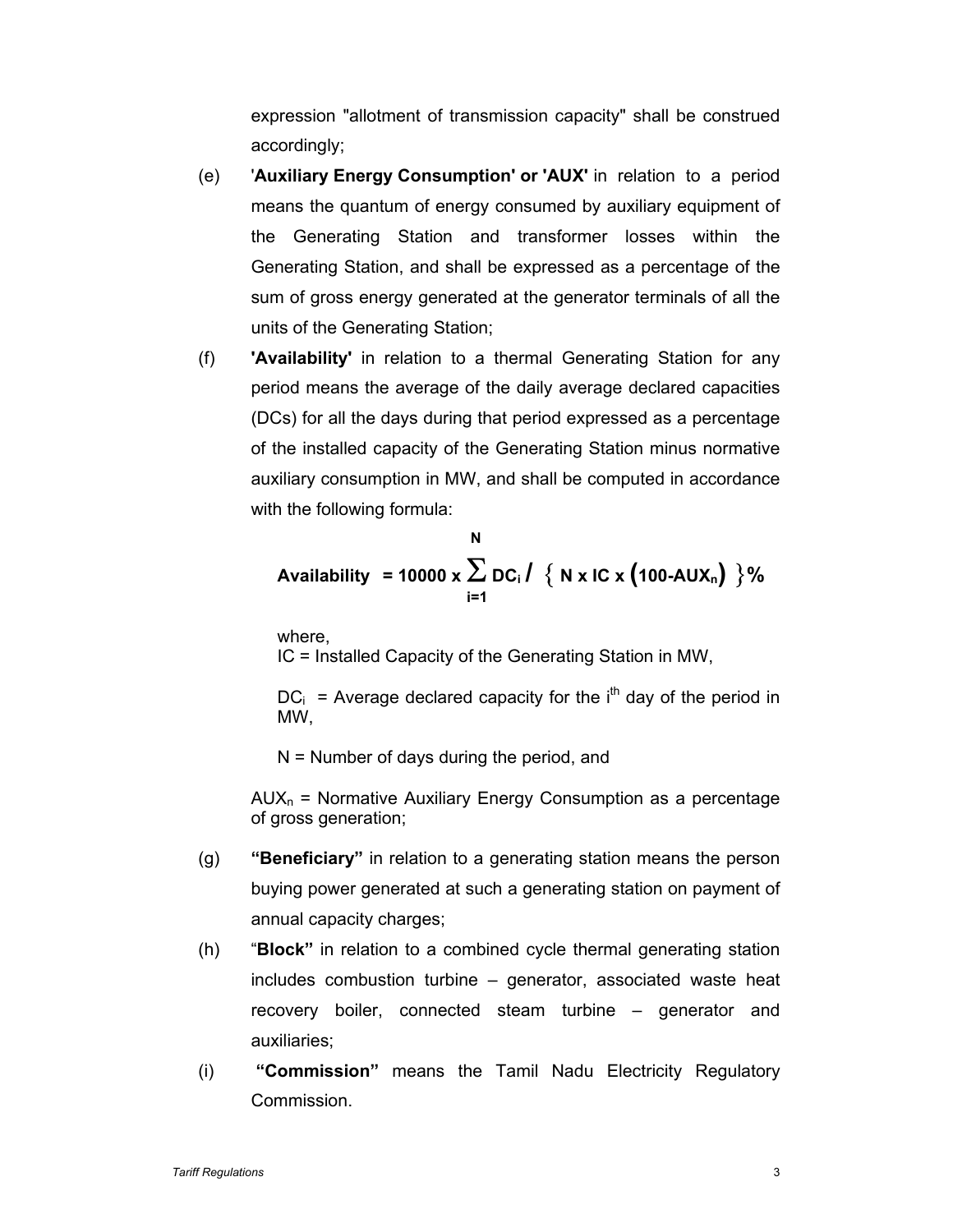- (j) **'Capacity Index**' means the average of the daily capacity indices over one year;
- (k) '**Contracted Power'** means the power in MW which the transmission licensee has agreed to carry or which the transmission licensee is required to carry as per firm allocation from the Generating Station or the long-term agreement between the importing and exporting utility;
- (l) `**Cut off Date'** means the date of first financial year closing after one year of the date of commercial operation of the generating station / transmission system.
- (m) **'Date of Commercial Operation' or 'COD**' in relation to a unit means the date declared by the generator after demonstrating the Maximum Continuous Rating (MCR) or Installed Capacity (IC) through a successful trial run, after notice to the beneficiaries, and in relation to the generating station the date of commercial operation means the date of commercial operation of the last unit of the generating station;
- (n) **'Date of Commercial Operation' or 'COD**' **in relation to transmission system** means the date of charging the project or part thereof to its rated voltage level or seven days after the date on which it is declared ready for charging by the transmission licensee, but is not able to be charged for reasons not attributable to the transmission licensee, its suppliers or contractors.

*Provided that the date of commercial operation shall not be a date prior to the scheduled date of commercial operation mentioned in the implementation agreement or the transmission service agreement or the investment approval, as the case may be, unless mutually agreed to by all parties.* 

(o) **'Declared Capacity'** or '**DC'** means the capability of the generating station to deliver ex-bus electricity in MW declared by such Generating Station in relation to any period of the day or whole of the day, duly taking into account the availability of fuel;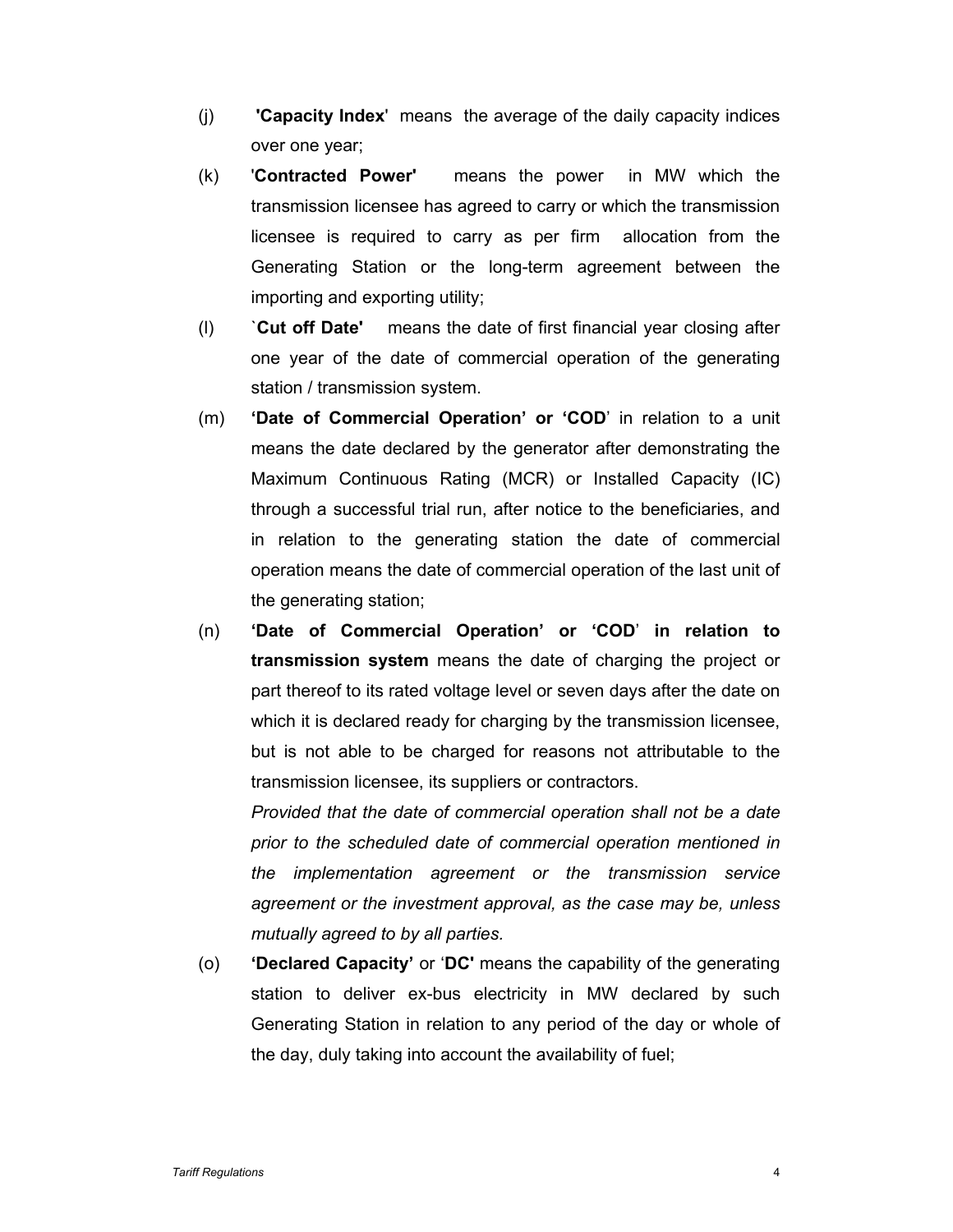### *Note*

*.* 

*In case of a gas turbine Generating Station or a combined cycle Generating Station, the Generating Station shall declare the capacity for units and modules on gas fuel and liquid fuel separately, and these shall be scheduled separately. Total declared capacity and total scheduled generation for the Generating Station shall be the sum of the declared capacity and scheduled generation for gas fuel and liquid fuel for the purpose of computation of availability and Plant Load Factor respectively* 

### (p) '**Declared Capacity'** or **'DC' relating to hydro generation**

- (a) For run-of-river power station with pondage and storage-type power stations, declared capacity means the ex-bus capacity in MW expected to be available from the generating station over the peaking hours of next day, as declared by the generator, taking into account the availability of water, optimum use of water and availability of machines and for this purpose, the peaking hours shall not be less than 3 hours within 24 hour period, and
- (b) In case of purely run-of–river power stations, declared capacity means the ex-bus capacity in MW expected to be available from the generating station during the next day, as declared by the generating station, taking into account the availability of water, optimum use of water and availability of machines;
- (q) **'Deemed Generation '** means the energy which a generating station was capable of generating but could not generate due to the conditions of grid or power system, etc. beyond the control of generating station;
- (r) **'Design Energy'** means the quantum of energy which could be generated in a 90% dependable year with 95% installed capacity of the hydro power generating station;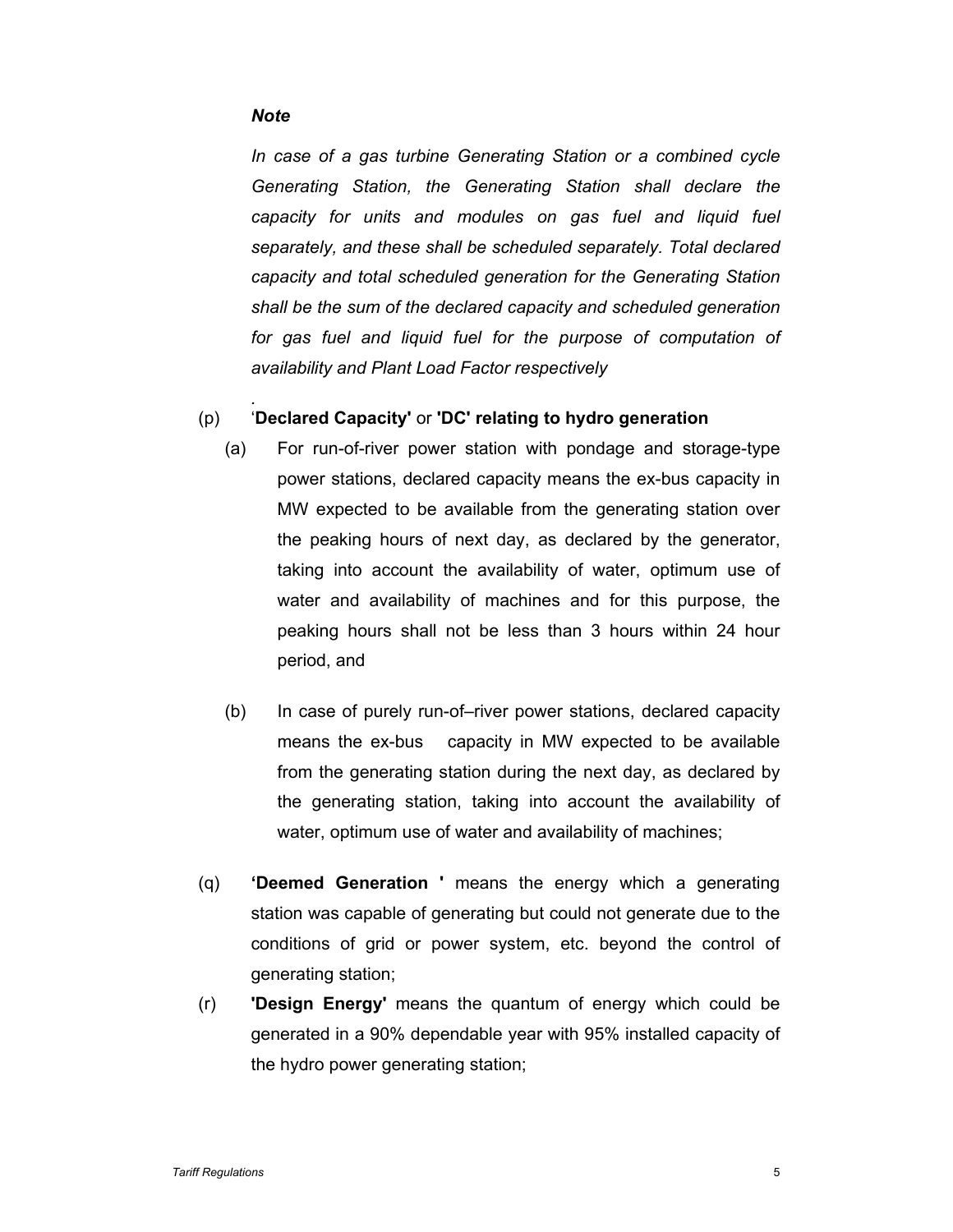- (s) **`Existing Generating Station'** means a generating station declared under commercial operation from a date prior to the notification of these Regulations;
- (t) **'Existing Project'** means the project declared under commercial operation from a date prior to the notification of these Regulations;
- (u) '**Gross Calorific Value'** or '**GCV'** in relation to a thermal power Generating Station means the heat produced in kCal by complete combustion of one kilogram of solid fuel or one litre of liquid fuel or one standard cubic meter of gaseous fuel, as the case may be;
- (v) '**Gross Station Heat Rate' or 'GHR'** means the heat energy input in kCal required to generate one kWh of electrical energy at generator terminals;
- (w) **"Government"** means the Government of Tamil Nadu.
- (x) **'Infirm Power'** means electricity generated prior to commercial operation of the unit of a Generating Station;
- (y) '**Installed Capacity' or 'IC**' means the summation of the name plate capacities of all the units of the Generating Station or the capacity of the Generating Station (reckoned at the generator terminals) as approved by the Commission from time to time;
- (z) **'Long-Term Open Access Customer'** means a person availing or intending to avail access to the intra-state transmission system for a period specified in the TNERC Open Access Regulations.
- (aa) **'Maximum Available Capacity'** relating to hydel stations means the following:
	- (a) Run-of-river power station with pondage and storage type power stations

The maximum capacity in MW, the generating station can generate with all units running, under the prevailing conditions of water levels and flows, over the peaking hours of next day,

# **Explanation**

The peaking hours for this purpose shall not be less than 3 hours within a 24 hours period.

(b) Purely run-of-river power stations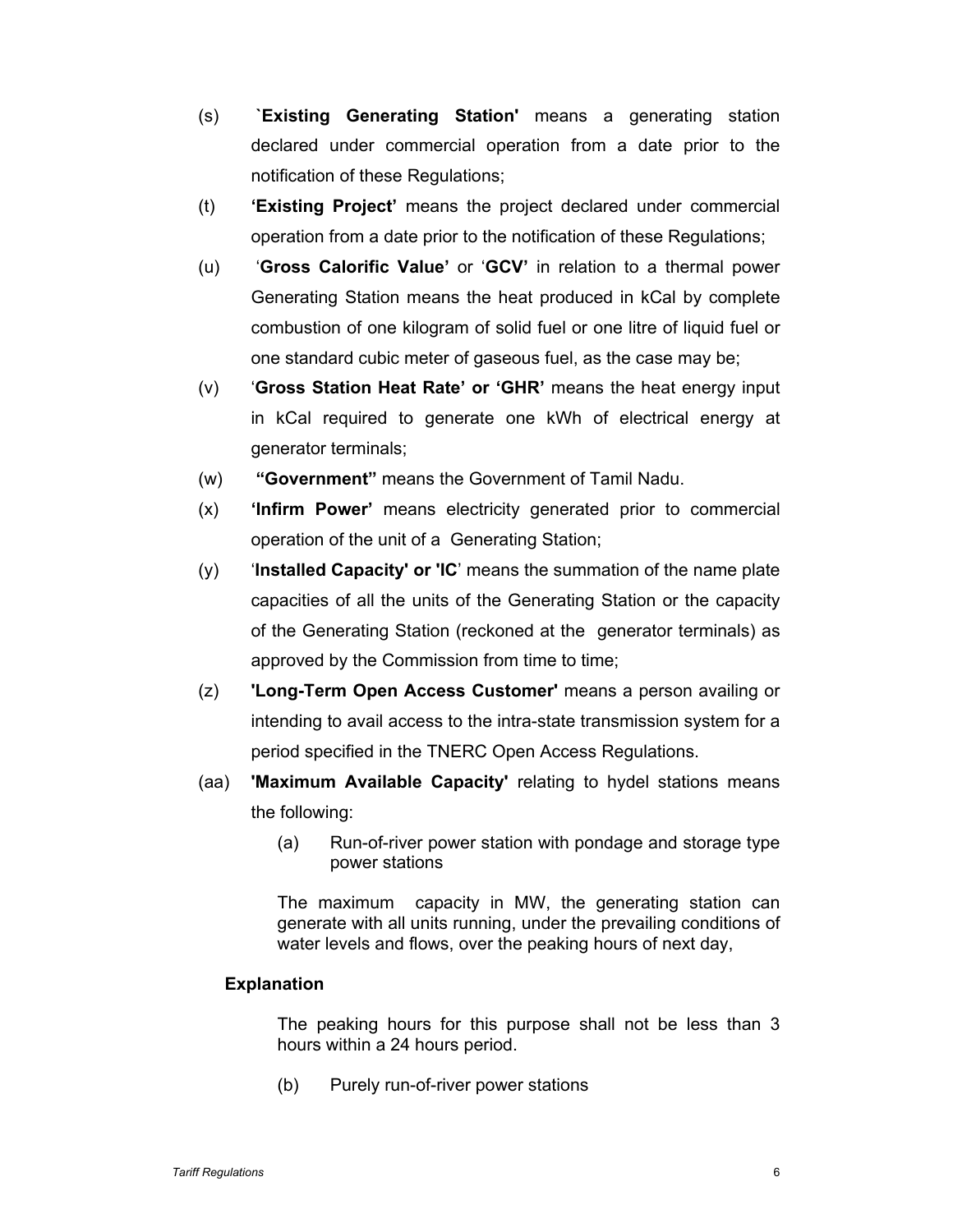The maximum capacity in MW, the generating station can generate with all units running, under the prevailing conditions of water levels and flows over the next day.

- (bb) **'Operation and Maintenance Expenses' or `O and M Expenses**' means the expenditure incurred in operation and maintenance of the generating station, or part thereof / transmission system / distribution system, including the expenditure on employee cost, repair and maintenance and administration and general expenses.
- (cc) **`Original Project Cost'** means the actual expenditure incurred by the project as per the original scope up to first financial year closing after one year of the date of commercial operation of the last unit as admitted by the Commission;
- (dd) **'Plant Load Factor' or 'PLF'** for a given period, means the total sent out energy corresponding to scheduled generation during the period, expressed as a percentage of sent out energy corresponding to installed capacity in that period and shall be computed in accordance with the following formula:

\n
$$
N
$$
\n  
\n**PLF = 10000 x**\n $\sum_{i=1}^{N} \text{SG}_i / \{N \times IC \times (100 - AUX_n)\}$ \n

\n\n where,\n

IC = Installed Capacity of the Generating Station in MW,

 $SG_i$  = Scheduled Generation in MW for the i<sup>th</sup> time block of the period,

 $N =$  Number of time blocks during the period, and

 $AUX_n$  = Normative Auxiliary Energy Consumption as a percentage of gross generation;

- (ee) **'Run-of-river power station'** means a hydro electric power generating station which has no upstream pondage;
- (ff) '**Run –of-river power station with pondage' means** a hydro electric power generating station with sufficient pondage for meeting the daily variation of power demand;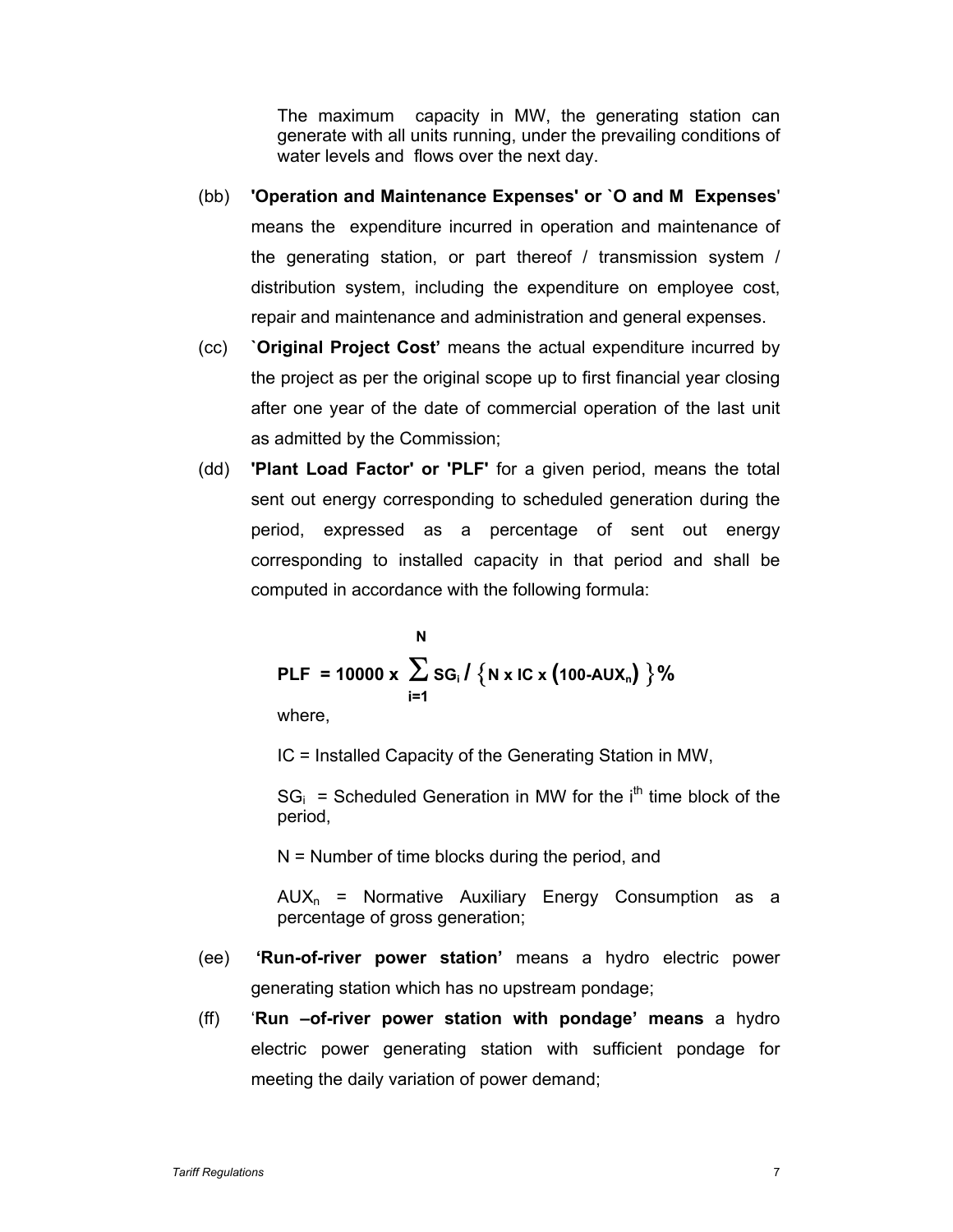- (gg) **'Storage Type power station'** means a hydro electric power generating station associated with large storage capacity to enable variation of generation of power according to demand;
- (hh) **'Scheduled Energy'** means the quantum of energy to be generated at the generating station over the 24-hour period, as scheduled by the Regional / Sub Load Despatch Centre;
- (ii) **`Scheduled Generation' or 'SG'** at any time or for any period or time block means schedule of generation in MW ex-bus given by the Regional / Sub Load Despatch Centre;

### *Note*

For the gas turbine Generating Station or a combined cycle *Generating Station if the average frequency for any time block, is below 49.52 Hz but not below 49.02 Hz and the scheduled generation is more than 98.5% of the declared capacity, the scheduled generation shall be deemed to have been reduced to 98.5% of the declared capacity, and if the average frequency for any time block is below 49.02 Hz and the scheduled generation is more than 96.5% of the declared capacity, the scheduled generation shall be deemed to have been reduced to 96.5% of the declared capacity.* 

- (jj) **'Transmission licensee**', means a person granted licence for intrastate transmission of electricity and includes STU.
- (kk) **' Transmission System'** means a line with associated sub-stations or a group of lines inter-connected together along with associated sub-stations and the term includes equipment associated with transmission lines and sub-stations;
- (ll) **'Year'** means a financial year**.**

*Words or expressions occurring in these Regulations and not defined herein but defined in other Regulations published by the Commission or the Electricity Act 2003 shall bear the same meaning respectively assigned to the terms in the Act / Regulations.*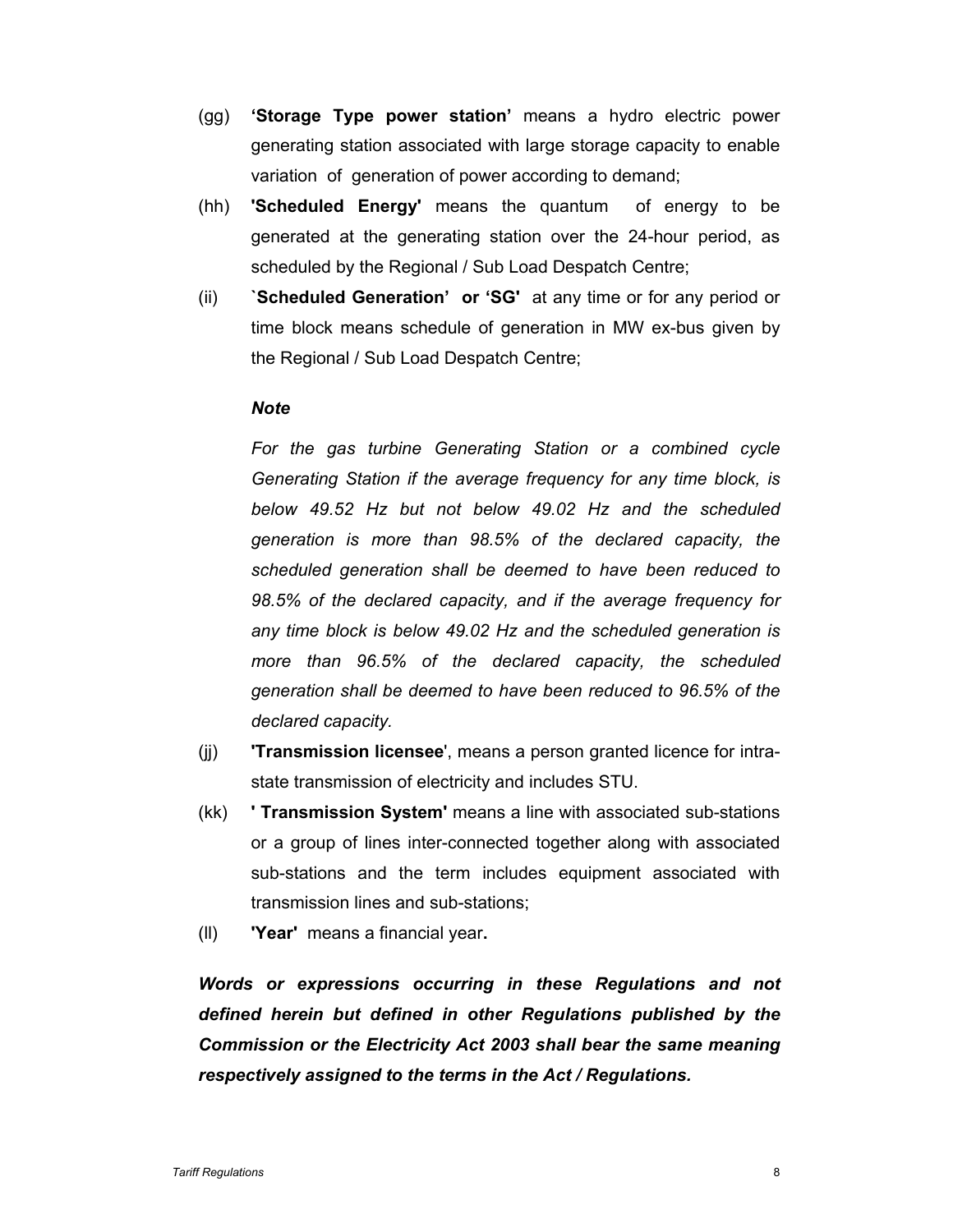# **CHAPTER II**

# **Determination of Tariff**

# **3. Power to determine Tariff**

- (1) Under Section 62 of the Act, the Commission shall determine tariff and terms and conditions therefor in the following cases:
	- (i) Supply of electricity by a Generating Company to a Distribution licensee:

*Provided that the Commission may, in case of shortage of supply of electricity, fix the minimum and maximum ceiling of tariff for purchase or sale of electricity in pursuance of an agreement entered into between the Generating Company and a licensee or between licensees for a period not exceeding one year to ensure reasonable price of electricity.* 

- (ii) Intra-State transmission of electricity.
- (iii) Rates, charges and terms and conditions for use of Intervening transmission facilities, if these cannot be mutually agreed upon by the licensee as provided in Section 36 (1) of the Act.
- (iv) Wheeling of electricity.
- (v) Retail sale of electricity.

*Provided that in case of distribution of electricity in the same area by two or more distribution licensees, the Commission may, for promoting competition among distribution licensee, fix only maximum ceiling of tariff for retail sale of electricity.* 

*Provided further that the consumers who are allowed open access by the Commission under Section 42 of the Act may enter into an agreement with any person / licensee for supply or purchase of electricity on such terms and conditions (including tariff) as may be mutually agreed to between them.* 

(vi) Surcharge payable by the consumer who is allowed open access in addition to the charges for wheeling under the first proviso to sub-section (2) of section 42 of the Act and in accordance with the TNERC Open Access Regulations.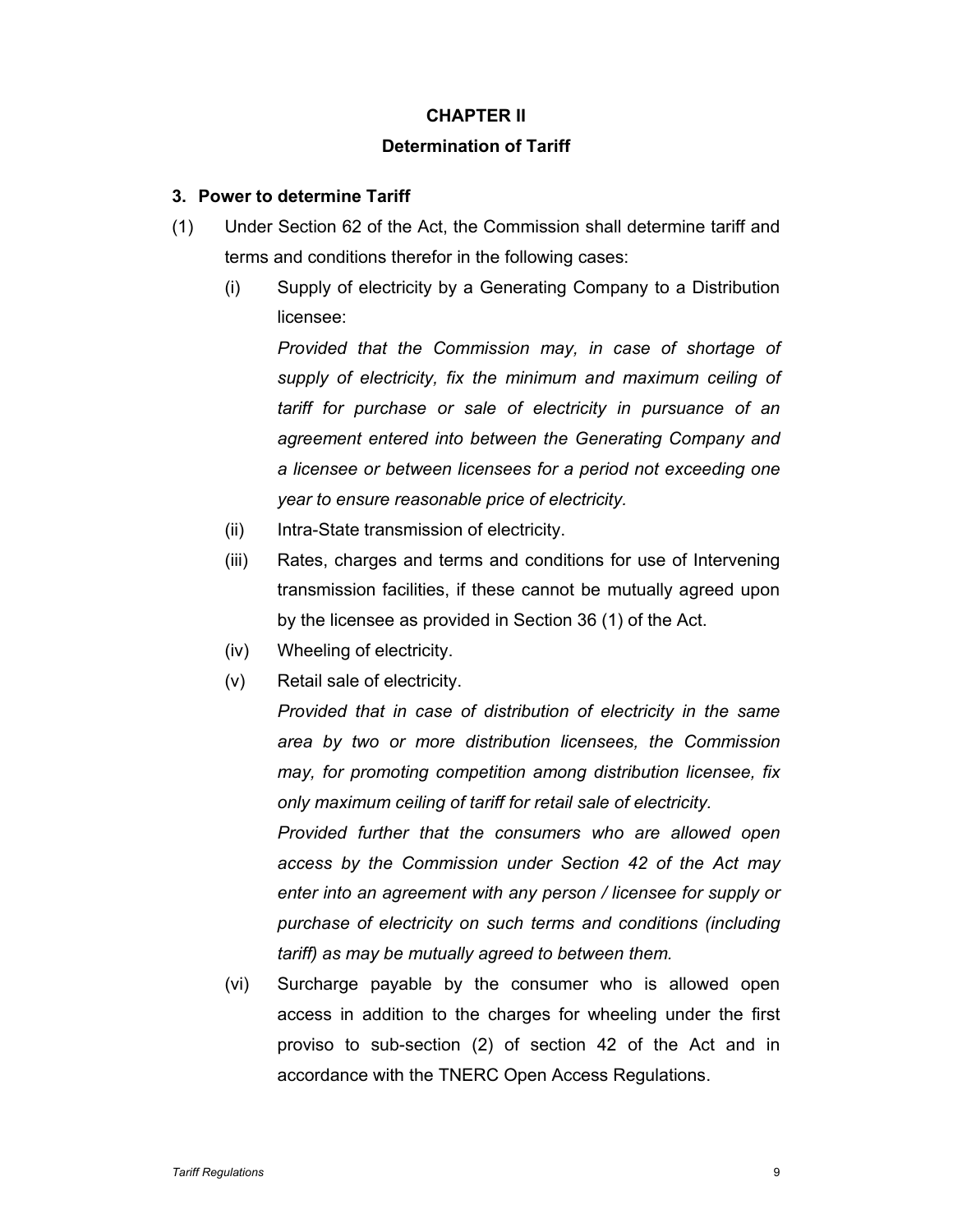- (vii) Additional surcharge on the charges of wheeling payable by a consumer who is allowed open access by the Commission under sub-section (4) of Section 42 of the Act and in accordance with the TNERC Open Access Regulations.
- (2) As provided in sub-section (5) of section 64 of the Act,

"Notwithstanding anything contained in Part X of the Act, the tariff for any interstate supply, transmission or wheeling of electricity, as the case may be, involving the territories of two States, may, upon an application made to it by the parties intending to undertake such supply, transmission or wheeling, be determined by the Commission in cases where the licensee intending to distribute electricity and make payment therefor is under the Commission's jurisdiction."

(3) As provided in section 63 of the Act,

"Notwithstanding anything contained in these Regulations, the Commission shall adopt the tariff if such tariff has been determined through transparent process of bidding in accordance with the guidelines issued by the Central Government."

# **4. Tariff setting principles**

The Commission, while determining the tariff, shall be guided by the following factors:-

- (i) The guidelines outlined in Section 61 of the Act which reads as: "The Appropriate Commission shall, subject to the provisions of this Act, specify the terms and conditions for the determination of tariff, and in doing so, shall be guided by the following, namely:-
	- (a) the principles and methodologies specified by the Central Commission for determination of the tariff applicable to generating companies and transmission licensees;
	- (b) the generation, transmission, distribution and supply of electricity are conducted on commercial principles;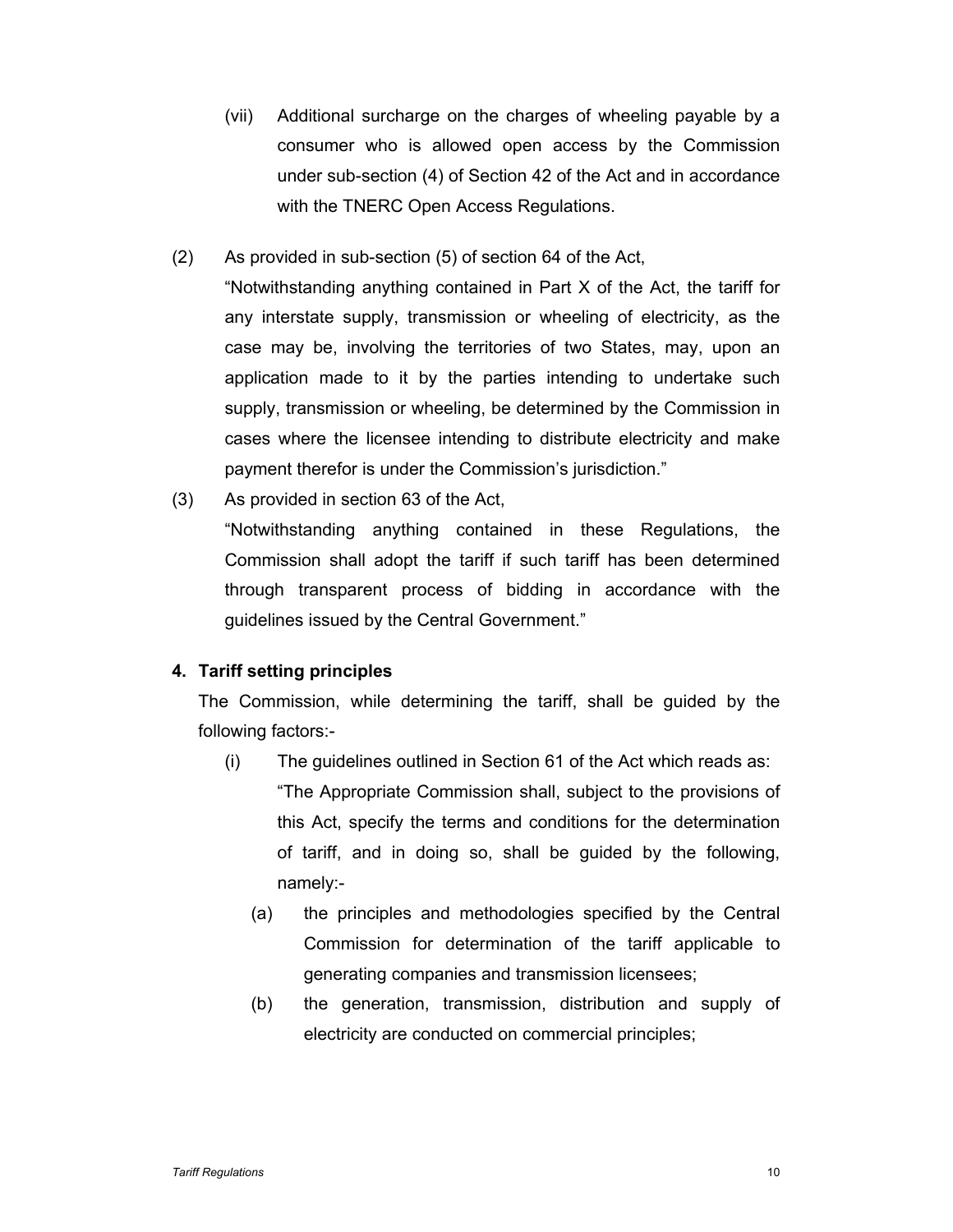- (c) the factors which would encourage competition, efficiency, economical use of the resources, good performance and optimum investments;
- (d) safeguarding of consumers' interest and at the same time, recovery of the cost of electricity in a reasonable manner;
- (e) the principles rewarding efficiency in performance;
- (f) multi year tariff principles;
- (g) that the tariff progressively reflects the cost of supply of electricity and also, reduces and eliminates cross-subsidies within the period to be specified by the Appropriate Commission;
- (h) the promotion of co-generation and generation of electricity from renewable sources of energy;
- (i) the National Electricity Policy and tariff policy:"
- (ii) Rationalisation of tariff
- (iii) Avoidance of tariff shock to any category while setting the tariff to progressively reflect the cost.
- (iv) Consideration of minimum level of support required to make electricity affordable for household of very poor category.
- (v) In the process of determining tariff to progressively reflect the cost to serve each category, the Commission may endeavour to see that tariff to any category of consumers does not exceed 150% of the cost of supply and also is not less than 50% of the cost of supply.
- (vi) Adequate payment security arrangements like Letter of credit shall be ensured to Generating Companies.
- (vii) The Generating Companies shall be allowed to sell to other buyers without losing their claim on committed capacity charges in case of under recovery of these charges from alternate sales.
- (viii) For new Generating Stations, a significant part of the capacity shall be made available (as free capacity) to be sold through trading markets and the remaining capacity only shall be contracted through Power Purchase Agreement.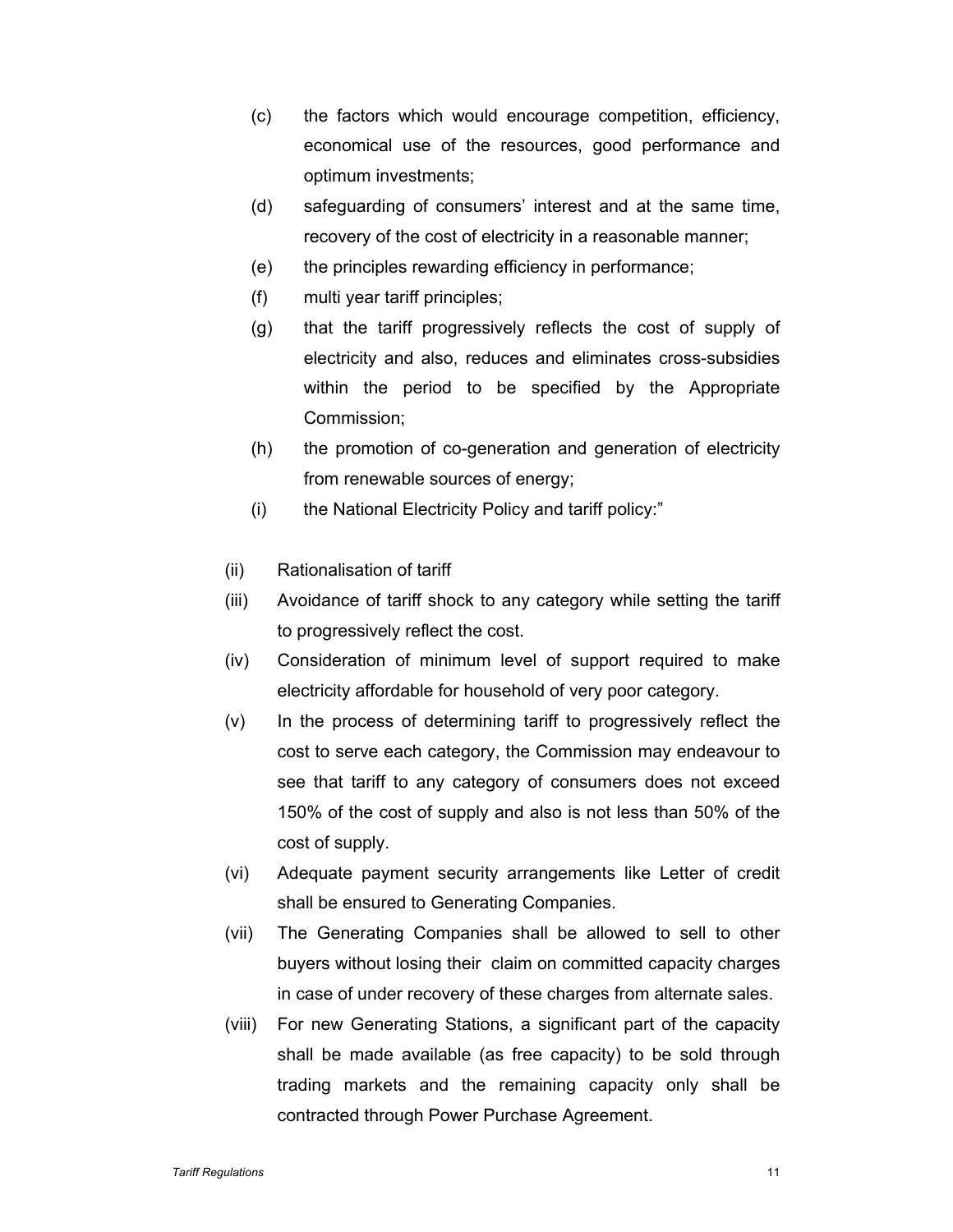- (ix) The new Power Purchase Agreement shall have appropriate clauses to ensure that the contracts can be modified to align them with the emerging market structures.
- (x) The linkage of Power Purchase Agreement terms to loan tenor shall be progressively de-emphasized as the electricity markets and trading arrangements provide alternate avenues to developers for selling their output.

# **5. Filing of Aggregate Revenue Requirement**

- (1) The Distribution / Transmission licensee shall file the Aggregate Revenue Requirement (ARR) on or before 30<sup>th</sup> November of each year in the format prescribed, containing the details of the expected aggregate revenue that the licensee is permitted to recover at the prevailing tariff and the estimated expenditure.
- (2) ARR shall be filed every year even when no application for determination of tariff is made.

### **6. Procedure for making application for Determination of Tariff**

- (1) The licensee may file the application for determination of tariff in Form 1 in Annexure 1 to the TNERC Conduct of Business Regulations. The tariff changes should normally be applied for to take effect from the 1<sup>st</sup> day of ensuing financial year and hence the application shall be filed before 30<sup>th</sup> November of Current Year along with Aggregate Revenue Requirement (ARR).
- (2) The application shall be accompanied by the fees specified in the TNERC Fees and Fines Regulations and verified by an affidavit in Form 2 specified in Annexure 2 to the TNERC Conduct of Business Regulations.
- (3) The application for determination of tariff for the existing Generating Stations and Transmission System shall be accompanied by information in the respective formats appended to these regulations duly furnishing the figures for the previous year, current year and ensuing year. The application for determination of tariff by Distribution licensees shall be accompanied by the information in the ARR formats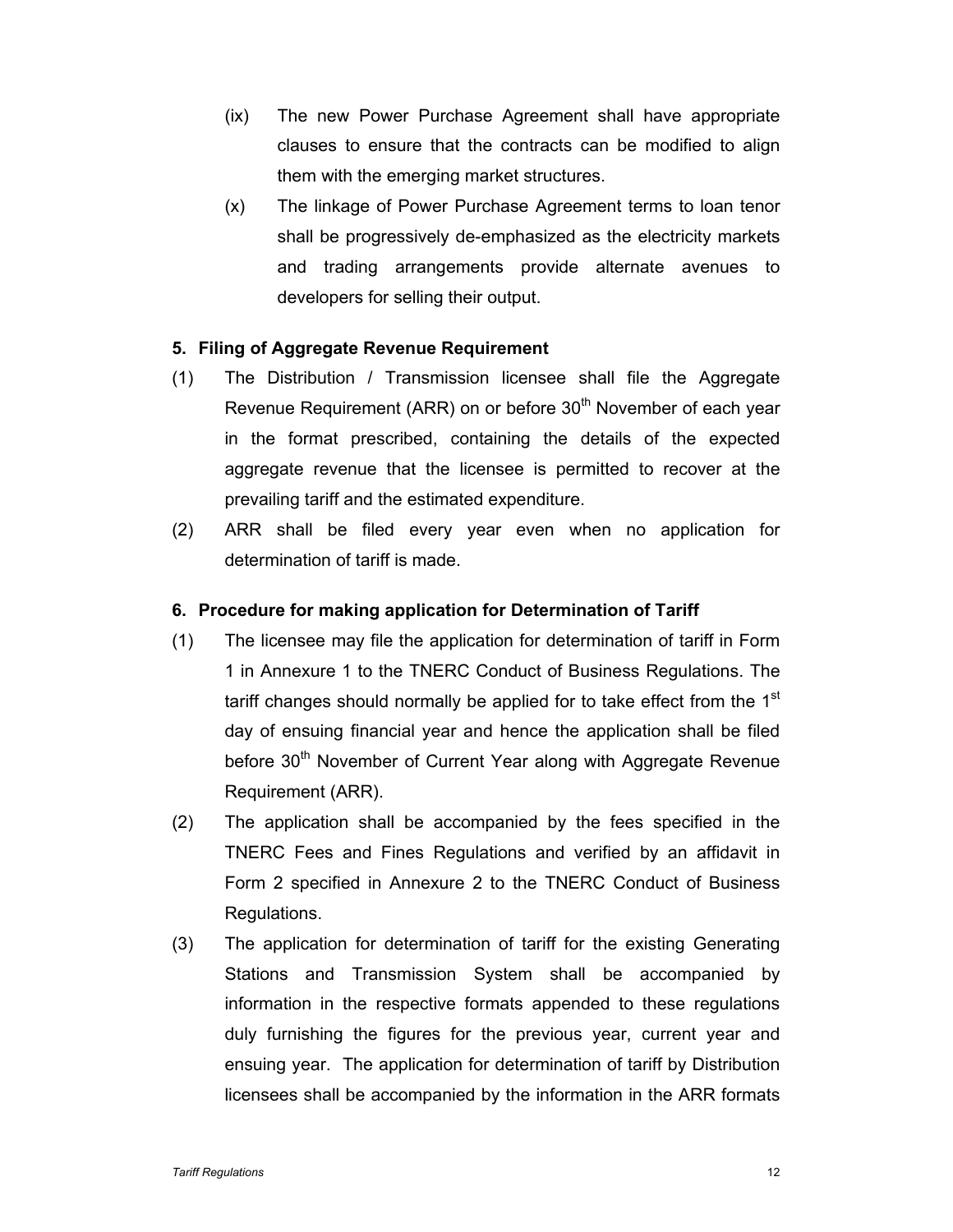appended to these Regulations. The information for the previous year should be based on the Audited Accounts and in case audited account of previous year are not available, the audited accounts for the immediately preceding year should be filed along with the unaudited accounts of the previous year.

- (4) If a person holds more than one licence and / or deemed to be licensee for more than one area of distribution or transmission, he shall submit separate calculation as above in respect of each licence or area of transmission or distribution. The licensee shall endeavour to separate the accounts function wise. Distribution and Supply shall be treated as separate function.
- (5) A licensee having a Generating Station shall maintain and submit separate accounts for the licensed business and Generating Station.
- (6) Transmission licensee and Distribution licensee engaged in other business for optimum utilisation of their Assets in the licensed business, shall maintain separate account for such other business and submit with tariff proposal the proportion of revenue utilised to reduce the transmission / wheeling charges as stipulated in TNERC (Licensing) Regulations.
- (7) In case of Generating Station or the Transmission system declared under commercial operation on or after the date of notification of these Regulations, an application for fixation of tariff shall be made in two stages as below:
	- (i) A licensee may make an application as per format stipulated by the Commission for determination of tariff in advance of the anticipated date of completion of the projects based on the Capital Expenditure actually incurred upto the date of making of the application or a date prior to making of application, duly audited and the provisional tariff shall be charged from the date of commercial operation of the line or sub-station of the Transmission System.
	- (ii) A licensee shall make a fresh application in the same format as above, for the determination of final tariff based on actual capital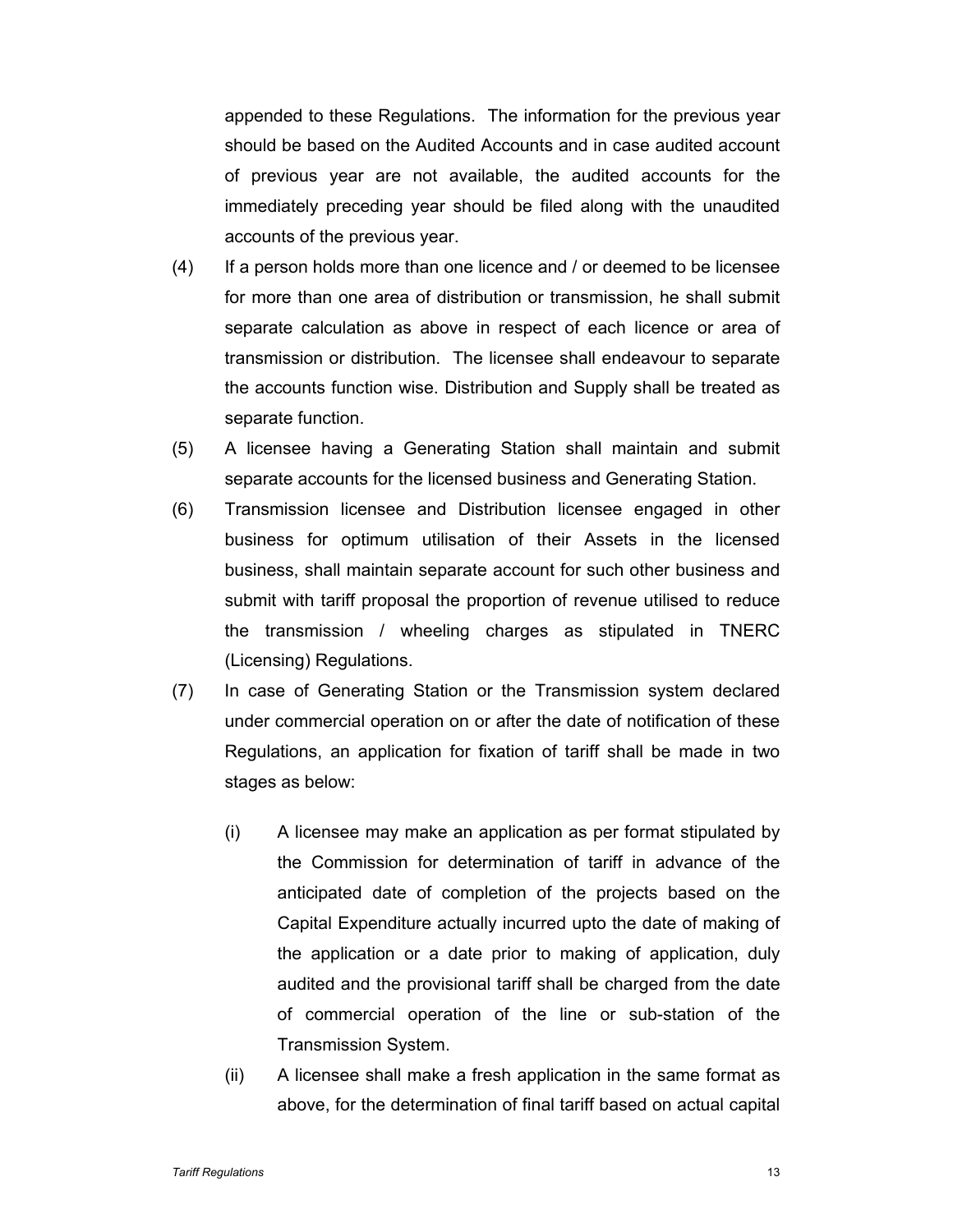expenditure incurred upto the date of commercial operation of the Generating Station or Transmission system duly audited and certified by the Statutory Auditors.

(8) In case the licensee does not initiate tariff filings in time, the Commission shall initiate tariff determination and regulatory scrutiny on suo motu basis.

### **7. Decision on Application**

- (1) The application received in complete shape shall be registered and numbered as provided for in the TNERC Conduct of Business Regulations.
- (2) The applicant shall publish, for the information of public, the contents of the application in an abridged form in English and Tamil newspapers having wide circulation and as per the direction of the Commission in this regard. The copies of Petition and documents filed with the Commission shall also be made available at a nominal price, besides hosting them in the website.
- (3) The applicant shall furnish reply to the objection / suggestion if any received from the public direct to the objector with a copy to the Commission.
- (4) The Commission may conduct its proceedings in accordance with the provisions of the Tamil Nadu Electricity Regulatory Commission – Conduct of Business Regulations, 2004.
- (5) The Commission shall, within one hundred and twenty days from the date of receipt of application, issue tariff order taking all the possible suggestions and objections into consideration.
- (6) The Commission may also reject the application for determination of tariff for reasons to be recorded in writing if the application is not in accordance with the provisions of the Act, Codes or Regulations made thereunder or the provision of any other law in force for the time being. *Provided that the applicant shall be given a reasonable opportunity of being heard before rejecting the application.*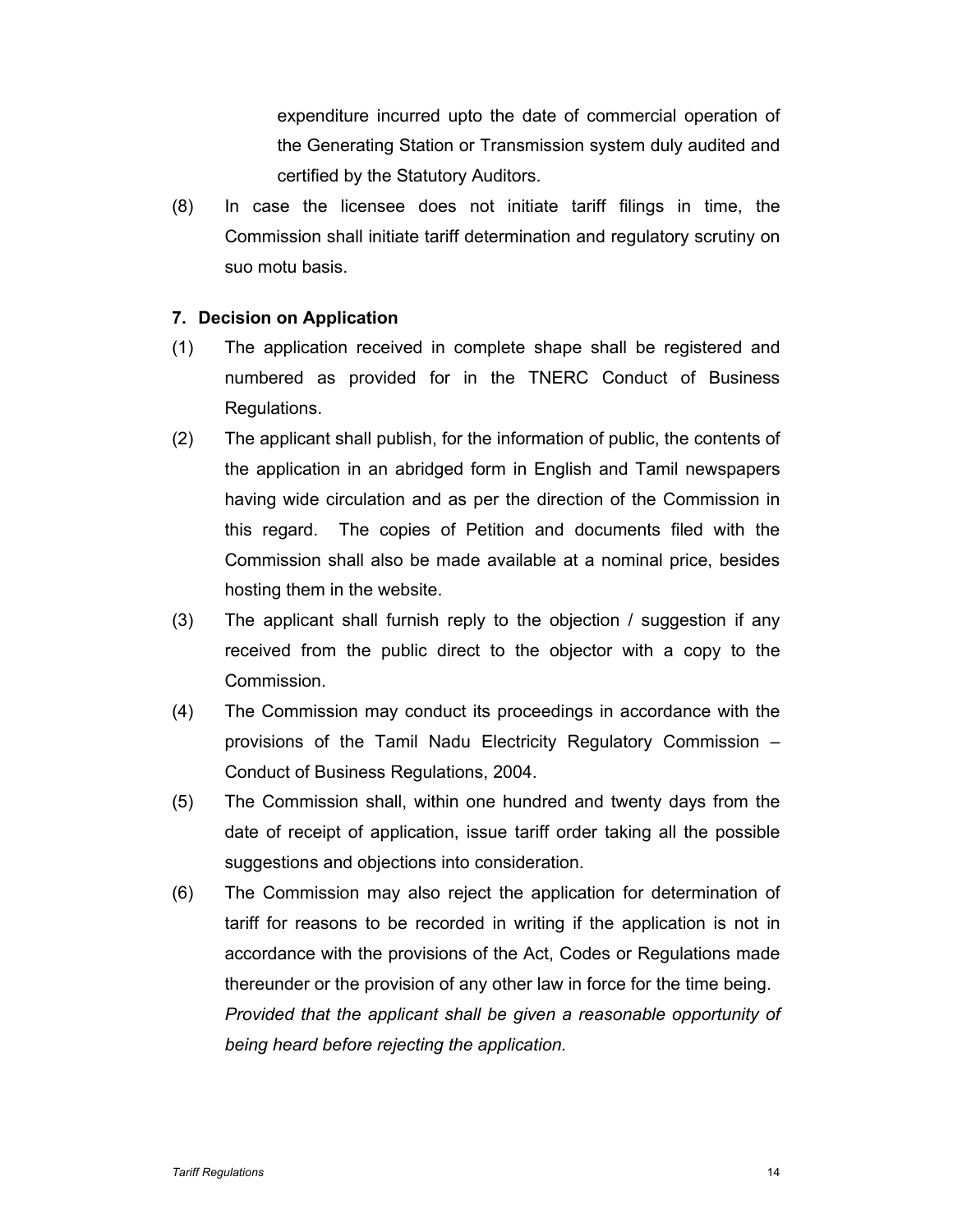# **8. Publication of Tariff Order**

- (1) The licensee shall, within the time specified in the Tariff Order of the Commission, publish the salient features of tariff in two English Newspapers and two Tamil Newspapers having wide circulation in Tamil Nadu.
- (2) The tariff shall come into force from the date specified in the Tariff Order and shall, unless amended or revoked, continue to be in force for such period as may be specified in the Tariff Order.

# **9. Communication of the Tariff**

The Commission, shall, within seven days of making the order, send a copy of the order to the licensees, Government of Tamil Nadu, the Central Electricity Authority and to the persons concerned.

# **10. Refund of excess amount**

The licensee shall recover the charges as per the tariff determined by the Commission. If any licensee recovers the charges exceeding the tariff determined by the Commission, the excess amount shall be refunded to the person who has paid such excess charges along with interest equivalent to the bank rate notified by the Reserve Bank of India.

# **11. Time- of-the- Day Tariff**

- (1) To promote demand side management peak and off-peak tariff may be implemented.
- (2) The time between 0600 hrs and 0900 hrs and between 1800 hrs and 2100 hours shall be treated as peak hour.
- (3) The duration between 2200 hours and 0500 hours shall be off-peak hours.

### **12. Power Factor**

The Commission may direct certain categories of consumers to maintain power factor at a prescribed level and allow incentive / disincentive for maintaining above / below the prescribed level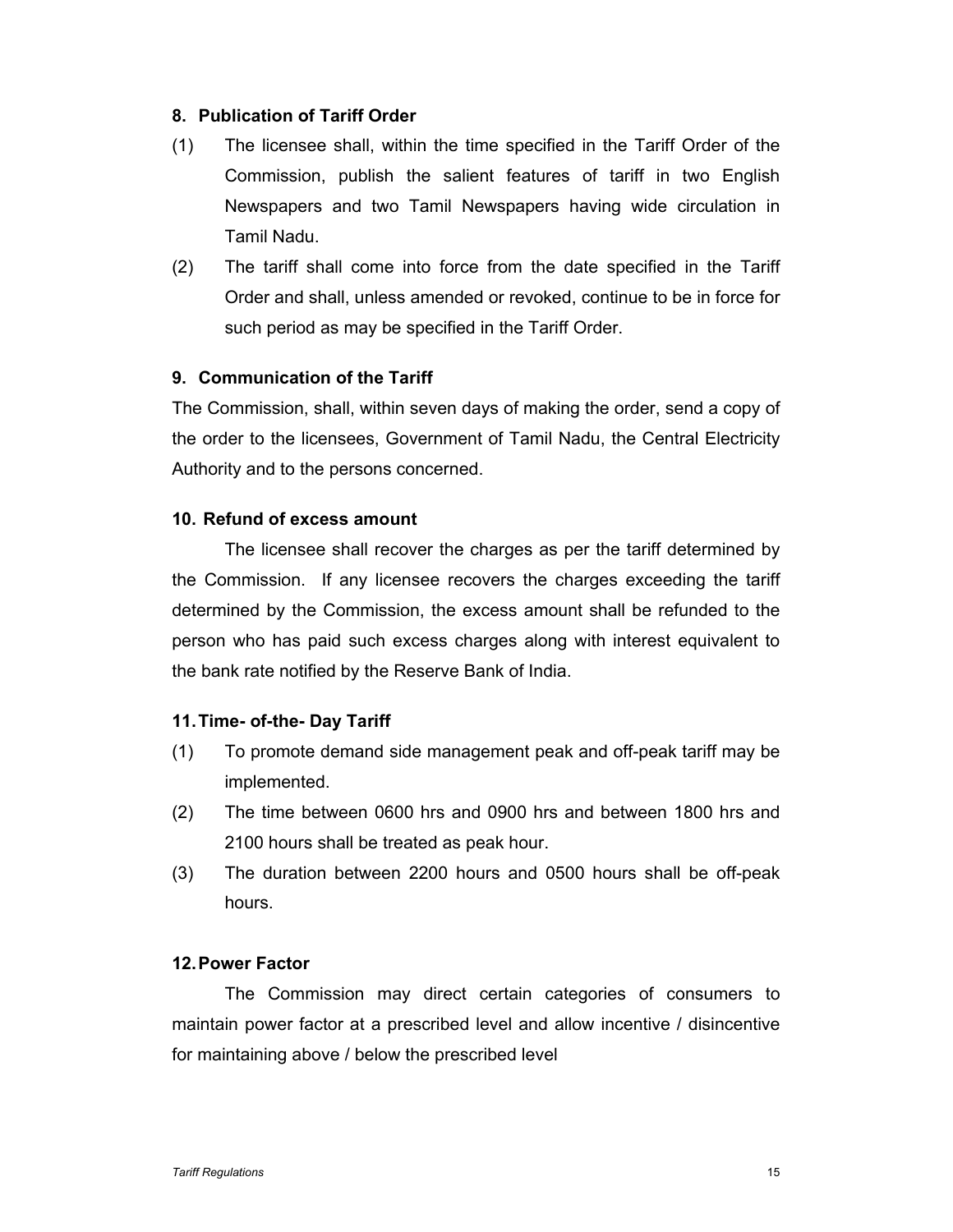# **13. Regulatory Asset**

- (1) Wherever the licensee could not fully recover the reasonably incurred cost at the tariff allowed with his best effort after achieving the benchmark standards for the reasons beyond his control under natural calamities and force majeure conditions and consequently there is a revenue shortfall and if the Commission is satisfied with such conditions, the Commission shall treat such revenue shortfall as Regulatory Asset/
- (2) The regulatory asset shall first be adjusted against the contingency reserve. The balance regulatory asset, if any, will be allowed to be recovered within a period of three years as decided by the Commission.
- (3) The licensee shall intimate the Commission then and there when such contingency arises.
- (4) Any un recovered gap at the beginning must be covered through transition financing arrangement or capital restructuring.

# **14. Multiyear Tariff**

- (1) The Commission may implement multi year tariff for the Transmission and Distribution licensees for a period to be notified by the Commission.
- (2) The Commission may determine Tariff and revenue for the base year, after proper evaluation and verification of the submission made by the licensee..
- (3) The Commission may seek expert consultation in the process to determine allowable costs of the licensees for each of the years of the control period.
- (4) The control period shall be the subsequent years following the previous year.
- (5) All the uncontrollable costs shall be allowed as pass through in tariff and the uncontrollable costs will include the following:
- (a) Cost of fuel;
- (b) Costs on account of inflation;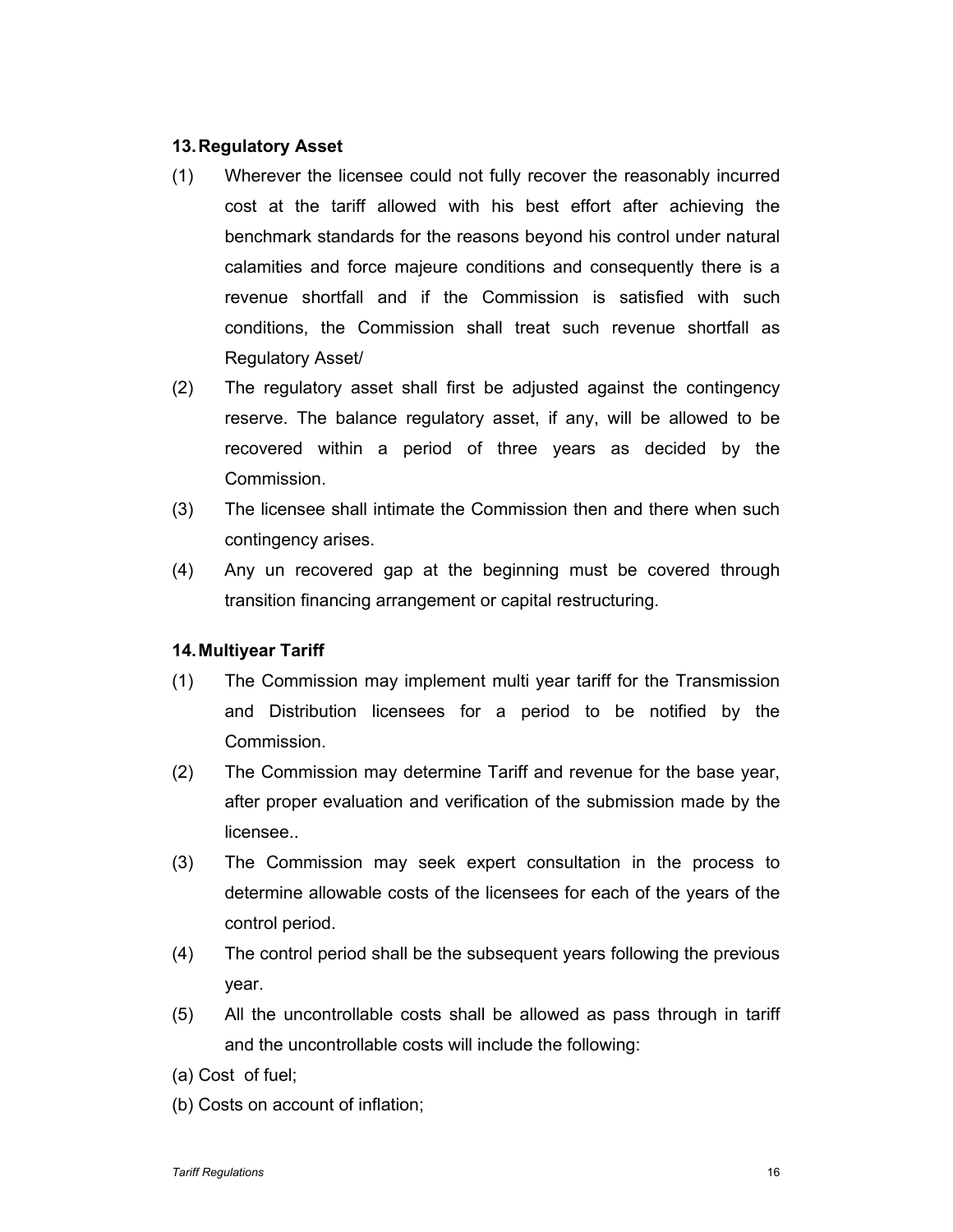- (c) Taxes and duties; and
- (d) Variation in power purchase unit cost from base line level including on account of hydro-thermal mix in case of force majure and adverse natural events like drought
- (6) The Operation and Maintenance cost shall be controllable cost and be based on escalation indices or other mode determined during determination of tariff for the base year.
- (7) Target for reduction of technical and commercial losses during the control period shall be determined with reference to the loss level determined for the base year and such level shall have the flexibility to accommodate changes due to completion of metering arrangement for accurate measurement of losses. The financial loss if any due to failure to achieve the target shall be borne by the licensee and gain if any shall be shared with the beneficiaries at the rate of 50 : 50.
- (8) At the end of the control period a comprehensive review of the performance may be undertaken.

### **15. Annual Accounts and Reports, etc.**

- (1) Every licensee shall prepare Annual Statement of Accounts and Annual Report in the form specified in the TNERC (Licensing) Regulations giving an account of their activities during the Current Year and Previous Year and likely to be undertaken in the ensuing year. The report of activities will also indicate targets and achievements in respect of various performance parameters.
- (2) The Tamil Nadu Electricity Board shall prepare the Annual Statement of Accounts in the form prescribed in the Electricity (Supply) Annual Accounts Rules 1985 until these rules are rescinded or modified as the case may be.
- (3) The Annual Statement of Accounts and other reports shall be furnished (in duplicate) to the Commission before  $30<sup>th</sup>$  November of every year.

### **16. Business Plan**

The licensee shall furnish a detailed Business Plan for five years for approval by the Commission. The Business Plan shall contain projections for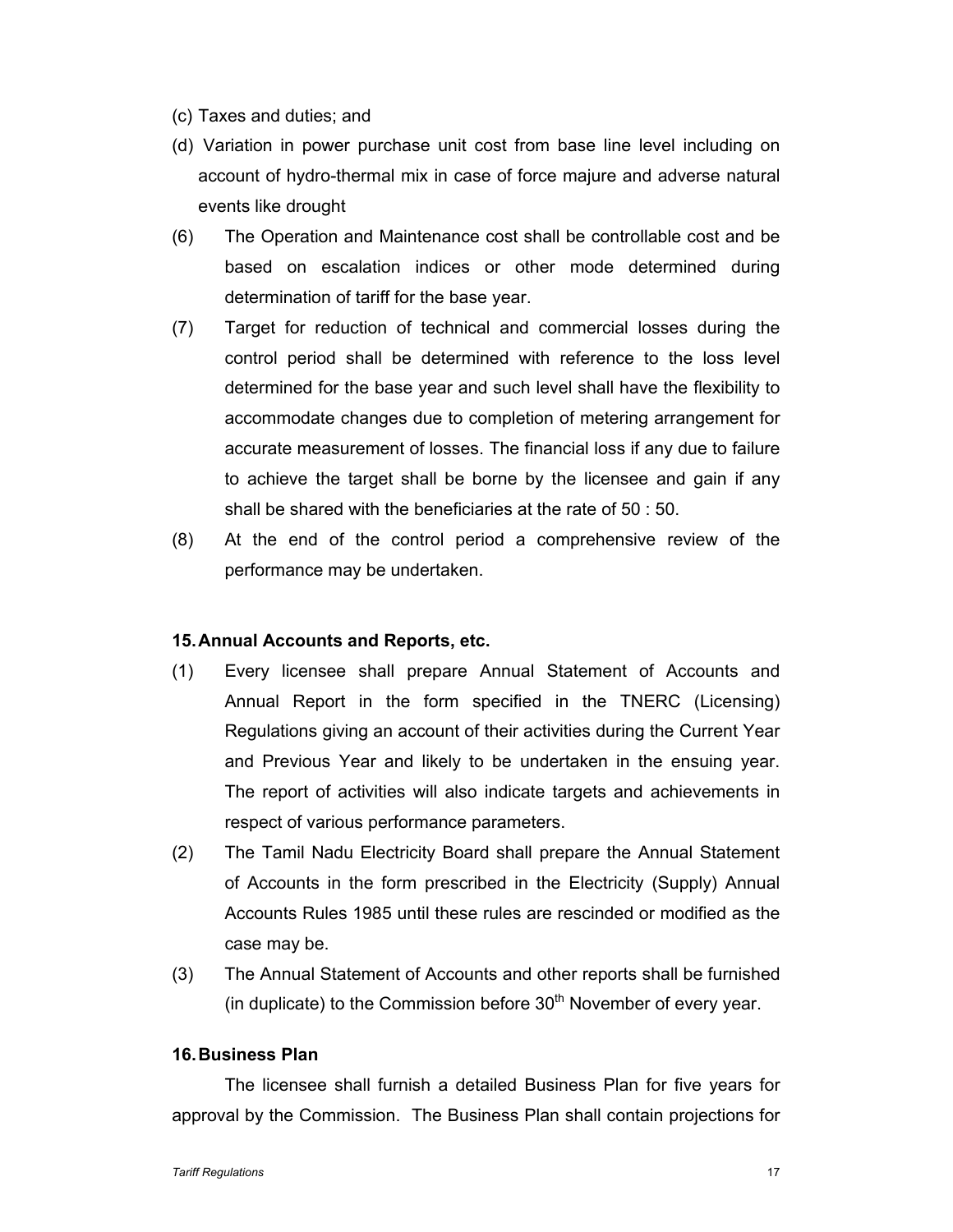all activities including loss reduction, effective and tamper proof metering and the criteria for projection.

# **17. Capital Investment Plan**

- (1) The licensee shall file a detailed Capital Investment Plan every year showing separately, on going projects that will spill into the year under review and new project (along with justification) that will commence but may be completed within or beyond the tariff period.
- (2) The Commission may consider the licensee's investment plan for approval and for this purpose, may require the licensees to provide relevant technical and commercial details. The costs corresponding to the approved investment plan of a licensee for a given year shall normally be considered for its revenue requirement.
- (3) In presenting the justification for new projects, the licensee shall detail the specific nature of the works and the results to be achieved. The details must be shown in physical parameter (e.g.) new capacity to be added, length of lines to be energised, number of sub-stations / Bays to be added, meters to be added, replaced, etc. so that it is amenable for physical verification. In case of significant shortfall in achieving physical targets, the Commission may require the licensee to explain the reasons, and may proportionately reduce the provision, including interest and return component made towards revenue requirement, in the next tariff proposal.
- (4) The licensee may, at any time, during the tariff year, seek provision for additional capital expenditure to meet natural calamities involving substantial investment and the Commission shall examine and review these provisions in the manner as given in this regulation and approve their inclusion in the revenue requirement in the next period.
- (5) The licensee shall get the Capital Investment Plan approved by the Commission before filing ARR and Application for determination of tariff.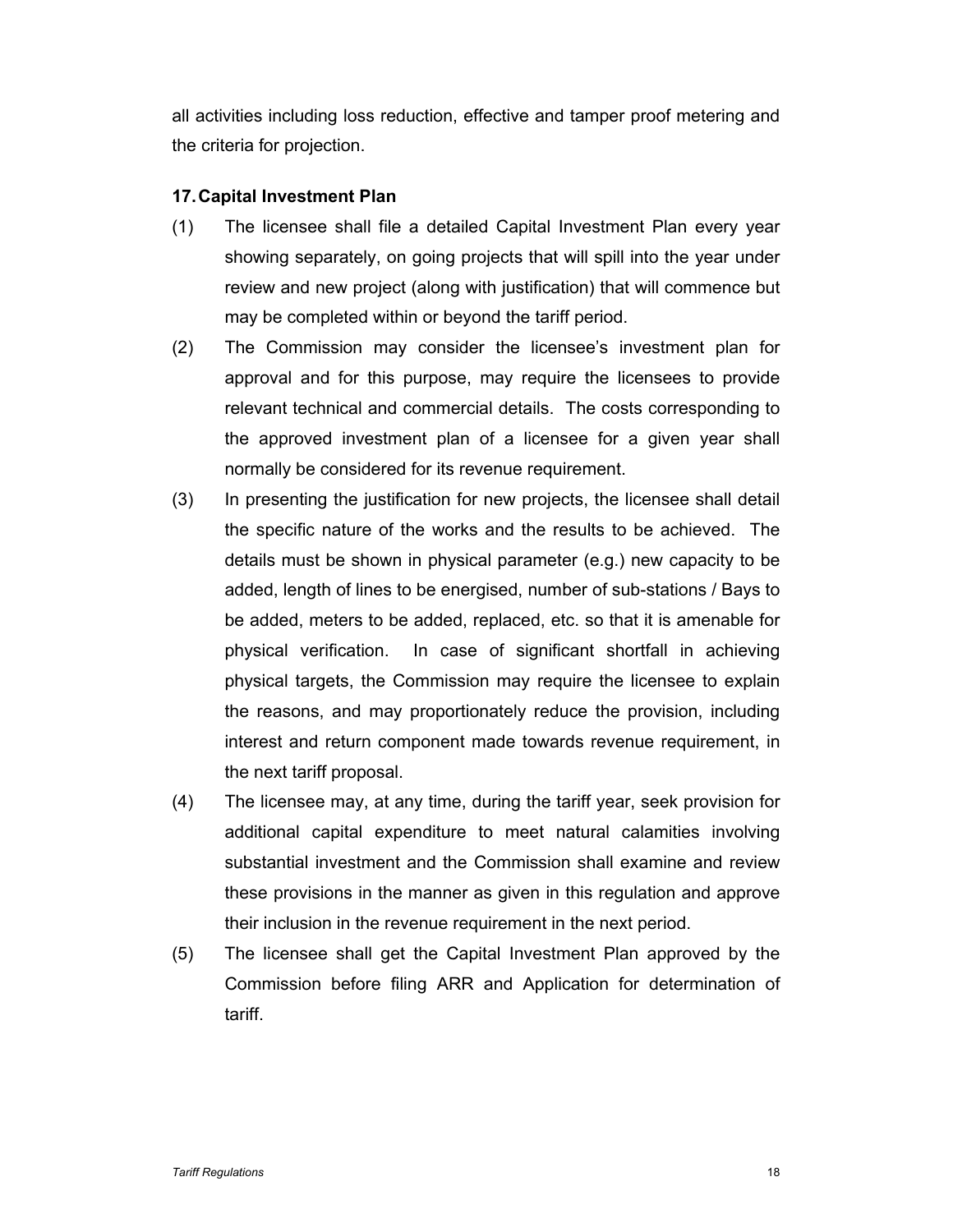# **CHAPTER III**

### **General Principles of computing cost and return**

### **18. Capital Cost**

- (1) Accurate computation of cost of service including return on investment is essential for determination of cost plus tariff. The Commission shall be guided by the following principles to compute the cost and return.
- (2) Investments made prior to the notification of these Regulations by the Generating Company and licensees shall be accepted on the basis of audited accounts.
- (3) The actual capital expenditure on the date of commercial operation for the original scope of work based on audited accounts of the Company / licensee limited to original cost may be considered subject to prudence check by the Commission.
- (4) Wherever Power Purchase Agreement or Agreement for transmission / wheeling provides for a ceiling of capital cost, the capital cost to be considered shall not exceed such ceiling.
- (5) The capital cost shall include capitalised initial spares subject to the following ceiling norms:
	- (i) In case of coal based / lignite fired Generating Stations 2.5% of original project cost as on the cut off date;
	- (ii) In case of Gas Turbine / Combined cycle Generating Stations 4.0% of original project cost as on the cut off date.;
	- (iii) In case of Hydro generating stations 1.5% of the original project cost as on the cut off date;
	- (iv) In case of Transmission and Distribution licensees 1.5% of original project cost as on the cut off date.
- (6) Scrutiny of the project cost estimates by the Commission shall be limited to the reasonableness of the capital cost, financing plan, interest during construction stage, use of efficient technology and such other matters, for determination of tariff. In respect of capital cost based projects, a 50% of potential savings, if any, in interest during construction, due to completion of project ahead of schedule, may be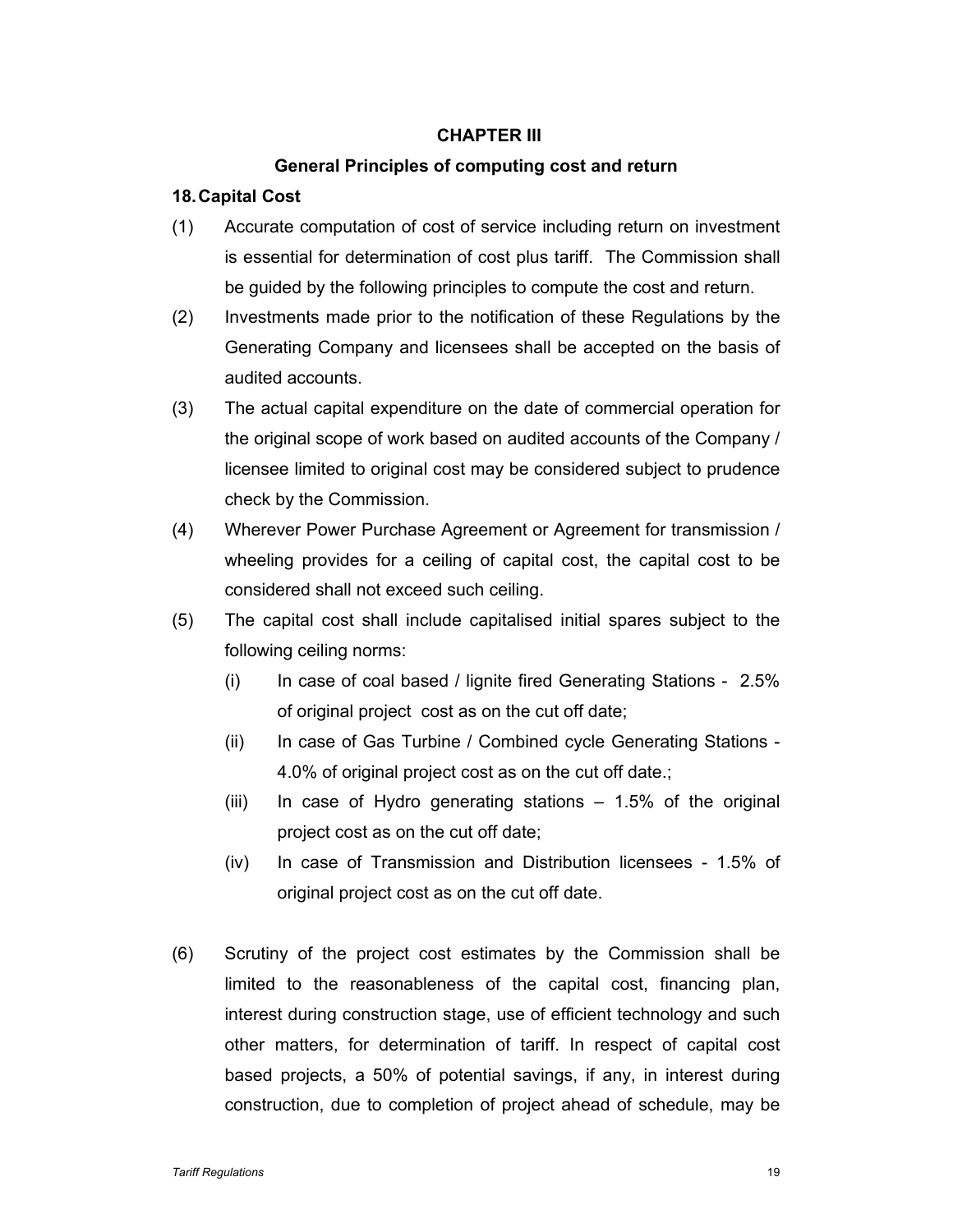allowed to be retained by the Generating Company / licensee and the balance 50% passed on as a lower tariff.

- (7) Swapping of foreign Debt and Equity shall be permitted, provided the benefit accruing from such swapping is passed on to consumers / beneficiaries in the year following the year of such swapping.
- (8) Restructuring of capital cost in terms of relative share of equity and loan shall be permitted during the tariff period provided it does not affect tariff adversely. Any savings in costs on account of subsequent restructuring shall be shared between the developers / licensees and the beneficiaries / consumers.

# **19. Additional Capitalisation**

- (1) The capital expenditure within the original scope of work actually incurred in respect of the following items after the date of commencement of operation and upto the cut off date may be admitted by the Commission, subject to prudence check.
	- (i) Deferred liabilities
	- (ii) Works deferred for execution
	- (iii) Procurement of initial spares subject to the ceiling specified in Regulation 18.5.
	- (iv) Liabilities to meet award of arbitration or for compliance of the order or decree of a court.
	- (v) On account of change of law
	- (vi) Any additional works / services which have become necessary for efficient and successful operation of the Generating Station, but not included in the original project cost.

### *Note: The list is illustrative and not exhaustive.*

(2) Any expenditure on minor items / assets like normal tools and tackles, personal computers, furniture, air conditioners, etc. bought after the cut off date shall not be considered for additional capitalisation for determination of tariff.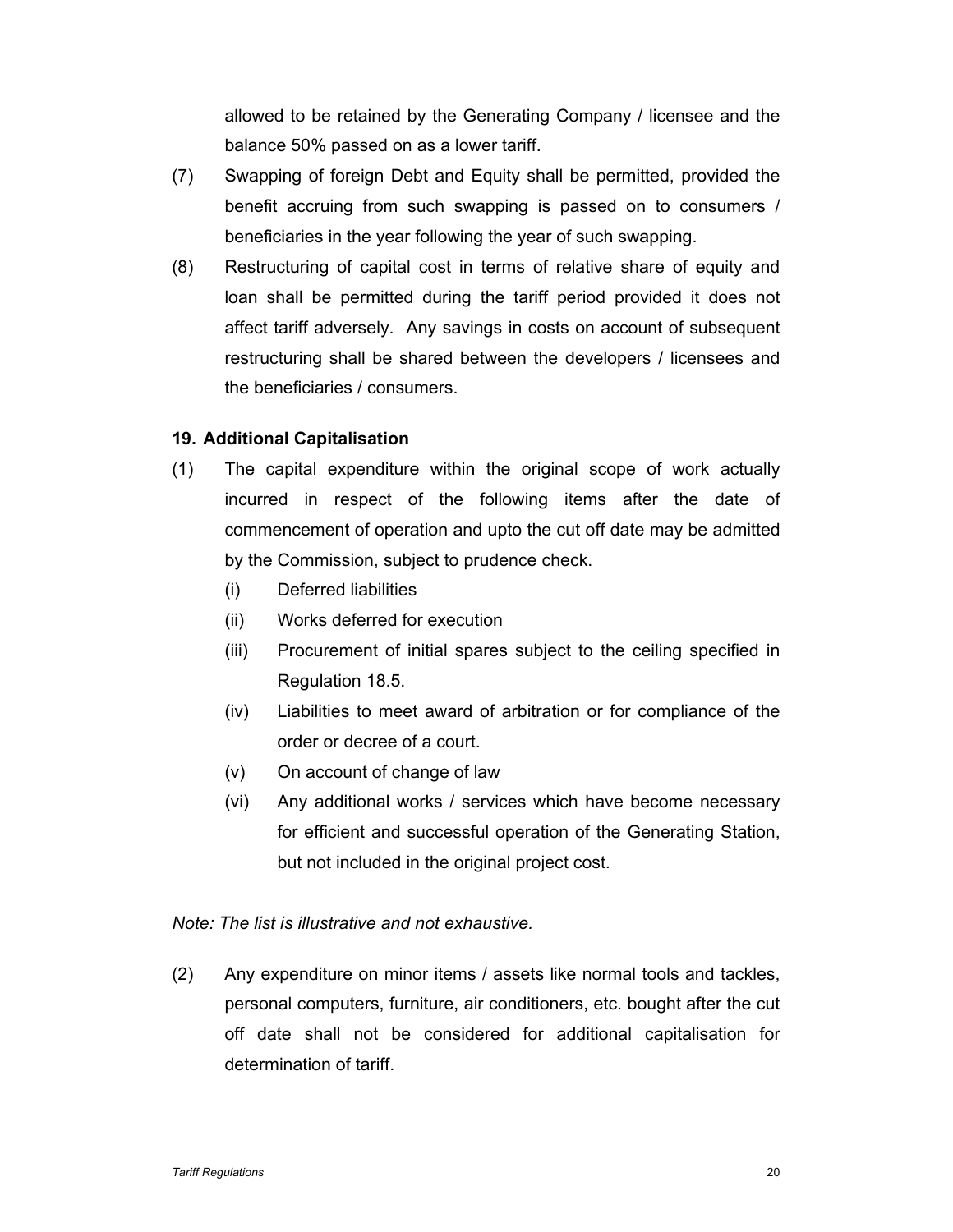(3) The impact of additional capitalisation in tariff revision may be considered by the Commission twice in a tariff period, including revision of tariff after the cut off date.

*Note:* 

- *1. Any expenditure admitted on account of committed liabilities within the original scope of work and the expenditure deferred on technoeconomic grounds but falling within the original scope of work shall be serviced in the normative debt equity ratio specified in Regulation 21.*
- *2. Any expenditure incurred on replacement of old assets shall be considered after writing off the gross value of the original assets from the original capital cost except the minor assets brought after cut off date and not considered for additional capitalisation vide clause (2) of this Regulation.*
- *3. Any expenditure admitted by the Commission for determination of tariff on account of new works not in the original scope of work shall be serviced in the normative debt equity ratio specified in regulation 21.*
- *4. Any expenditure admitted by the Commission for determination of tariff on renovation and modernisation and life extension shall be serviced on normative debt equity ratio specified in regulation 21. after writing off the original amount of the replaced assets from the original project cost*

# **20. Revenue / charges during trial stage (prior to COD)**

- (1) The cost incurred during trial upto COD shall be treated as capital cost
- (2) The revenue earned from sale of power (infirm power) shall be treated as reduction in capital cost.
- (3) Cost of infirm power shall be the lowest fuel cost applicable to the existing similar type of station.

# **21. Debt-Equity Ratio**

For the purpose of determination of tariff, debt-equity ratio as on the date of commercial operation of Generating Station and transmission projects,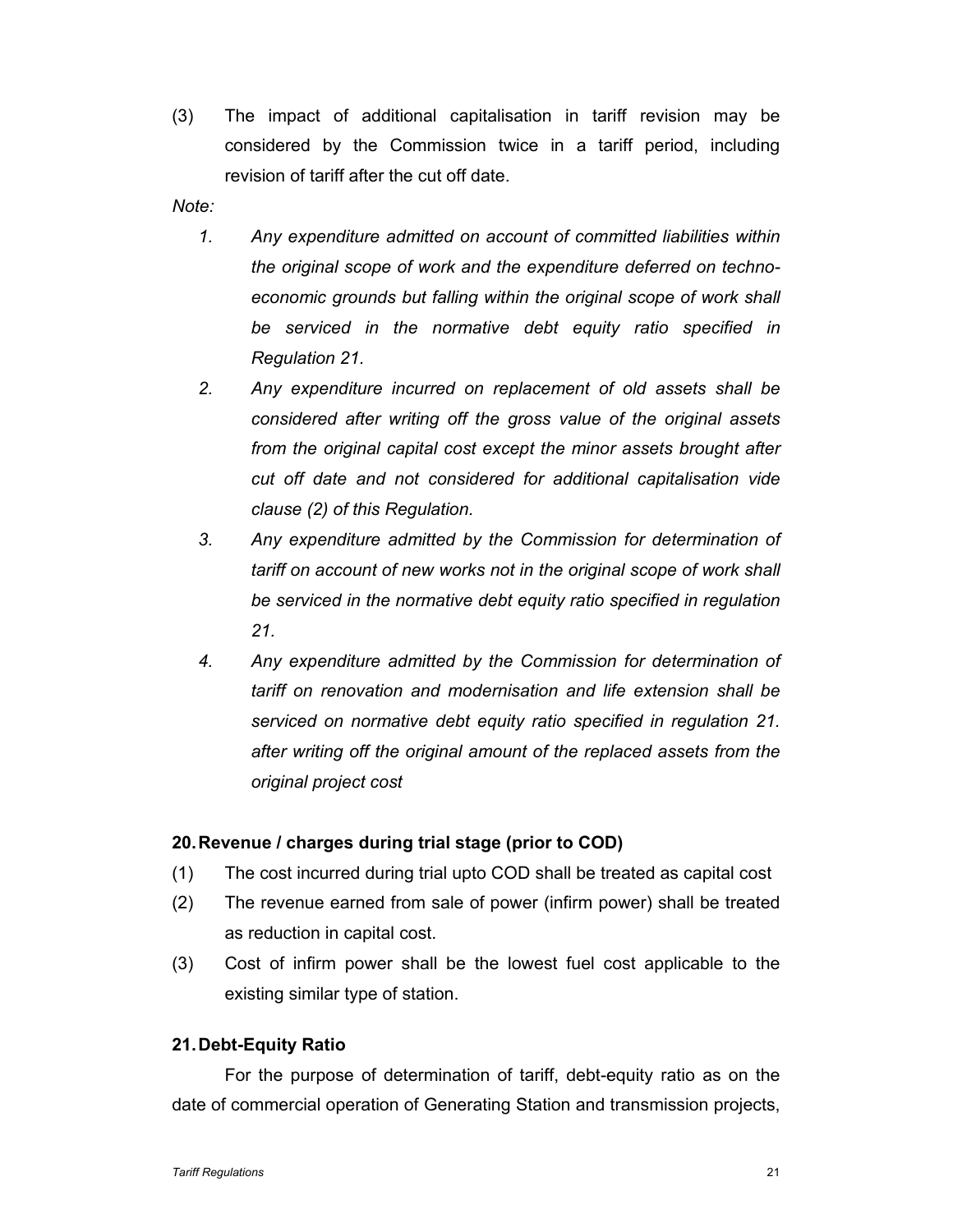sub-station, distribution lines or capacity expanded after the notification of these Regulations shall be 70:30. Where equity employed is more than 30% the amount of equity shall be limited to 30% and the balance amount shall be considered as loans, advanced at the weighted average rate of interest and for weighted average tenor of the long term debt component of the investment.

*Provided that in case of a Generating Company or other licensees, where actual equity employed is less than 30%, the actual debt and equity shall be considered for determination of return on equity in tariff computation..* 

### **22. Return on Equity**

(1) Return on equity shall be computed on the equity base determined in accordance with regulation 21  $\omega$  14% per annum. The return shall be allowed post tax.

*Provided that equity invested in foreign currency shall be allowed a return upto the prescribed limit in the same currency and payment on this account shall be made in Indian Rupees based on the exchange rate prevailing on the due date of billing.* 

*Provided that the Tamil Nadu Electricity Board shall adopt the rate of reasonable return prescribed in the Electricity (Supply) Annual Accounts Rules 1985 till these rules are rescinded or modified.* 

(2) The premium raised by the Generating Company or the licensee while issuing capital and investment of internal resources created out of free reserve, if any, for funding of a project shall also be reckoned as paid up capital for the purpose of computing return on equity, provided such premium amount and internal resources are actually utilised for meeting capital expenditure of the project.

### **23. Interest and Finance Charges on (debt) Loan Capital**

(1) Interest on loan capital including the amount of equity above 30% treated as loan shall be computed on the outstanding loans duly taking into account the schedule of repayment, as per the terms and conditions of relevant agreement of loan, bonds or debentures.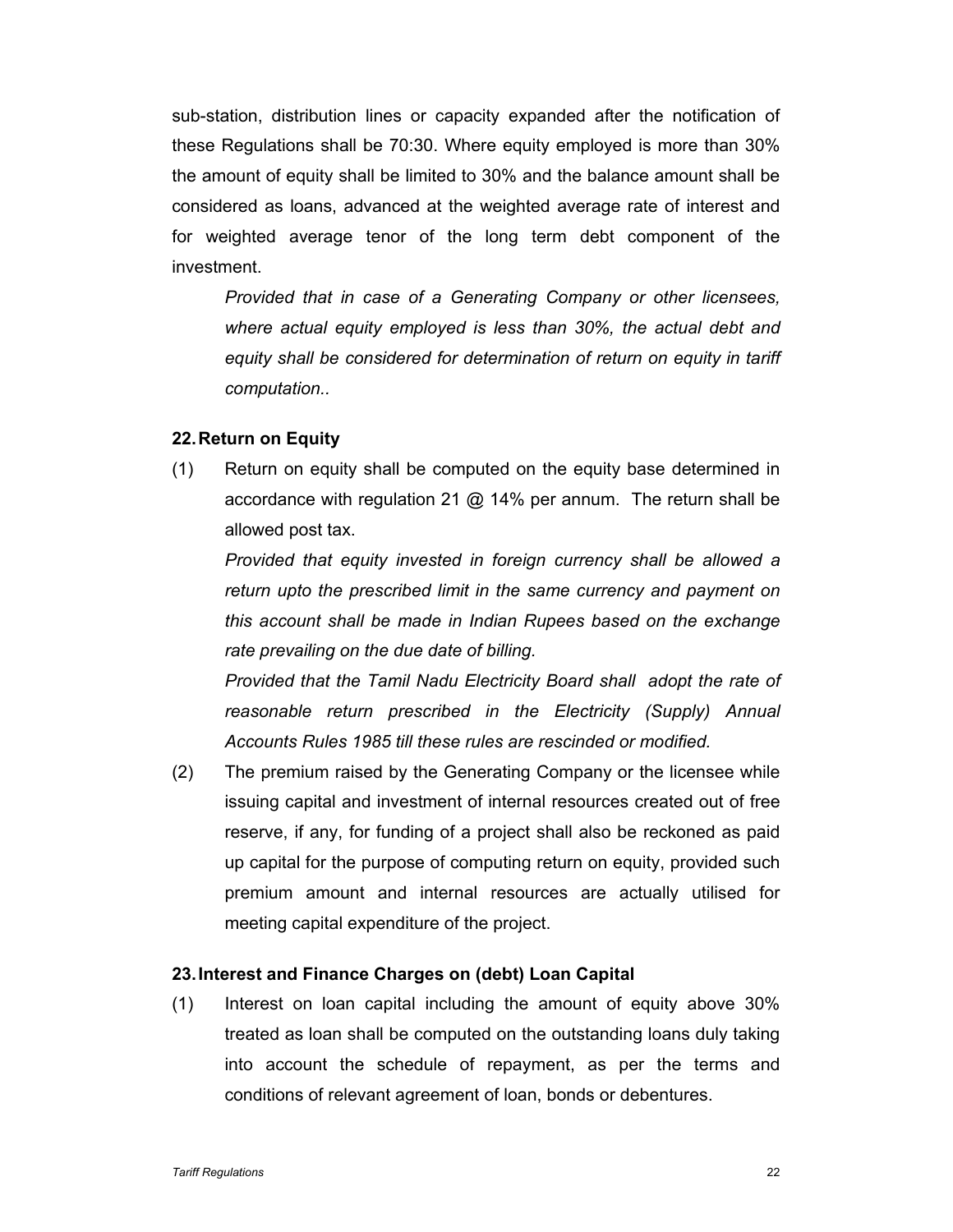- (2) The Generating Company or the licensee shall put in every effort to swap the loan as long as it results in net benefit to the beneficiaries. The cost associated with such swapping shall be borne by the beneficiaries.
- (3) The changes to the loan terms and conditions shall be reflected from the date of such swapping and benefit passed on to the beneficiaries.
- (4) The Generating Company and the licensee shall not make any profit on account of swapping of loan and interest on loans.
- (5) Interest on Security Deposit, if any, with the Generating Company or the licensee shall be considered at the rate specified by the Commission from time to time.
- (6) In case any moratorium period is availed by the Generating Company or the licensees, depreciation provided for in the tariff during the years of moratorium shall be treated as repayment during those years and interest on loan capital shall be calculated accordingly.
- (7) Saving in costs on account of subsequent restructuring of debt shall be shared between the consumers and the Generating Company / licensees
- (8) The future agreements with lenders may have a provision for refixation of interest rate after every three years to reduce the interest commitment.

# **24. Depreciation**

For the purpose of tariff, depreciation shall be computed in the following manners:

- (i) The value base for the purpose of depreciation shall be historical cost of the asset.
- (ii) The depreciation shall be calculated at the rates as per the Annexure to these Regulations.
- (iii) The residual value of assets shall be considered as 10% and depreciation shall be allowed upto maximum of 90% of the estimated cost of the Asset.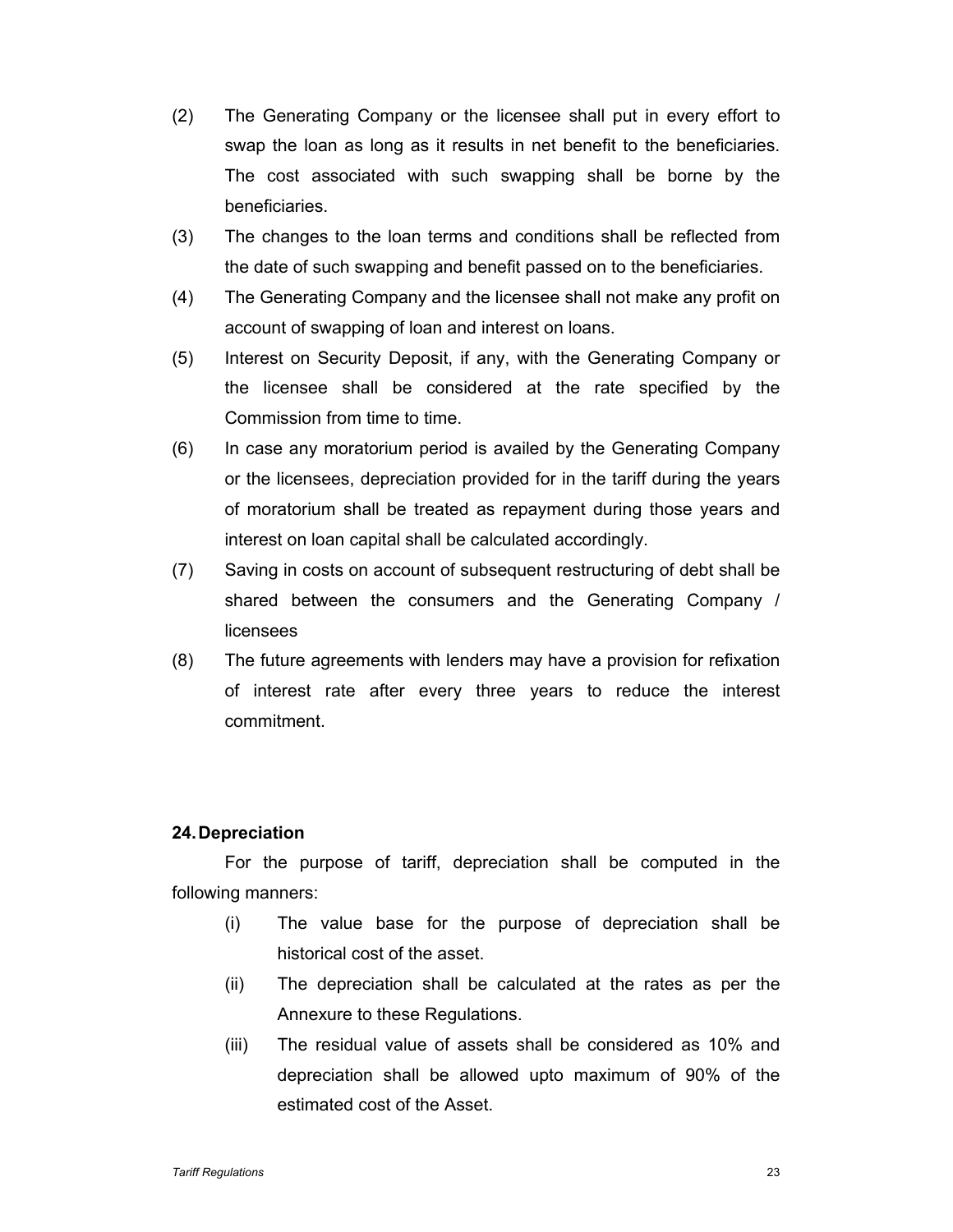- (iv) Land is not a depreciable asset and its cost shall be excluded from the capital cost while computing 90% of the historical cost of the asset.
- (v) The historical cost of the asset shall include additional capitalisation.
- (vi) Depreciation shall be chargeable from the first year of operation. In case of operation of the asset for part of the year, depreciation shall be charged on pro-rata basis.
- (vii) After the assets are fully depreciated the benefit of reduced tariff shall be made available to the consumer.

*Note: The Electricity (Supply) Annual Accounts Rules 1985 made under Section 69 of the Electricity (Supply) Act 1948 shall continue to have effect until these rules are rescinded or modified as the case may be and depreciation shall be allowed accordingly.* 

### **25. Operation and Maintenance Expenses**

- (1) The operation and maintenance expenses shall be derived on the basis of actual operation and maintenance expenses for the past five years previous to current year based on the audited Annual Accounts excluding abnormal operation and maintenance expenses, if any, after prudence check by the Commission. The Commission may, if considered necessary engage Consultant / Auditors in the process of prudence check for correctness.
- (2) The average of such normative operation and maintenance expenses after prudence check shall be escalated at the rate of 4% per annum to arrive at operation and maintenance expenses for current year i.e. base year and ensuing year.
- (3) The base operation and maintenance expenses so determined shall be escalated further at the rate of 4% per annum to arrive at permissible operation and maintenance expenses for the relevant years of tariff period.
- (4) In case of the thermal power Generating Stations, which have not been in existence for a period of five years the operation and maintenance expenses shall be fixed at 1.0% of the capital cost (as admitted by the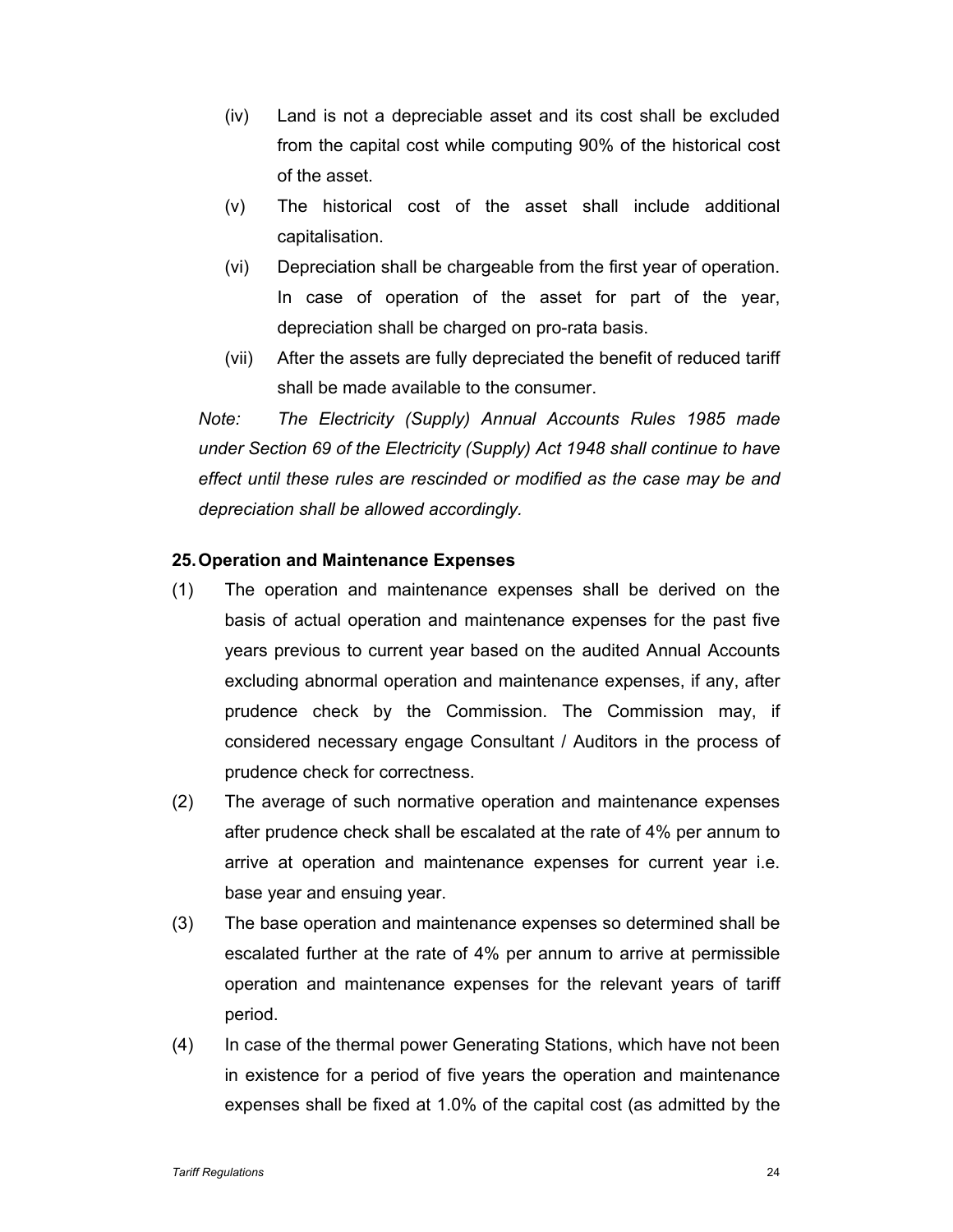Commission) and shall be escalated at the rate of 4% per annum from the subsequent year to arrive at base operation and maintenance expenses. The base operation and maintenance expenses shall be further escalated at the rate of 4% per annum to arrive at permissible operation and maintenance expenses for the relevant year.

- (5) In case of the thermal power generating stations declared under commercial operation on or after the notification of these Regulations, the base operation and maintenance expenses shall be fixed at 1.0% of the actual capital cost (as admitted by the Commission), in the year of commissioning and shall be subject to an annual escalation of 4% per annum for the subsequent years.
- (6) In case of the hydro electro Generating Stations, which have not been in existence for a period of five years, the operation and maintenance expenses shall be fixed at 1.0% of the capital cost as admitted by the Commission and shall be escalated at the rate of 4% per annum from the subsequent year to arrive at base operation and maintenance expenses. The base operation and maintenance expenses shall be further escalated at the rate of 4% per annum to arrive at permissible operation and maintenance expenses for the relevant year.
- (7) In case of the hydro electric generating stations declared under commercial operation on or after the notification of these Regulations, the base operation and maintenance expenses shall be fixed at 1.0% of the actual capital cost as admitted by the Commission, in the year of commissioning and shall be subject to an annual escalation of 4% per annum for the subsequent years.
- (8) In respect of the transmission system declared under commercial operation on or after notification of these regulations the base operation and maintenance expenses shall be fixed at 1% of the capital cost (as admitted by the Commission), in the year of commissioning and shall be subject to an annual escalation of 4% per annum for the subsequent years.
- (9) In case of considerable variation between the normative expenses and actual expenses, the Commission may allow the Generating Company or the licensee to achieve the normative level over a period of time.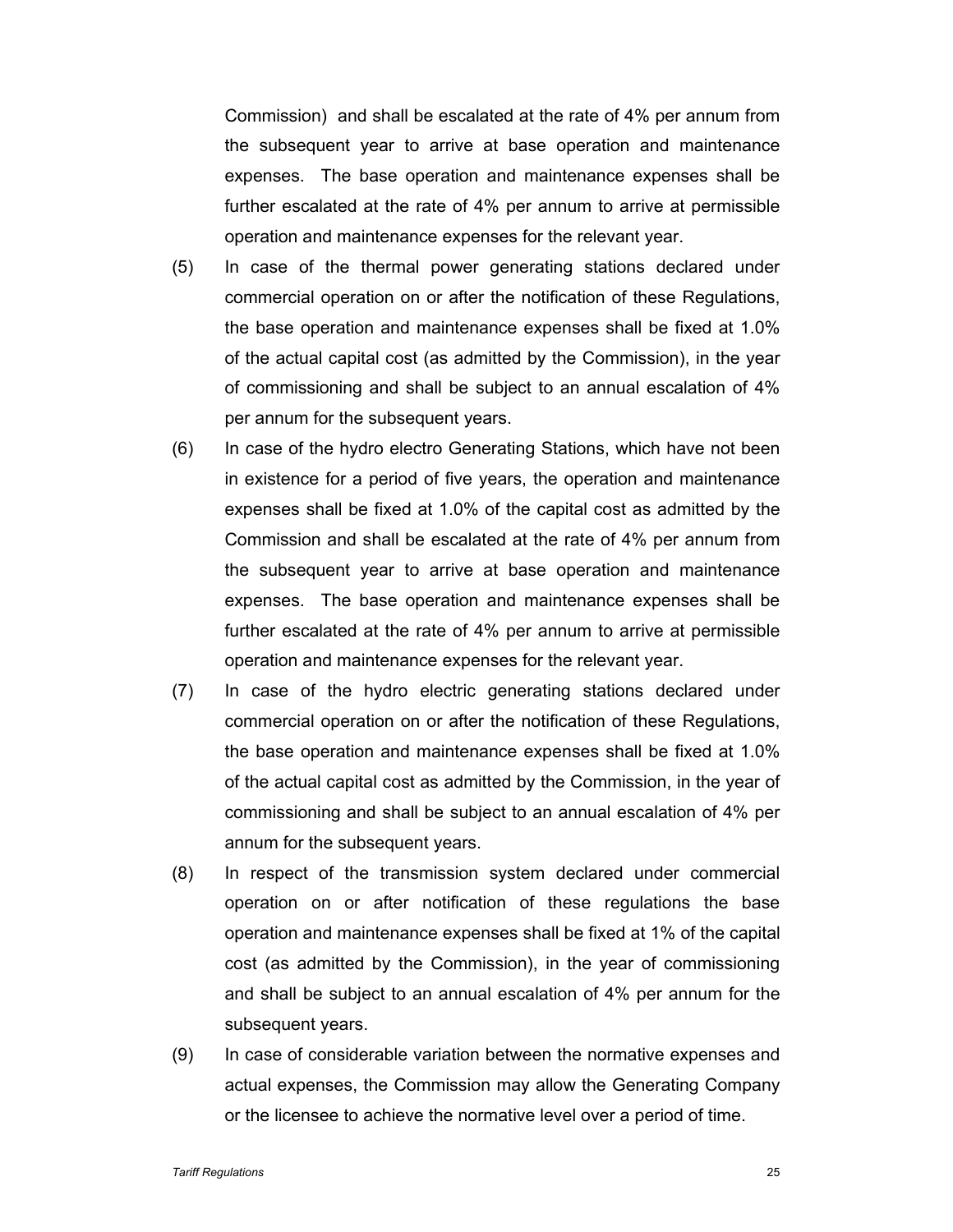- (10) Increase in Operation and Maintenance expenses due to force majeure conditions like war, insurgency, change in law, may be considered by the Commission.
- (11) Any savings achieved by Generating Company or the licensee shall be allowed to be retained by them. When they exceed the normative expenses they shall bear the loss.
- (12) Where the Commission desires to fix multi year tariff a formula based on Consumers' Price Index and Wholesale Price Index shall be prescribed.

# **26. Working Capital**

- (1) The Commission may conduct lead-lag studies for determination of Working Capital requirement for various types of Generating Stations / Transmission system / distribution system to arrive at a formulaic dispensation to accommodate improvement on norms mutually agreed to between the generators and purchasers.
- (2) Till such a formula is evolved, the norms for Working Capital shall be as below:

### **(a) For Coal based / Lignite fired Generating Stations**

- (i) Cost of coal or lignite for one and half month for pit head generating stations and two months for non pit head generating stations corresponding to the target availability;
- (ii) Cost of secondary fuel oil for two months corresponding to the target availability;
- (iii) Operation and Maintenance expenses for one month;
- (iv) Maintenance spares  $\omega$  1% of the historical cost escalated  $\omega$ 6% per annum from the date of commercial operation; and
- (v) Receivables equivalent to two months of fixed and variable charges for sale of electricity calculated on "target availability".

### **(b) For Gas Turbine / combined cycle Generating Stations**

(i) Fuel cost for one month corresponding to the target availability duly taking into account the mode of operation of the Generating Station on gas fuel and liquid fuel;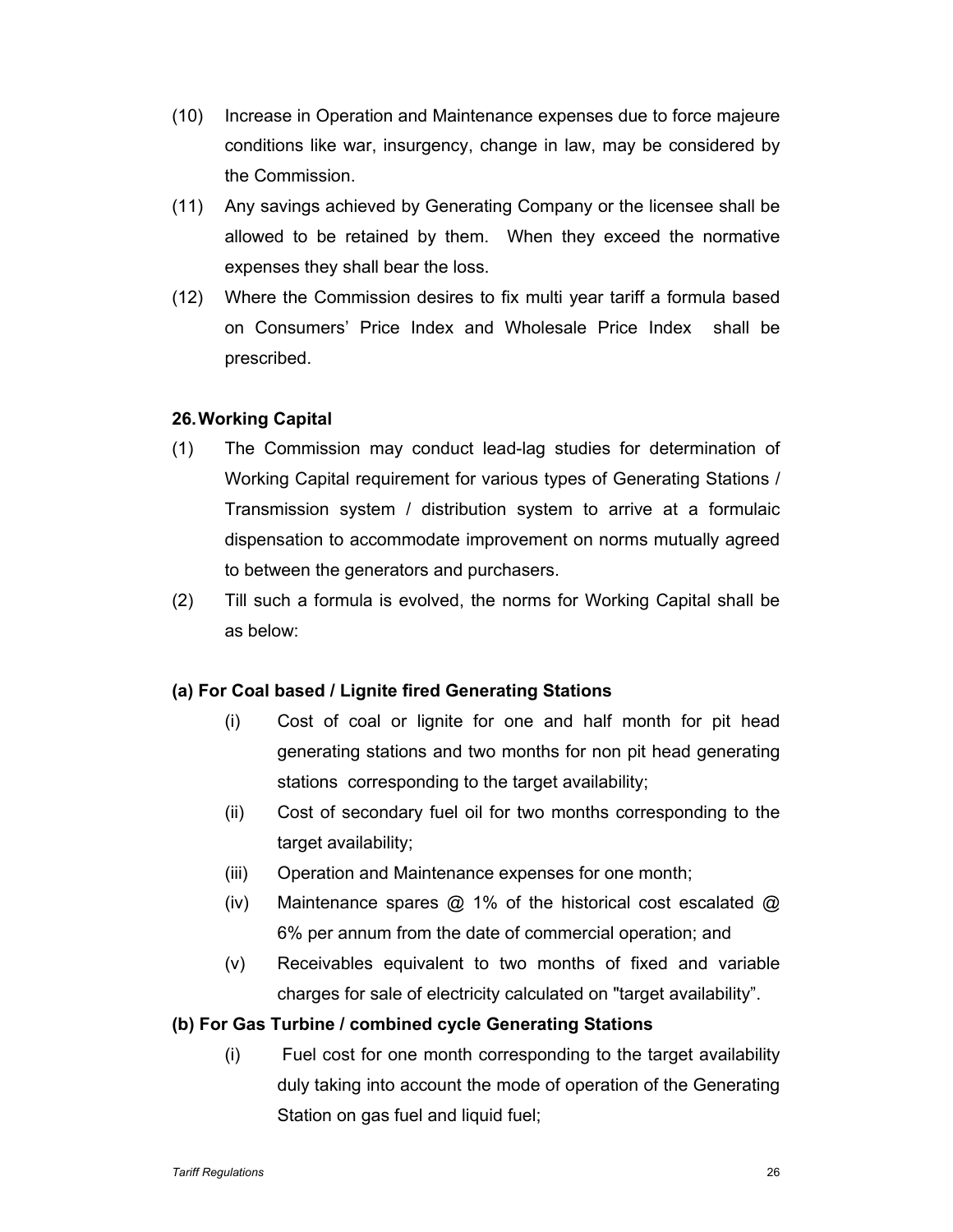- (ii) Liquid fuel stock for half month;
- (iii) Operation and Maintenance expenses for one month;
- (iv) Maintenance spares @ 1% of the historical cost escalated @ 6% per annum from the date of commercial operation; and
- (v) Receivables equivalent to two months of fixed and variable charges for sale of electricity calculated on target availability.

# **(c) For Hydro Power Generating Stations**

The working Capital shall cover:

- (i) Operation and Maintenance expenses for one month;
- (ii) Maintenance spares @ 1% of the historical cost escalated @ 6% per annum from the date of commercial operation; and
- (iii) Receivables equivalent to two months of fixed charges for sale of electricity, calculated on normative capacity index.

# **(d) For Transmission System**

Working Capital shall cover:

- i. Operation and Maintenance Expenses for one month;
- ii. Maintenance spares  $@1\%$  of the historical cost of the transmission asset escalated at 6% per annum from the date of commencement of operation;
- iii. Receivables equivalent to two months transmission charges calculated on target availability level.

# **(e) For Distribution System**

- (i) Operation and Maintenance expenses for one month
- (ii) Maintenance spares for two months based on annual requirement considered at 1% of the gross fixed cost at the beginning of the year.
- (iii) Receivable equivalent to sixty days consumption charges.

### **27. Interest on Working Capital**

The rate of interest on working capital shall be on normative basis and shall be equivalent to the short term primary lending rate of State Bank of India as on 1<sup>st</sup> April of the relevant year.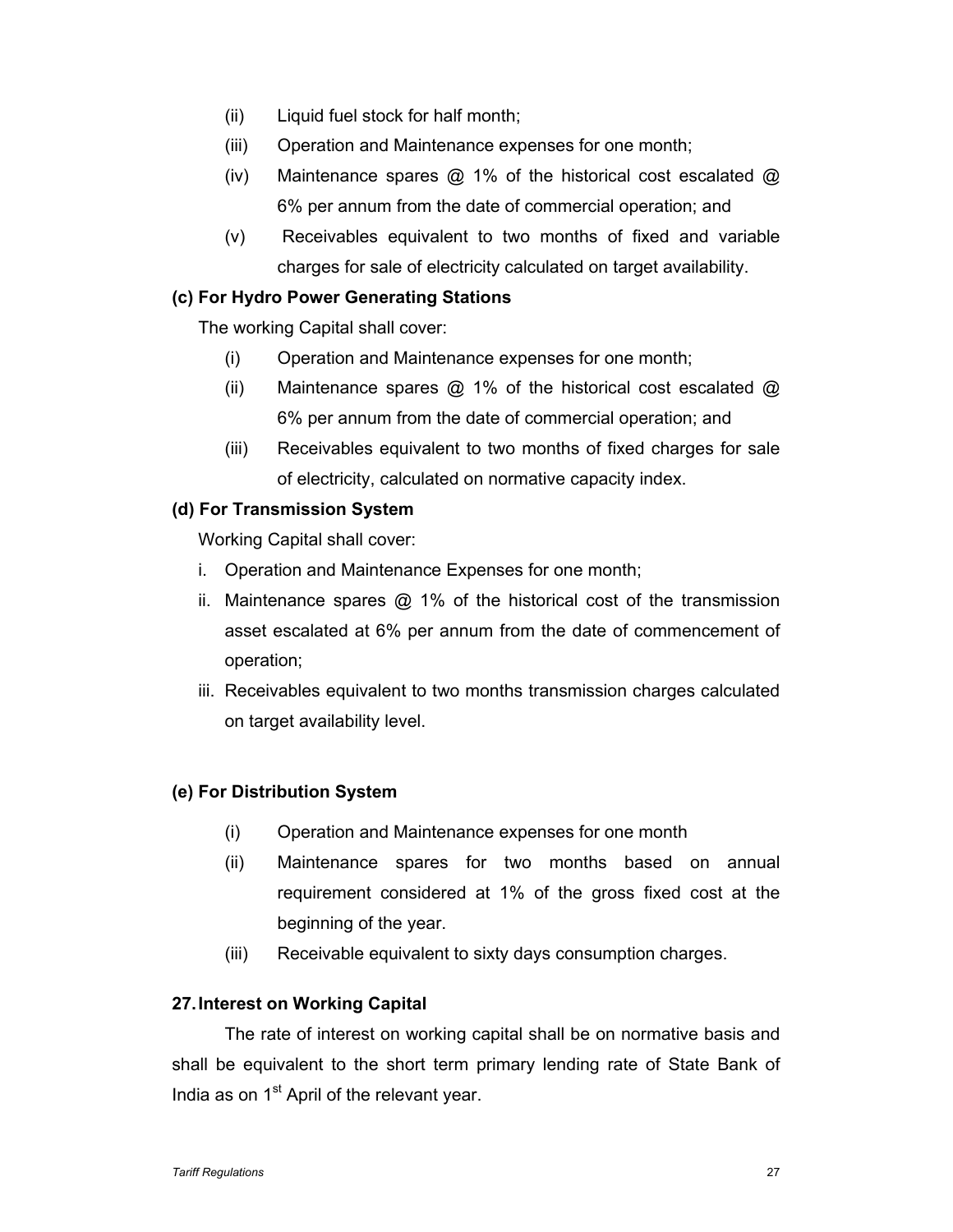### **28. Deviation from Norms**

- (1) Norms of operation specified in these regulations are the ceiling norms and the Generating Company and the user may agree for improved norms. In such a case, the improved norms on the basis of their agreement shall be considered for the purpose of tariff determination.
- (2) In respect of the Generating Companies covered under Power Purchase Agreements the norms in the Power Purchase Agreements will be applicable till the expiry of the contract.

### **29. Bad and Doubtful Debt**

The Commission may consider and allow a provision upto 0.25% of receivables for writing off of bad and doubtful debts. The licensee or Generating Company shall write off the Bad and Doubtful debts as per the procedure laid down by them.

#### **30. Insurance**

The Generating Company and licensee may adopt the practice of Self Insurance and a provision upto 0.5% of the capital cost shall be allowed by the Commission in their revenue requirement. The reserves shall be utilised to replace the assets lost due to accident, fire, flood, cyclone and other force majeure conditions.

#### **31. Contingency Reserve**

The Generating Companies and the licensees shall provide and maintain a contingency reserve upto 0.5% of the value of assets at the beginning of the year and the provision made for the year will be allowed in their Revenue Requirement. This reserve will be utilised to meet any contingent liability or unforeseen revenue losses.

#### **32. Foreign Exchange Rate Variation**

(1) Extra rupee liability towards interest payment and loan repayment corresponding to the actual foreign debt in the relevant year shall be permissible provided the entire rupee liability directly arises out of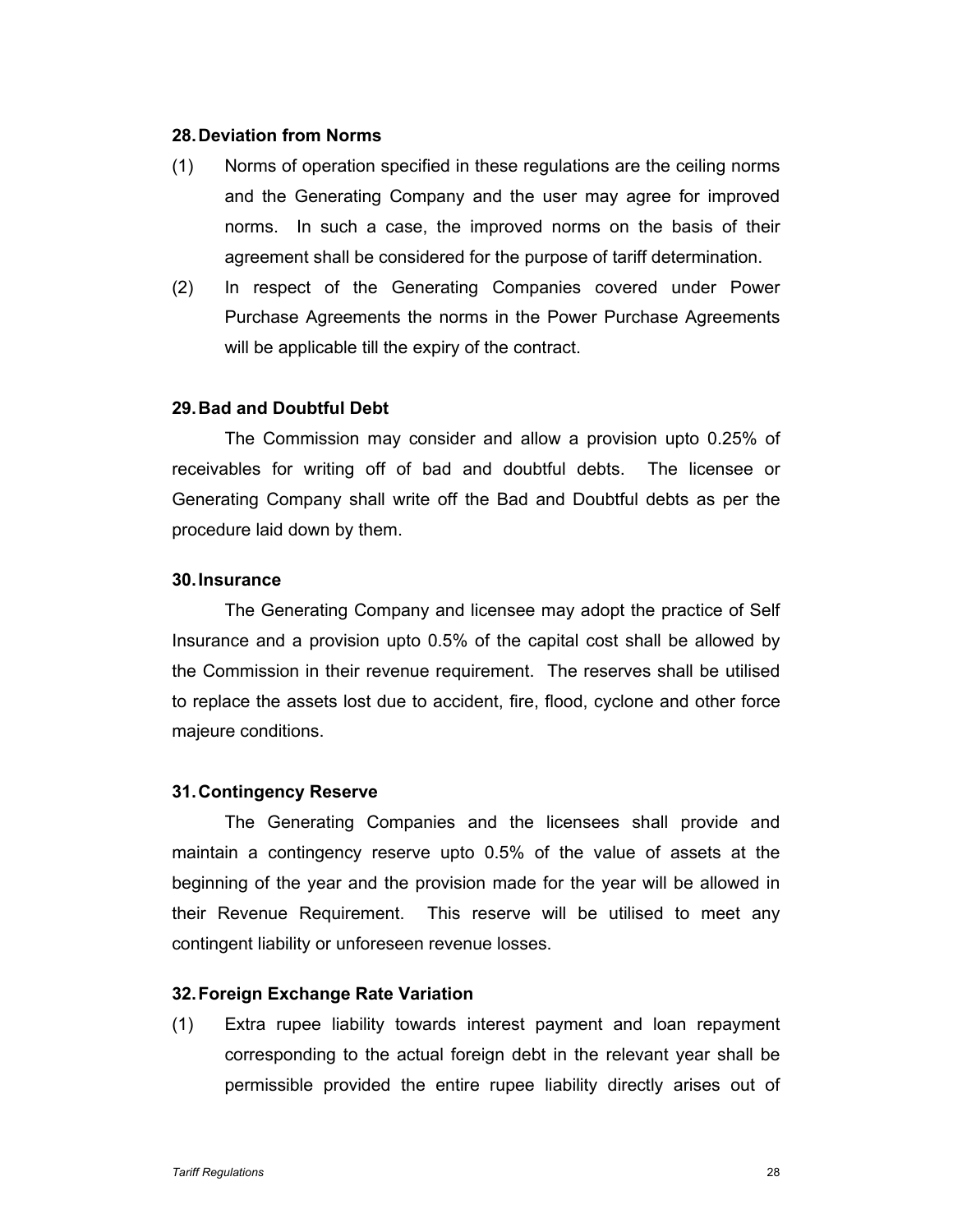Foreign Exchange Rate variation and is not attributable to the Generation Company / licensee or their suppliers or contractors.

(2) Generating Companies shall be allowed reasonable cost of hedging subject to a ceiling of 1 % of the foreign exchange component to take care of foreign exchange variation.

# **33. Income Tax**

- (1) Tax on Income stream of the Generating Company or the Transmission licensee or the Distribution licensee as the case may be from Core / Licensed business shall be computed as expenses and shall be recovered as pass through from the beneficiaries.
- (2) Under recovery or over recovery of any amount from the beneficiaries or the consumers on account of such tax having been passed on to them shall be adjusted every year on the basis of income tax assessment under the Income Tax Act 1961 (Act 43 of 1961) as certified by the Statutory Auditors.

*Provided that tax on income from business other than the Core / licenced business shall not constitute a pass through component in tariff and the tax on such income shall be borne by the Gene*rating Company or the licensees as the case may be.

# **34. Provisional assessment of Income Tax and Foreign Exchange Rate variation**

Income tax and Foreign Exchange Rate variation shall be provisionally estimated by the Commission with reference to the ARR and application of the Generating Company or the licensee for the purpose of determining tariff and shall be subject to adjustment as per actuals.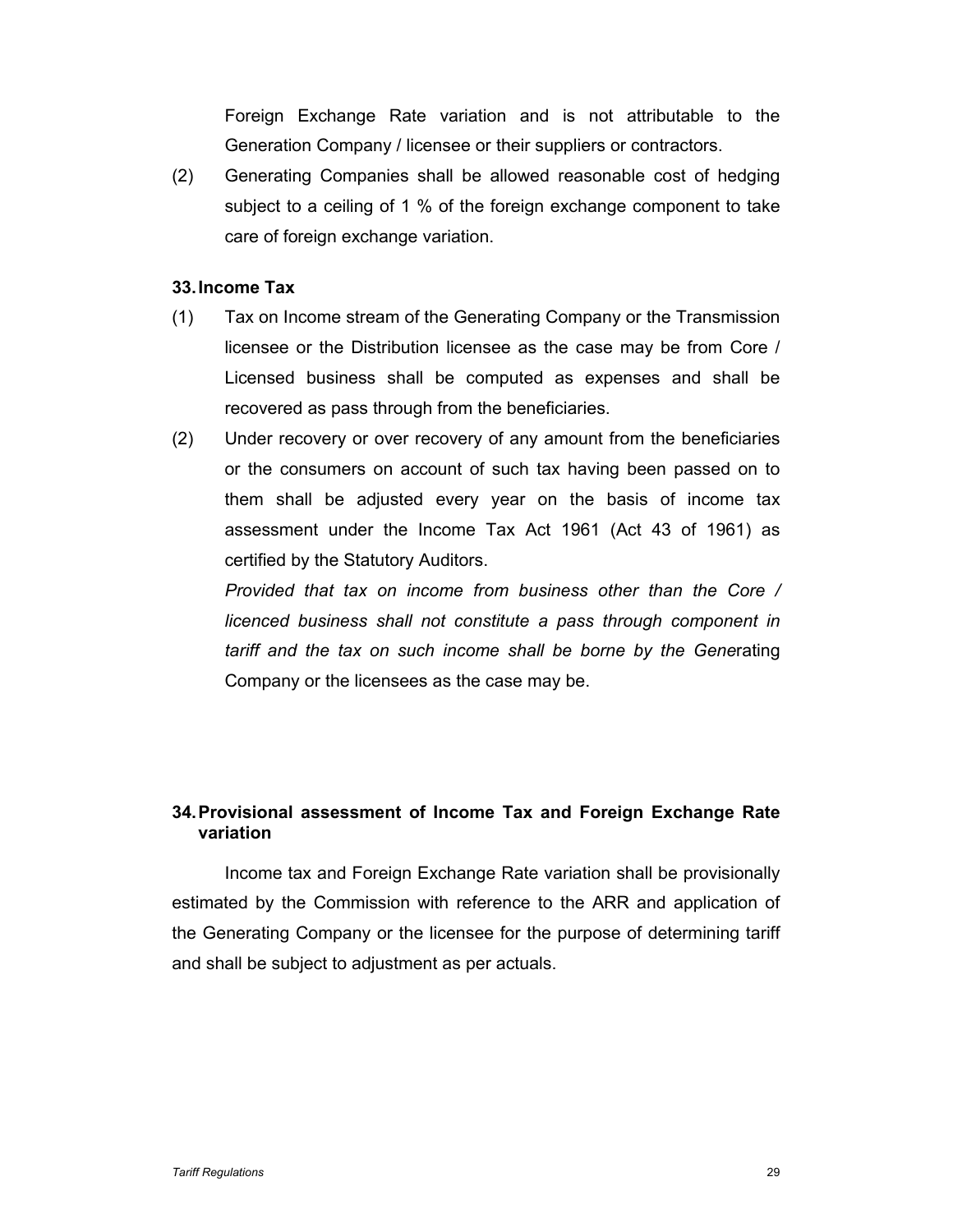# **CHAPTER IV**

# **Thermal Power Generating Station**

# **35. Application for Determination of Tariff**

- (1) The Generating Company may file application for determination of tariff in the manner specified in Chapter II of these Regulations.
- (2) In respect of existing Generating Companies covered under Power Purchase Agreement already entered, the tariff and norms shall be as per the terms agreed to. However, modification to the existing Power Purchase Agreement may be undertaken through mutual discussion between the parties to the agreement to explore possibilities of reducing costs and aligning the Power Purchase Agreement with the new market structure.

# **36. Components of Tariff**

- (1) The tariff for sale of power by the Generating Companies shall be of two part namely the Fixed Charges (recovery of annual capacity charges) and variable (energy) charges.
- (2) The Fixed (annual capacity) charges shall consist of the following elements:
	- (a) Interest on Loan Capital;
	- (b) Depreciation
	- (c) Return on Equity;
	- (d) Operation and Maintenance expenses; and
	- (e) Interest on Working Capital:
- (3) The energy (variable) charges shall cover fuel cost.

# **37. Norms of Operation**

The norms of operation for the Thermal Generating Stations shall be as under:

# **(i) Target availability for recovery of full capacity (fixed) charges**

- (a) All Thermal Generating stations in Tamil Nadu except Ennore thermal Power Generating Station 80%
- (b) Ennore Thermal Power Generating Station 50% (Till Renovation and Modernization works in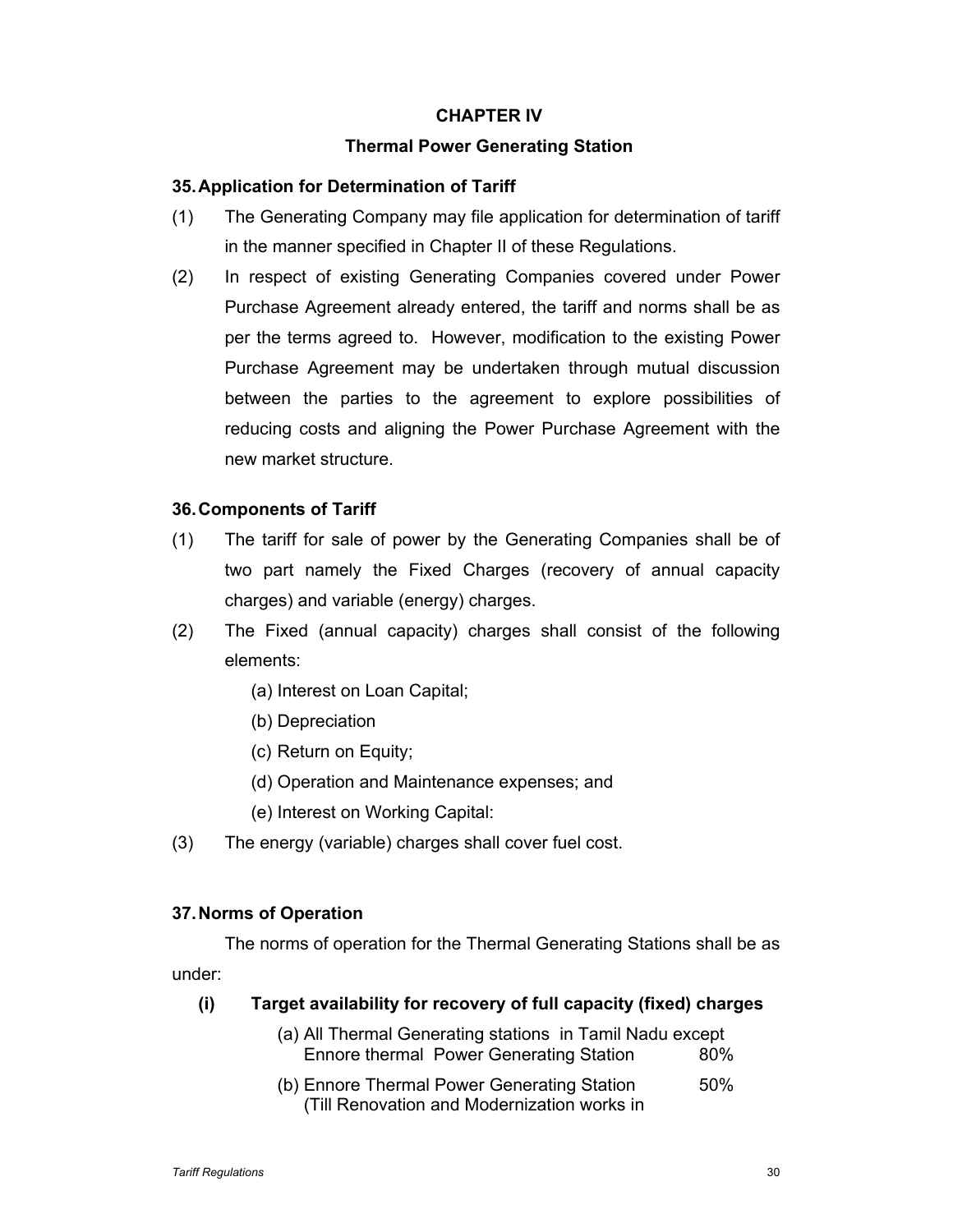all units are completed)

| (c) In respect of Generating Stations of | $\cdots$ | As per PPA |
|------------------------------------------|----------|------------|
| Independent Power Producers              |          |            |
|                                          |          |            |

(d) New Thermal Stations 80%

### **(ii) Target Plant Load Factor for incentive**

- (a) All the Thermal Power Generating Stations except the existing Stations of Independent Power Producers covered under Power Purchase 80% **Agreements**
- (b) Power Generating Stations of Independent Power Producers covered under existing Power Purchase Agreement .... As per PPA

# **(iii) Gross Station Heat Rate**

# **(a) '''Norms for the existing Coal-based Thermal Power Generating Stations**

| <b>Heat Rate</b> |
|------------------|
| 3200 kcal/kwh    |
| "<br>2453        |
| "<br>2500        |
| "<br>2393        |
|                  |

# **(b) Norms for the new Thermal Power Generating Stations**

|                  |                   | 200/210/250 MW sets         | -500 | МW            | and |
|------------------|-------------------|-----------------------------|------|---------------|-----|
|                  |                   |                             |      | above sets    |     |
| During<br>period |                   | Stabilisation 2600 KCal/kWh |      | 2550 Kcal/kWh |     |
|                  | Subsequent period | 2500 KCal/kWh               |      | 2450 Kcal/kWh |     |

# *Note 1*

*In respect of 500 MW and above units where the boiler feed pumps are electrically operated, the heat rate of 40 kCal/kWh shall be reduced from the Generating Station heat rate indicated above.*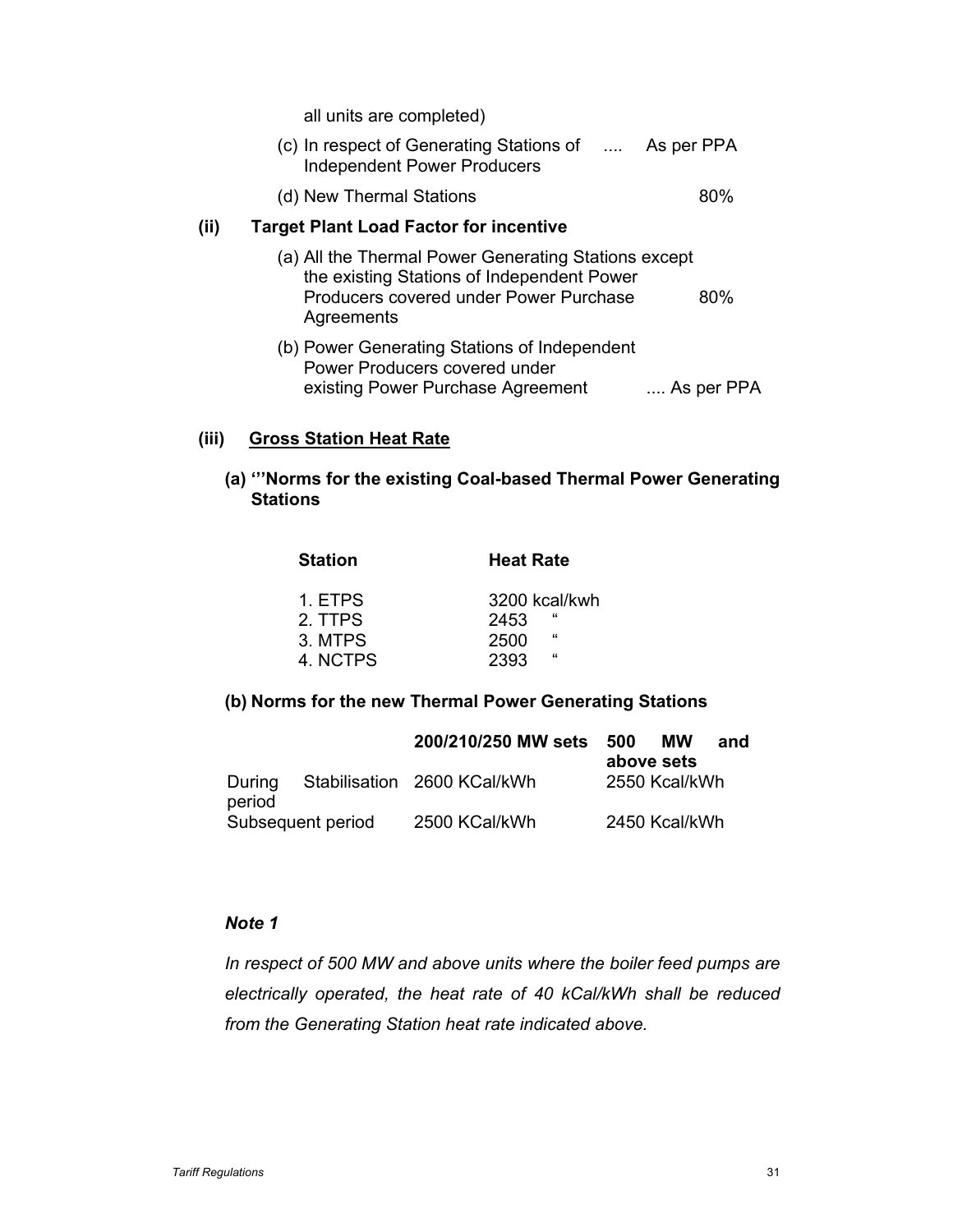# *Note 2*

*For Generating Stations having combination of 200/210/250 MW sets and 500 MW and above sets, the normative gross Generating Station heat rate shall be the weighted average Generating Station heat rate of various sets.* 

# **(c) Lignite-fired thermal power Generating Stations**

The station heat rate specified in clause (b) above for coal based Thermal Power Generating Station shall be corrected, using multiplying factors as given below:

- (i) For lignite having 50% moisture: Multiplying factor of 1.10
- (ii) For lignite having 40% moisture: Multiplying factor of 1.07
- (iii) For lignite having 30% moisture: Multiplying factor of 1.04
- (iv) For other values of moisture content, multiplying factor shall be pro-rated for moisture content between 30-40 and 40-50 depending upon the rated values of multiplying factor for the respective range given under sub-clauses (I) to (iii) above.

# **(d) Gas-Turbine / combined cycle Generating Stations**

|                | Advanced class<br>machine | E/.EA/EC/E2 class<br>machine |
|----------------|---------------------------|------------------------------|
| Open Cycle     | 2685 Kcal / kWh           | 2830 Kcal / kWh              |
| Combined cycle | 1850 Kcal/ kWh            | 1950 Kcal / kWh              |

# **(iv) Secondary fuel oil consumption**

(a) Coal-based Generating Stations:

|     | During stabilization period        | 4.5 ml/kWh |
|-----|------------------------------------|------------|
|     | Subsequent period (except ETPS):   | 2.0 ml/kWh |
|     | <b>ETPS</b>                        | 12.ml/kWh  |
| (b) | Lignite fired Generating Stations: |            |
|     | During stabilization period        | 5.0 ml/kWh |
|     | Subsequent period (except ETPS):   | 3.0 ml/kWh |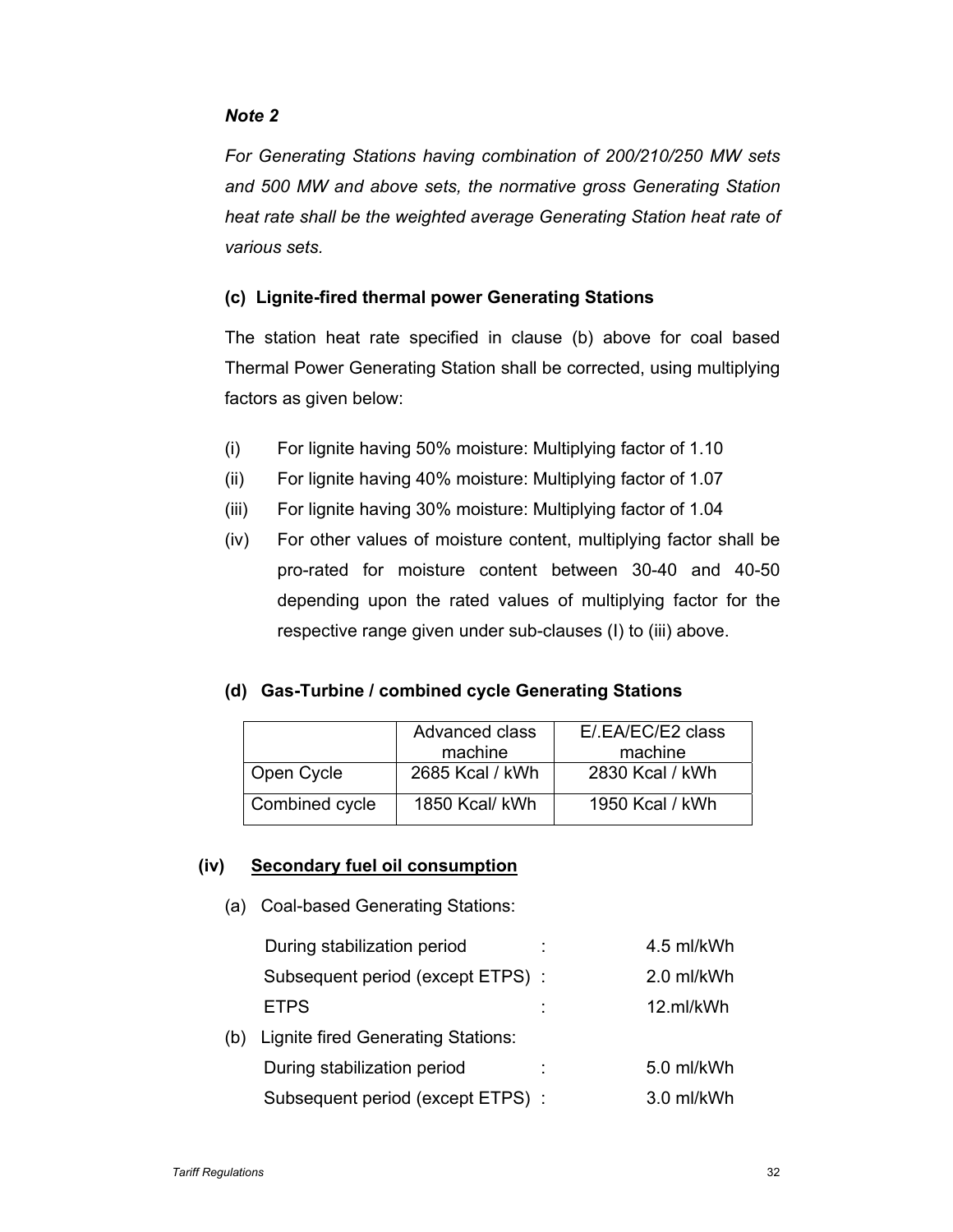# **(v) Auxiliary Energy Consumption**

| (a) | Coal-based Generating Stations: |   |      |
|-----|---------------------------------|---|------|
|     | (i) With cooling towers         |   | 9%   |
|     | (ii) Without cooling towers     | ÷ | 8.5% |
|     |                                 |   |      |

(b) Gas-based and Naphtha-based Generating Stations:

| (i) Combined cycle | ٠<br>٠ | 3%    |
|--------------------|--------|-------|
| (ii) Open cycle    |        | $1\%$ |

- (c) Lignite fired Thermal Power Station The auxiliary consumption norms shall be 0.5 percentage point more than the auxiliary energy consumption norms for coal based Generating Stations indicated in a (i) and (ii) above.
- (d) During stabilization period, normative auxiliary consumption shall be reckoned at 0.5 percentage point more than the norms indicated at (a), (b) and (c) above.

### **(vi) Stabilization period**

The stabilization period of a unit shall be reckoned commencing from the date of commercial operation of that unit as follows:

- (a) coal-based and lignite-fired Generating Stations -180 days
- (b) Gas turbine / combined Generating Stations 90 days

### **38. Capital Cost and sale of infirm power**

- (1) The capital cost of a Generating Company shall be worked out in accordance with the provisions of regulation 18 and 19.
- (2) Any revenue other than the recovery of fuel cost earned by the Generating Company from the sale of infirm power shall be taken as reduction in capital cost as provided in regulation 20.

#### **39. SLDC and Transmission Charges**

SLDC charges as determined by the Commission and payable by the generating companies shall be considered as expenses. SLDC and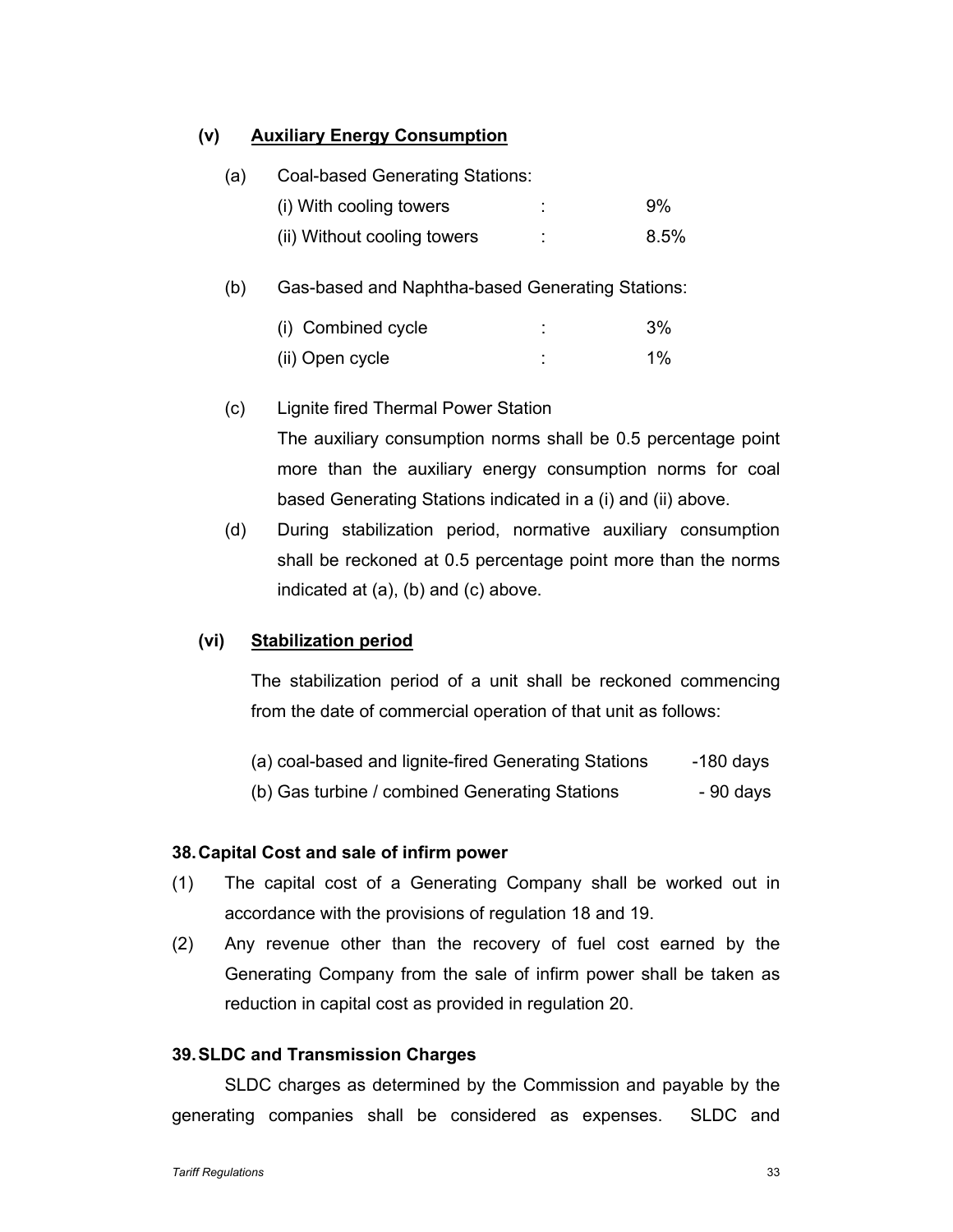Transmission charges paid for the energy sold outside the State shall not be considered as expenses for determining generation tariff.

# **40. Other Income**

Income other than income from sale of electricity shall be grouped as other income.

# **41. Computation of Capacity (Fixed) Charges**

- (1) The total annual Fixed Charges of a Generating Company consisting the elements detailed in clause (2) of Regulation 36 shall be worked out on the basis of the principles outlined in Chapter III and also in accordance with the norms allowed in these Regulations.
- (2) The annual capacity charges recoverable by the Generating Company shall be worked out by deducting other income as per Regulation 40 from the total annual expenses.

# **42. Recovery of Capacity Charges**

- (1) Full capacity charges (Fixed Charges) shall be recoverable at target availability specified in clause (1) of Regulation 37.
- (2) Recovery of capacity charges below the level of target availability will be on pro rata basis. At zero availability, no capacity charges shall be payable.
- (3) Payment of capacity charges (Fixed Charges) shall be on monthly basis in proportion to allocated / contracted capacity.
- (4) Capacity (Fixed) charges per KWh in the month shall be worked out by dividing the capacity charges recoverable for the month by the quantum of ex-bus energy sent out in the month.

### **43. Energy (Variable) Charges**

The energy charges shall cover fuel costs and shall be computed as follows:

### (i) **Generating Stations covered under ABT**

The Energy (variable) Charges shall be worked out on the basis of exbus energy scheduled to be sent out from the Generating Station as per the following formula: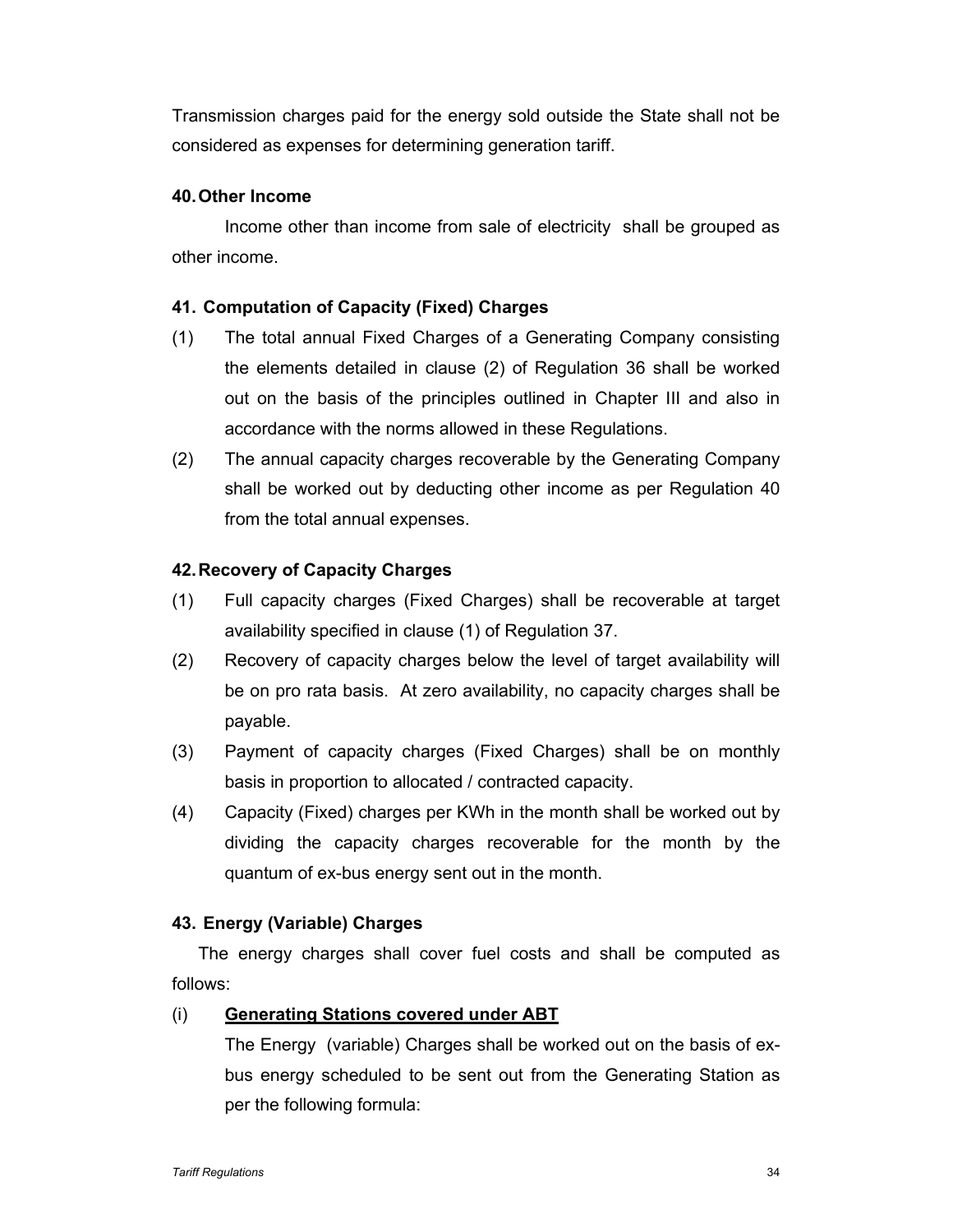Energy Charges (Rs) = Rate of Energy Charges in Rs/kWh X Scheduled Energy (ex-bus) for the month in kWh corresponding to scheduled generation.

# (ii) **Generating Stations other than those covered under ABT**

The Energy (variable) charges shall be worked out on the basis of exbus energy delivered / sent out from the Generating Station as per the following formula:

Energy Charges (Rs) = Rate of Energy Charges in Rs/kWh X Energy delivered (ex-bus) for the months in kWh

Where,

Rate of Energy Charges (REC) shall be the sum of the cost of normative quantities of primary and secondary fuel for delivering ex-bus one kWh of electricity in Rs/kWh and shall be computed as under:

$$
REC = \frac{100 \{ P_p \times (Q_p)_n + P_s \times (Q_s)_n \}}{(100 \cdot (AUX_n))}
$$
 (Rs/kWh)

Where,

- $P_p$  = Price of primary fuel namely coal or Lignite or Gas or liquid fuel in Rs/Kg or Rs/cum or Rs./litre as the case may be.
- $(Q_p)_n =$  Quantity of primary fuel required for generation of one kWh of electricity at generator terminals in Kg or litre or cum as the case may be, and shall be computed on the basis of Gross station Heat Rate (less heat contributed by secondary fuel oil for coal/lignite based Generating Stations) and gross calorific value of coal/lignite or gas or liquid fuel actually fired.
- $P_s$  = Price of Secondary fuel oil in Rs./ml,
- $(Q_s)_n =$  Normative Quantity of Secondary fuel oil/kwh as per clause iv of Regulation 37.
- $AUX_{n}$  = Normative Auxiliary consumption as percentage of gross generation as per clause V of regulation 37.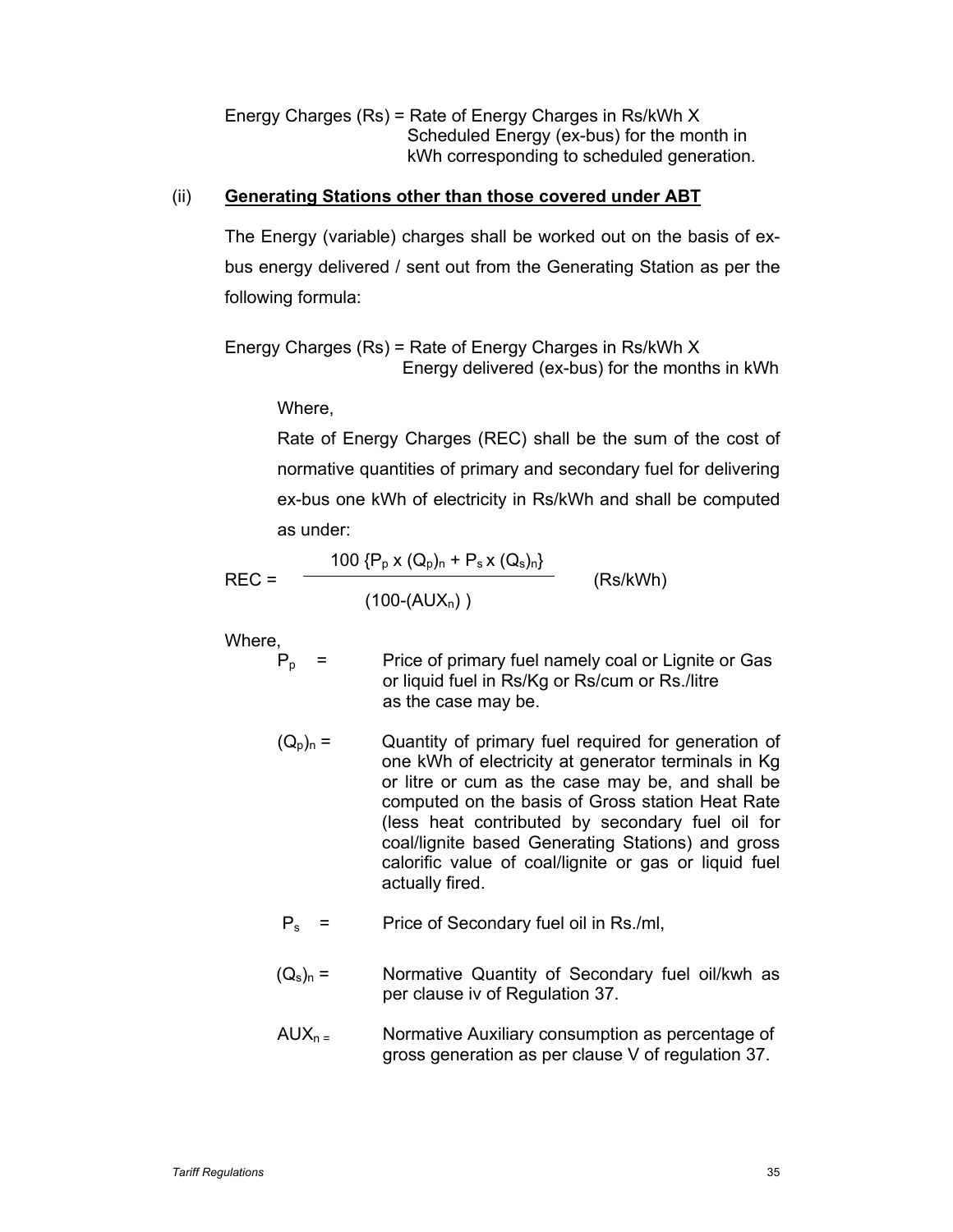# (iii) **Adjustment of rate of energy charge (REC) on account of variation in price or heat value of fuels**

- (a) Initially, Gross Calorific Value of coal/lignite or gas or liquid fuel shall be taken as per actuals of the preceding three months. Any variation shall be adjusted on a month to month basis on the basis of average Gross Calorific Value of coal/lignite or gas or liquid received and burnt and weighted average landed cost incurred by the Generating Company for procurement of coal/lignite, oil, or gas or liquid fuel, as the case may be for a Power Station.
- (b) In its bills, Generating Company shall indicate rate of energy charges at base price of primary and secondary fuel specified by the Commission and the fuel price adjustment to it separately.
- (c) No separate petition need to be filed with the Commission for fuel price adjustment.

# (iv) **Landed Cost of Coal**

The landed cost of fuel shall include the following:

- (a) Base cost of coal / lignite / oil / naptha / gas
- (b) Royalty
- (c) Tax and duties
- (d) Transport cost by rail / ocean / road / gas pipeline or any other means.
- (v) The capacity (fixed) charges per KWh and the energy charges per KWh shall be the generation tariff
- (vi) In respect of power generated in the stations owned by the distribution licensee and distributed by the licensee himself in his area of supply, the generation tariff of the station shall be considered as the transfer price to the distribution licensee which will be determined in the licensee's tariff petition itself.

### **44. Incentive**

Incentive shall be payable at a flat rate of 25 paise / kWh for ex-bus scheduled energy corresponding to scheduled generation in excess of ex-bus energy corresponding to target Plant Load Factor.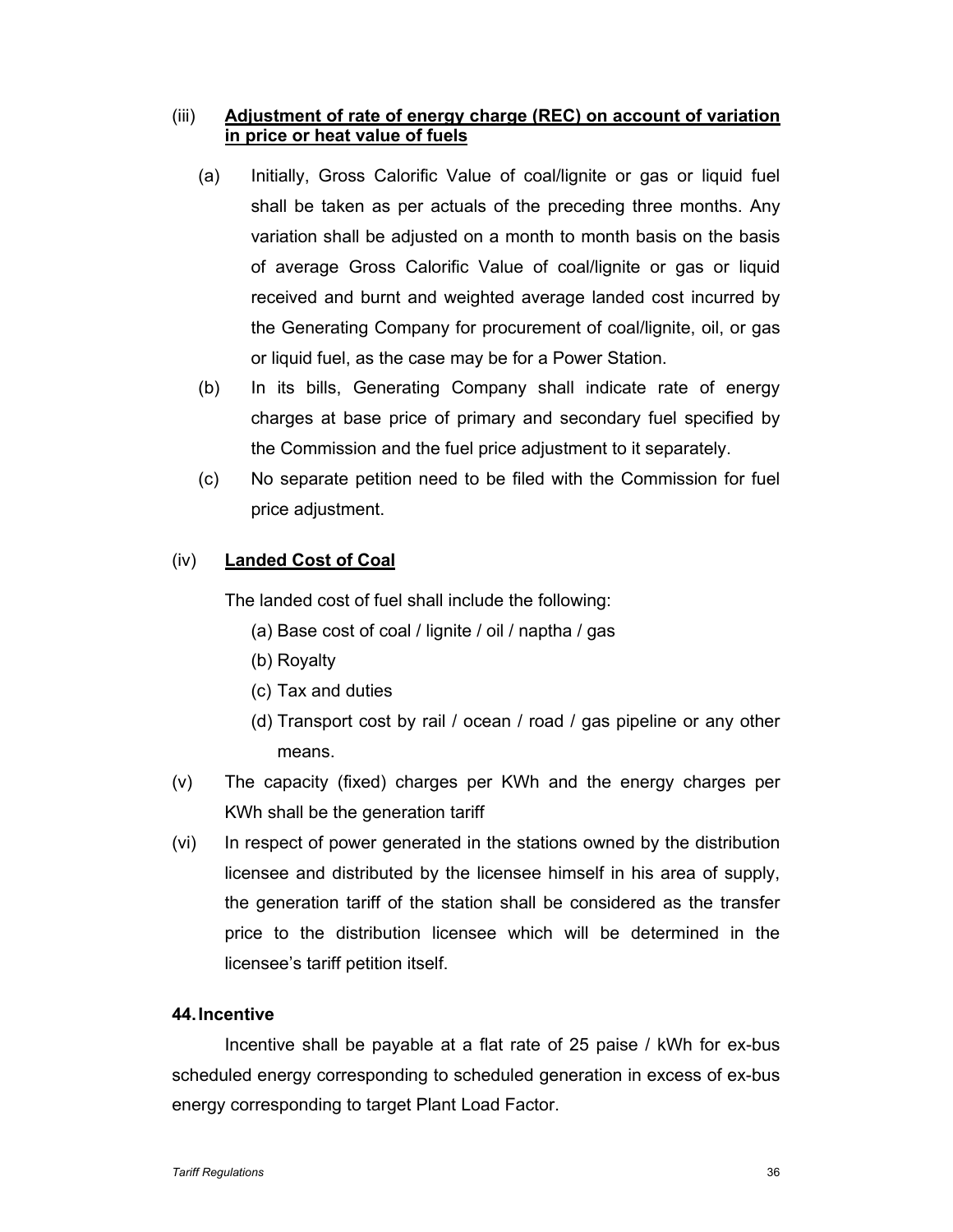# **45. Unscheduled Interchange(UI) Charges applicable to stations covered under ABT**

- (1) Variation in actual generation or actual drawal and scheduled generation or scheduled drawal shall be accounted for through Unscheduled Interchange (UI)Charges.
- (2) UI for a Generating Station shall be equal to its actual generation minus its scheduled generation.
- (3) UI for beneficiary shall be equal to its total actual drawal minus its total scheduled drawal.
- (4) UI shall be worked out for each 15 minute time block.
- (5) Charges for all UI transactions shall be based on average frequency of the time block and the rates as approved by the Commission from time to time. :

### *Note*

*(1) (I) Any Generation upto 105% of the declared capacity in any time block of 15 minutes and averaging upto 101% of the average declared capacity over a day shall not be construed as foul play, and the generator shall be entitled to UI* charges for such excess generation above the scheduled generation (SG).

*(ii) For any generation beyond the prescribed limits, the State Load Despatch Centre shall investigate so as to ensure that there is no foul play, and if foul play is found by the State Load Despatch Centre, the corresponding UI charges due to the Generating Station on account of such extra generation shall be reduced to zero and the amount shall be adjusted in UI account of beneficiaries in the ratio of their capacity share in the Generating Station.* 

### **46. Rebate**

For payment of bills of capacity charges and energy charges through a Letter of Credit, a rebate of 2% shall be allowed. If the payments are made by a mode other than Letter of Credit but within a period of one month of presentation of bills by a Generating Company, a rebate of 1% shall be allowed.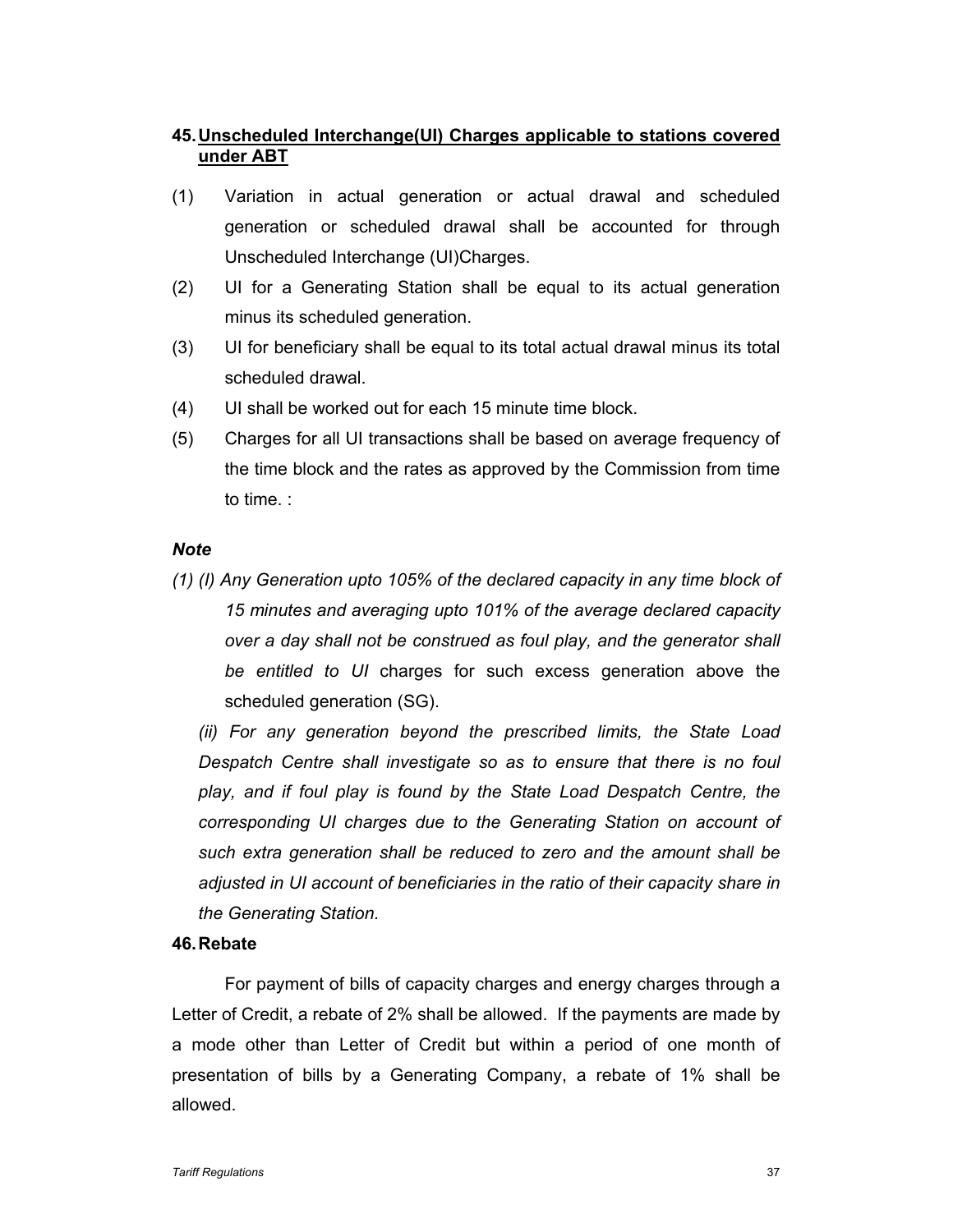### **47. Late Payment Surcharge**

In case payment of capacity charges and energy charges by the beneficiary is delayed, beyond a period of 60 days from the date of billing, a late payment surcharge at the rate of 1.25% per month shall be levied by the Generating Company.

### **CHAPTER V**

### **Hydro Power Generating Stations**

### **48. Application for determination of tariff**

The provisions of Regulation 35 shall apply mutatis mutandis, to an Application for determination of tariff of Hydro Generating Stations.

### **49. Components of tariff**

Tariff for sale of electricity from a Hydro Power Generating Station shall comprise of two parts, namely, the recovery of annual capacity charges and energy charges to be worked out in the manner provided hereinafter.

### **50**. **Norms of operation**

The norms of operation shall be as follows:-

- (1) Normative capacity index for recovery of full capacity charges
	- (a) During first year of commercial operation of the Generating **Station** 
		- (i) Purely Run-of-river Power Stations 85%
		- (ii) Storage type and Run of river Power Stations with pondage  $-80\%$
	- (b) After first year of commercial operation of the Generating Station
		- (i) Purely Run-of-river Power Stations 90%
		- (ii) Storage type and Run-of River Power Stations with pondage and a set of  $\sim$  85%
	- (c) There shall be prorata recovery of capacity charges in case the Generating Station achieves capacity index below the prescribed normative levels. At Zero capacity index, no capacity charges shall be payable to the Generating Station.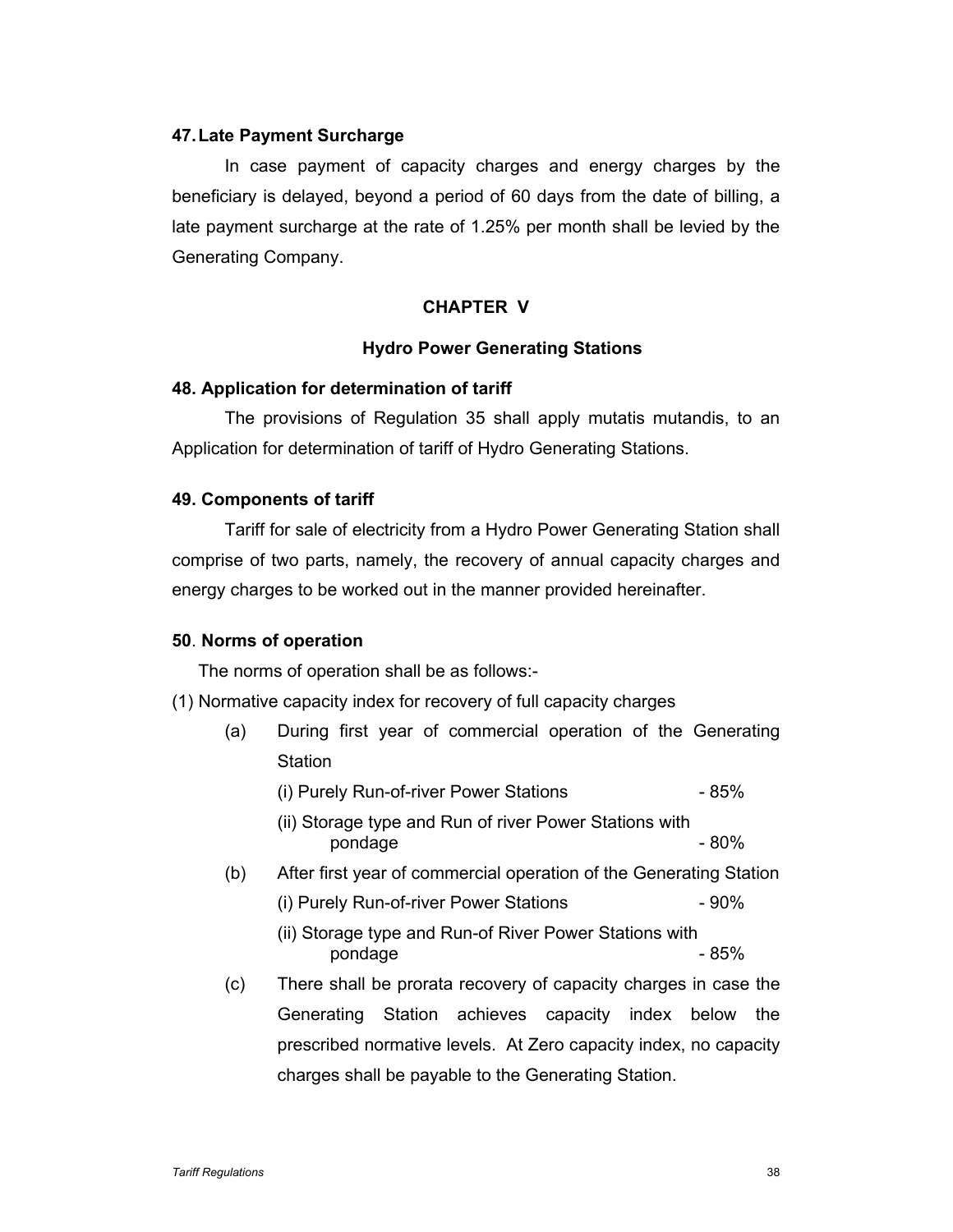(2) Auxiliary Energy Consumption:

|     | (a) | Surface hydro electric Power Generating<br>Stations with rotating exciters mounted<br>on the generator shaft           | 0.2% of energy generated     |
|-----|-----|------------------------------------------------------------------------------------------------------------------------|------------------------------|
|     | (b) | Surface hydro electric Power Generating<br>Stations with static excitation<br>system                                   | - 0.5% of energy generated   |
|     | (c) | Under ground hydro electric power<br>generating stations with rotating<br>exciters mounted on the generating<br>shafts | $-0.4\%$ of energy generated |
|     | (d) | Under ground hydro electric power<br>generating stations with static<br>exciters systems                               | - 0.7% of energy generated   |
| (3) |     | <b>Transformation Losses</b>                                                                                           |                              |

From generation voltage to transmission voltage – 0.5% of energy generated

# **51. Capital Cost and sale of infirm power**

- (1) Capital Cost of Hydro Power Generating Station, including the complete hydro power generating facility covering all components such as dam, intake, water conductor system, power generating station and generating units of the scheme as apportioned to power generation, shall be determined in accordance with Chapter III of these Regulations.
- (2) Any revenue earned by the Generating Company from sale of infirm power, shall be taken as reduction in capital cost of the Generating Station and shall not be treated as revenue. The rate for infirm power shall be same as the energy rate of the Generating Stations.

### **52. SLDC and transmission charges**

SLDC charges as determined by the Commission shall be considered as expenses. SLDC and Transmission Charges paid for energy sold under bilateral agreements out side the State shall not be considered as expenses to determine generation tariff.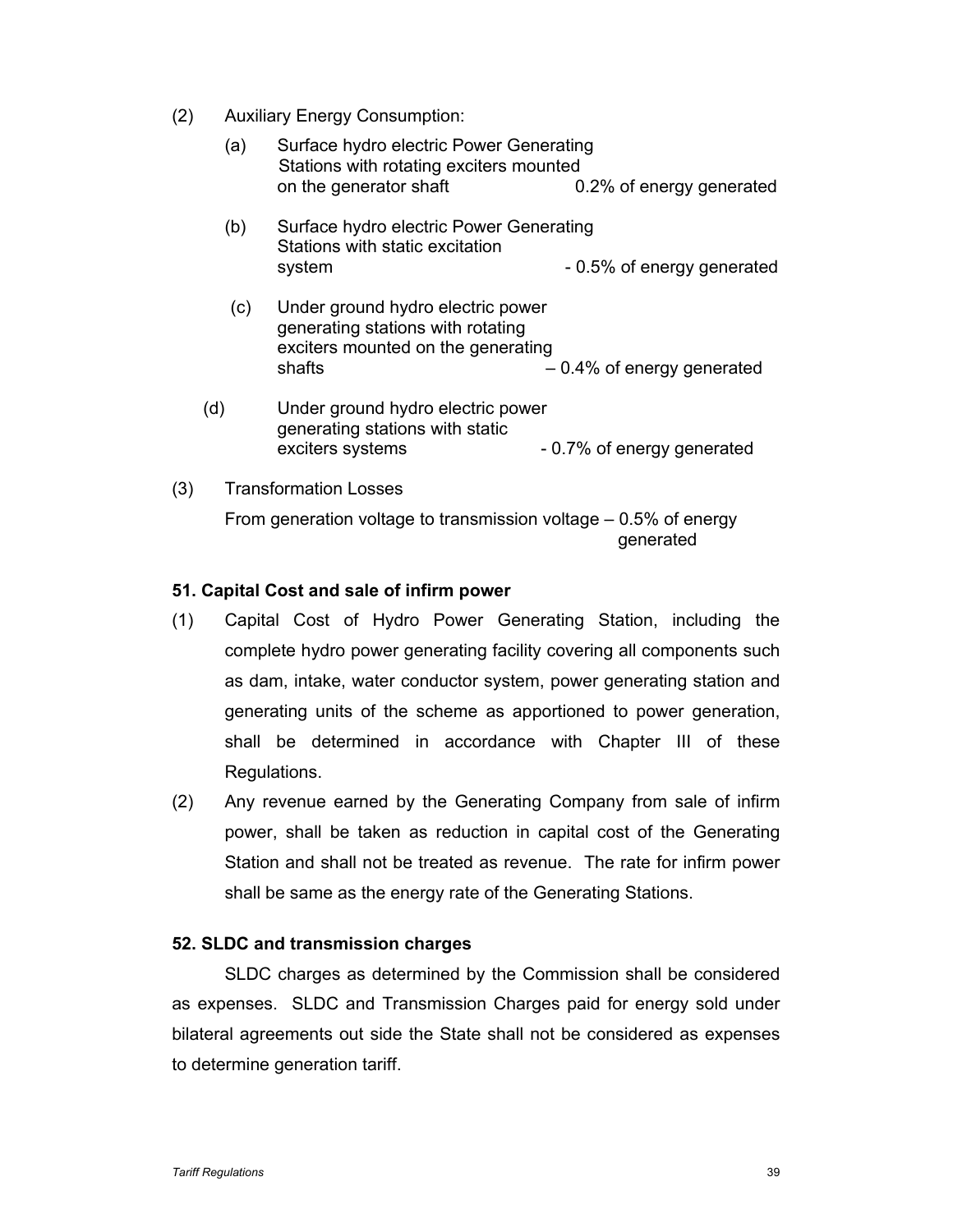# **53. Computation of Annual Energy Charges**

- (1) The two part tariff for sale of electricity from a hydro power generating station shall comprise a recovery of annual capacity (fixed) charges and primary energy charges.
- (2) The annual capacity (fixed) charges shall consist of the following and shall be computed as per the principles in Chapter III.
	- (a) Interest on Loan Capital
	- (b) Depreciation
	- (c) Return on equity
	- (d) Operation and Maintenance expenses excluding operating expenses like water charges, lubricants, consumables and station supplies.
	- (e) Interest on Working Capital
- (3) Primary Energy Charges shall be the operating expenses like cost of water, lubricants, consumables and station supplies

# **54. Energy Rate**

Energy charges per kWh shall be arrived at as below:

 Annual Capacity Charges + Annual Primary Energy Charges Energy rate  $=$ Saleable Energy

### **55. Incentive**

- (1) Incentive shall be payable in case of all the Generating Stations, including new Generating Stations in the first year of operation, when the capacity index (CI) exceeds 90% for purely run-of-river power generating stations and 85% for run-of-river power station with pondage or storage type power generating stations and incentive shall accrue upto a maximum capacity index of 100%.
- (2) Incentive shall be payable to the Generating Company in accordance with the following formula: Incentive =  $0.65$  x Annual Charge x (CI<sub>A</sub> – CI<sub>N</sub>) / 100 (If incentive is negative, it shall be set to zero)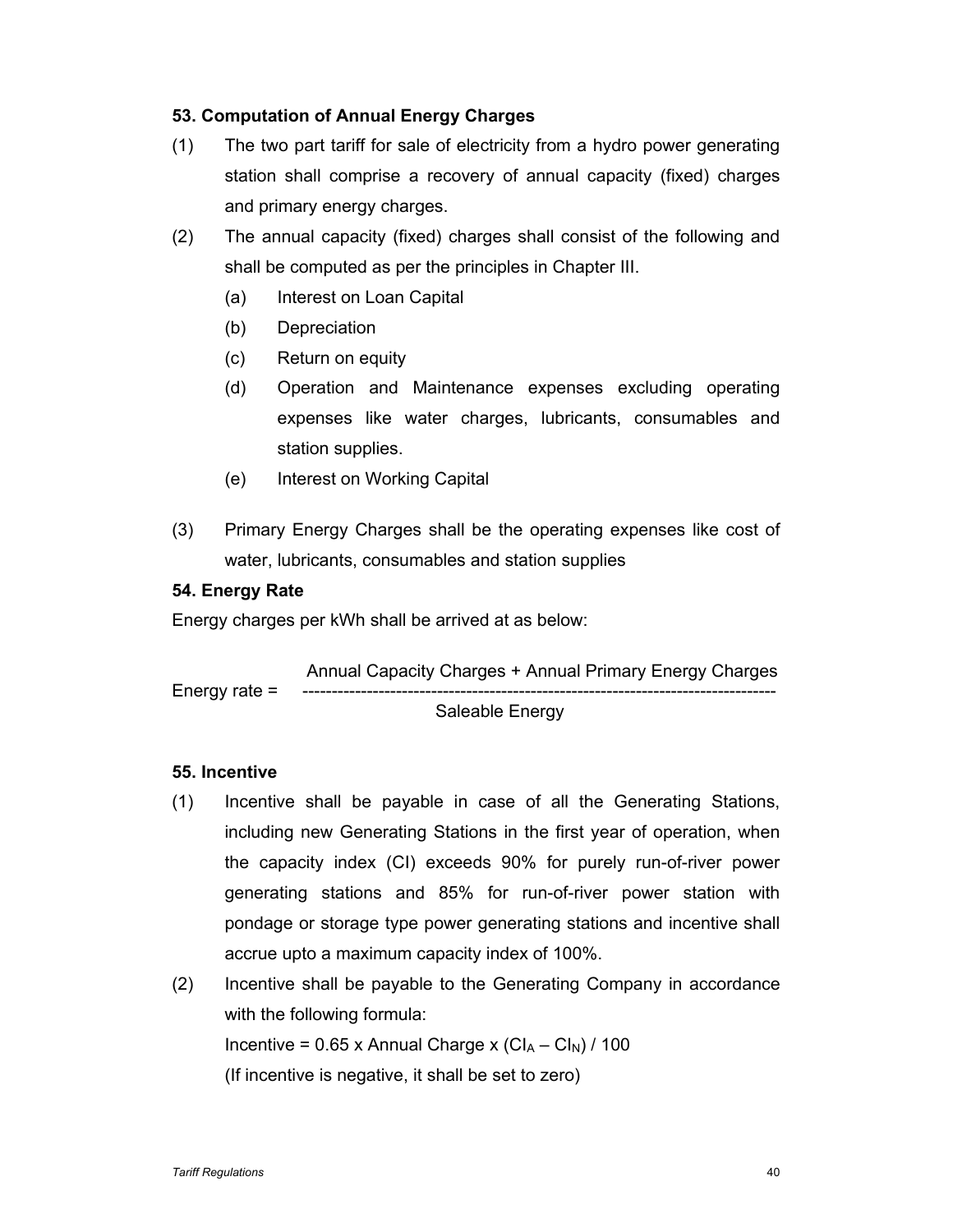Where,  $CI_A$  is the Capacity Index achieved and  $CI_N$  is the normative capacity index whose values are 90% for purely run of the river hydro stations and 85% for pondage / storage type hydro Generating Stations.

- (3) The total incentive payment calculated on annual basis shall be shared by the beneficiaries based on the allocated capacity.
- (4) **Incentive for completion of hydro electric power Generating Stations ahead of schedule**.

In case of commissioning of a hydro electric power generating station or part thereof ahead of schedule, the Generating Station shall become eligible for incentive for an amount equal to pro rata reduction in interest during construction, achieved on commissioning ahead of the schedule. The incentive shall be recovered through tariff in twelve equal monthly instalments during the first year of operation of the Generating station. In case of delay in commissioning, interest during construction for the period of delay shall not be allowed to be capitalised for determination of tariff, unless the delay is on account of natural calamities or geological surprises.

#### **56. Deemed Generation**

- (1) In case of reduced generation due to the reasons beyond the control of Generating Company or on account of non-availability of STU's/ transmission licensee's transmission lines or on receipt of backing down instructions from the Sub Load Despatch Centre resulting in spillage of water, the energy equivalent on account of such spillage at the same rate of energy charges shall be payable to the Generating Company. Apportionment of energy charges for such spillage among the beneficiaries shall be in proportion of their shares in saleable capacity of the respective Generating Station.
- (2) Energy Charges on the above account shall not be admissible if the energy generated during the year is equal to or more than the design energy.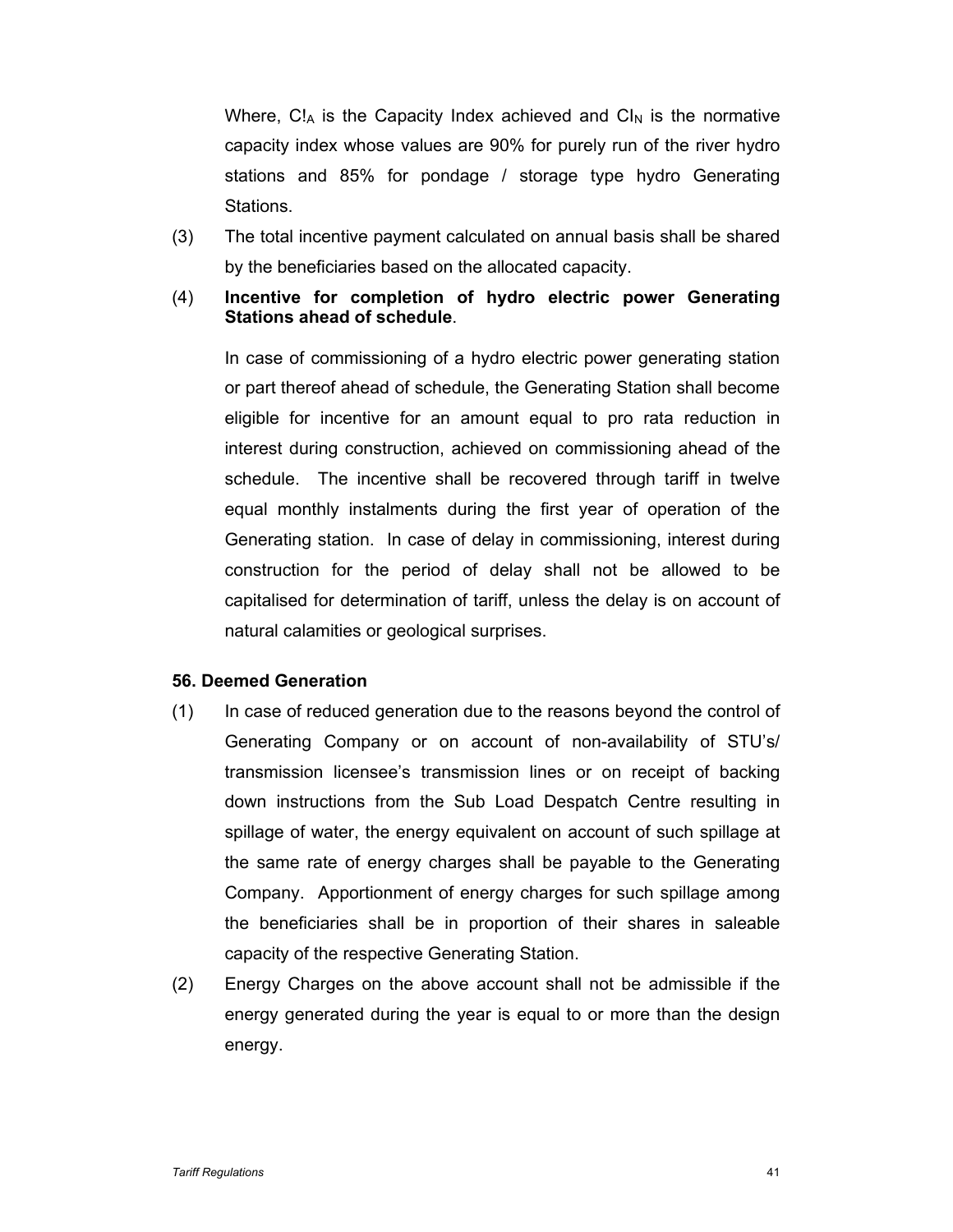# **CHAPTER VI**

# **Transmission Tariff**

### **57. Application for determination of tariff**

The STU / Transmission licensee shall make application for determination of transmission tariff in the manner indicated in regulation 6 along with Aggregate Revenue Requirement.

### **58. Norms of operation**

The norms of operation of transmission system subject to modification thereof from time to time shall be as under:

### **(a) Auxiliary Power consumption in the sub-station**

The charges for auxiliary consumption in the sub-station for the purpose of air conditioning, lighting, technical consumption, etc. shall be considered as part of its normative operation and maintenance expenses.

# **(b) Target availability for recovery of full transmission charges**  The normative availability of transmission system shall be 98%.

### **59. Transmission Tariff Charges**

The tariff for transmission of electricity by a transmission system shall comprise recovery of annual transmission charges consisting of the following computed as per the principles outlined in Chapter III of these Regulations.

- (i) Interest on Loan Capital;
- (ii) Depreciation
- (iii) Operation and Maintenance Expenses;
- (iv) Interest on Working Capital at normative availability; and:
- (v) Return on equity:

The annual transmission charges computed as per this regulation shall be total aggregate revenue requirement of the STU / Transmission licensee. The following shall be deducted from the total revenue requirement.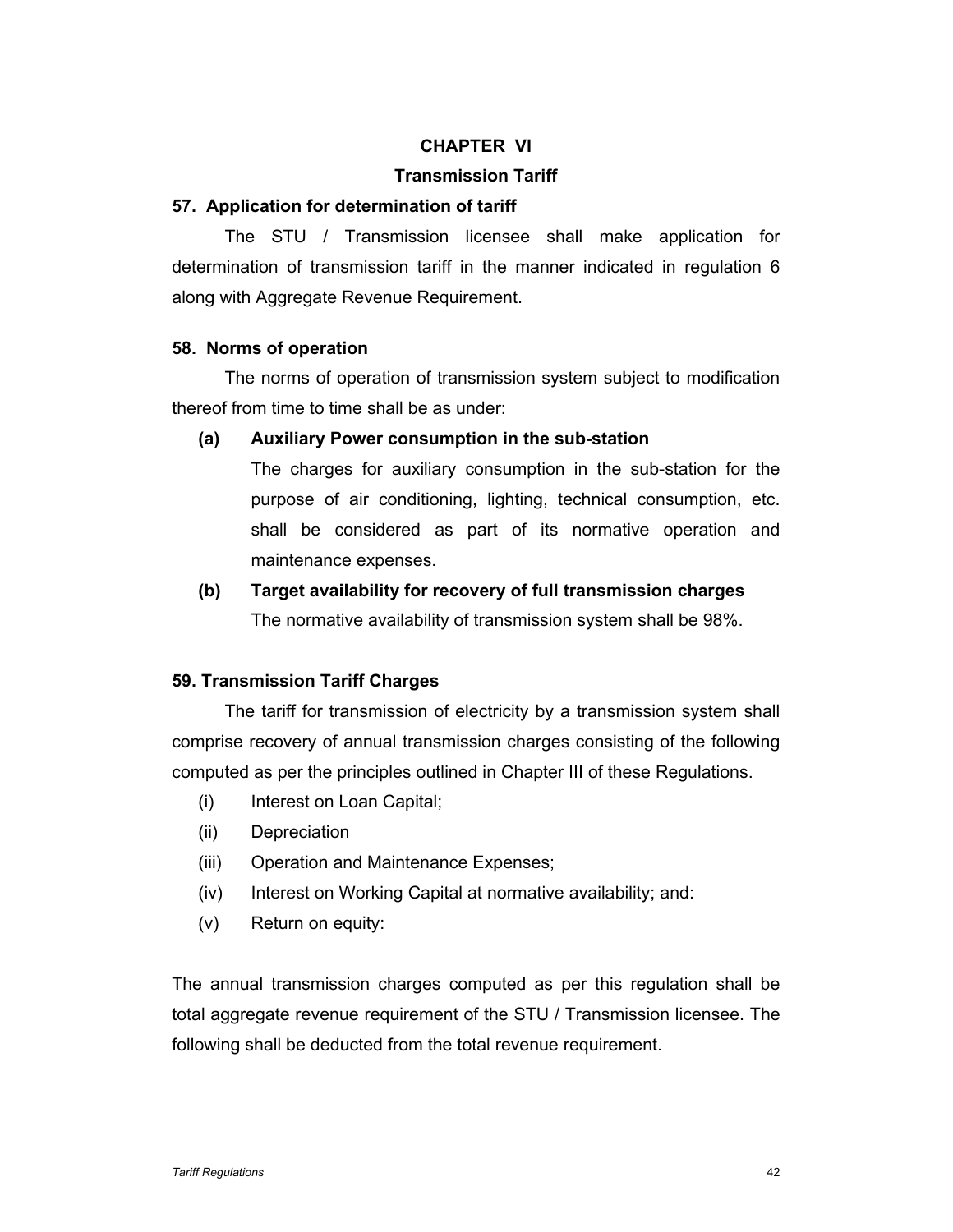- (a) Transmission charges collected from the short term intra state open access consumers, captive power plant and generating stations using Non Conventional Energy Sources.
- (b) Income from other business to the extent of portion to be passed on to the beneficiaries.
- (c) Reactive Energy Charges and Transmission charges received from CTU for use of facilities of the licensee / STU

Till such time a common transmission tariff is evolved to maintain consistency in transmission pricing framework in inter state and in the state transmission system the monthly transmission charges payable by the Distribution licensees and other long term intra state open access consumers shall be based on the capacity allocated to each beneficiaries as detailed below:

$$
\left\{\n \begin{array}{cc}\n \text{TC} & -(a+b+c) \times \text{CL} \\
\hline\n 12 & \text{SCL}\n \end{array}\n\right\}
$$

Where  $TC =$  Annual Transmission Charges

- a = Total transmission charges by the short term open access consumers
- $b =$  Income from other business to the extent of portion to be passed on to the beneficiaries.
- c = Reactive Energy Charges and Transmission charges received from CTU for use of facilities of the licensee / STU
- $CL =$  Allotted capacity to the long term transmission customers
- SCL = Sum of allotted Transmission capacity to all the long term open access customers of the intra state transmission system.

The transmission charges shall be determined after following the procedure outlined in chapter II.

### **60. Variable Charges**

The transmission loss shall be allocated to the users of the transmission system in proportion to the energy drawn through the system. .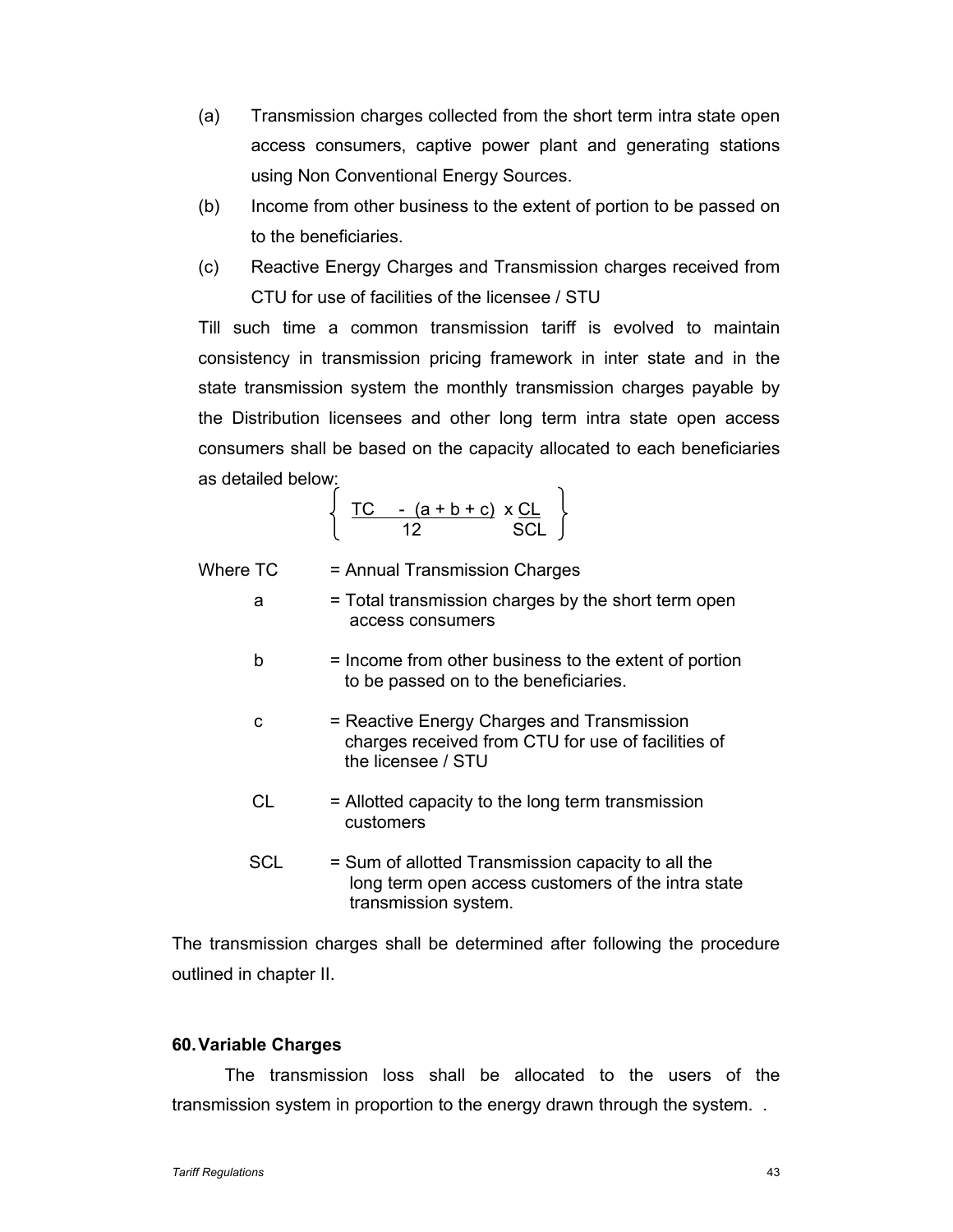### **61. Payment of transmission charges**

Full annual transmission charges shall be recoverable at the target availability of 98%. Payment of transmission charges below the target availability shall be on prorata basis.

### **62. Unbundling Transmission Charges**

- (1) The transmission licensee / STU shall endeavour to maintain separate function wise accounts for transmission system and furnish the revenue requirement line wise, bay wise and for load dispatch center wise.
- (2) The tariff for the transmission services shall be unbundled to reflect the cost of various activities associated with provision of transmission service once the data as per clause (1) are made available
- (3) The components of transmission tariff are:

### **a. Charges for use of network**

This component of transmission tariff shall be distance sensitive and would reflect cost of capital investment in and maintenance and operation of, a transmission system to transfer bulk power to and from different locations. The revenue from this component of transmission tariff will meet the annual revenue requirement of transmission entity in respect of owning the transmission asset. The charges for use of network would be worked out on distance slabs to reflect the distance travelled by the energy transmitted.

### **b. System Operation Charges**

This component of transmission tariff shall reflect the cost associated with operating the load dispatch center. The cost, among other things, shall include the cost of owning and maintaining load dispatch center. This system operation charges shall be charged as SLDC charges to users of such services, based on total energy of transactions.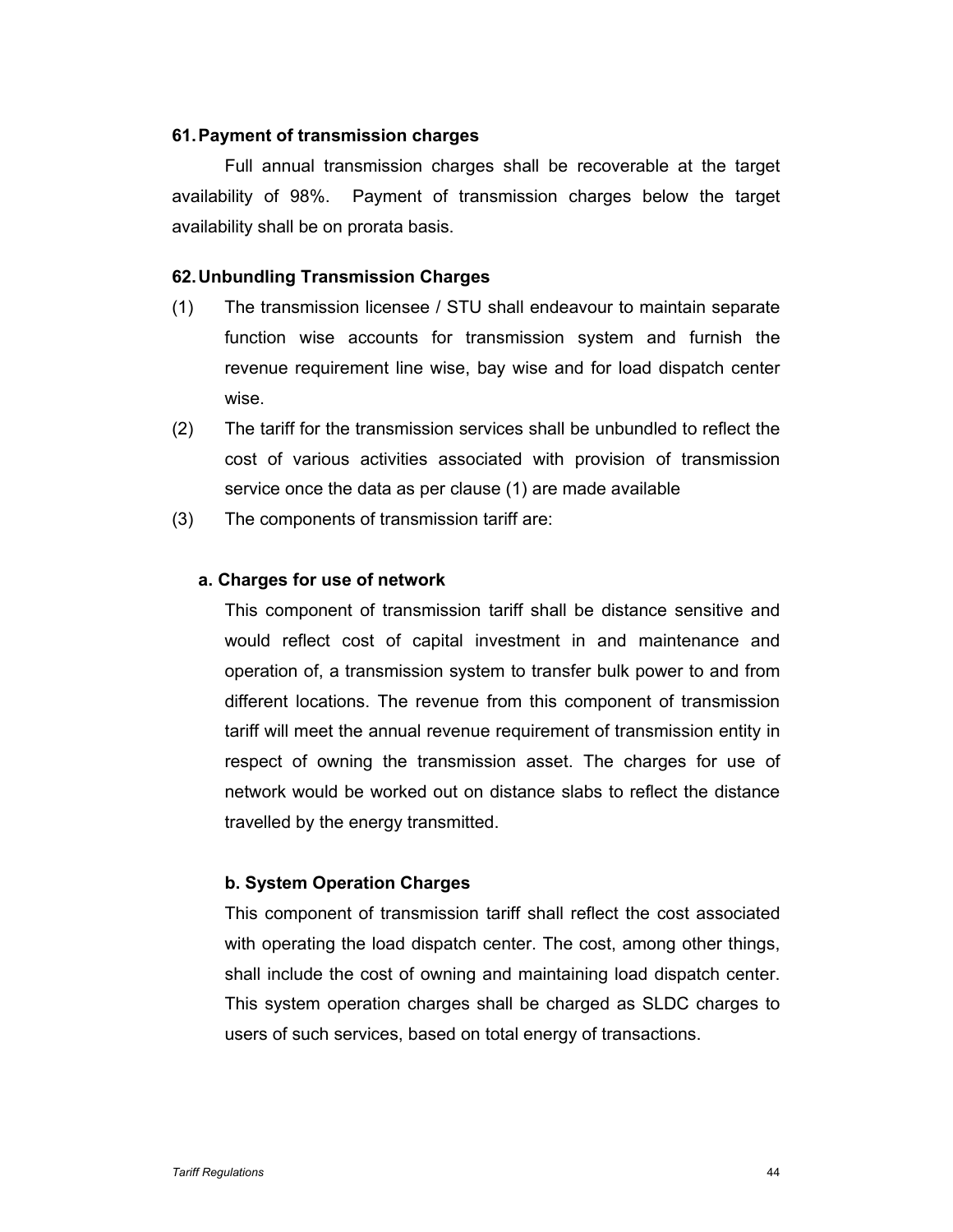# **c. Reactive Power Charges**

This component of transmission tariff would be a variable charge reflecting voltage related drawal of reactive power. Reactive power drawals by beneficiaries are to be priced as follows

- i. The beneficiary pays for reactive power drawal when voltage at the metering point is below 97%
- ii. The beneficiary gets paid for reactive power (return) supply when voltage is below 97%
- iii. The beneficiary gets paid for reactive power drawal when voltage is above 103%
- iv. The beneficiary pays for reactive power (return) supply when voltage is above 103%
- v. The charges for reactive energy shall be as decided by the Commission.

# **63. Incentive**

The Transmission licensee shall be entitled to incentive @ 1% of equity for each percentage point of increase in annual availability beyond the target availability prescribed under regulation 58 (b) in accordance with the following formula.

Incentive = Equity x (Annual Availability achieved  $-$  Target availability) / 100 The incentive shall be shared by the long term customers in the ratio of their average allotted capacity.

### **64. Rebate**

For payment of bills of transmission charge through Letter of Credit on presentation, a rebate of 2% shall be allowed. Where payments are made within a period of one month of presentation of bills by the Transmission licensee a rebate of 1% shall be allowed.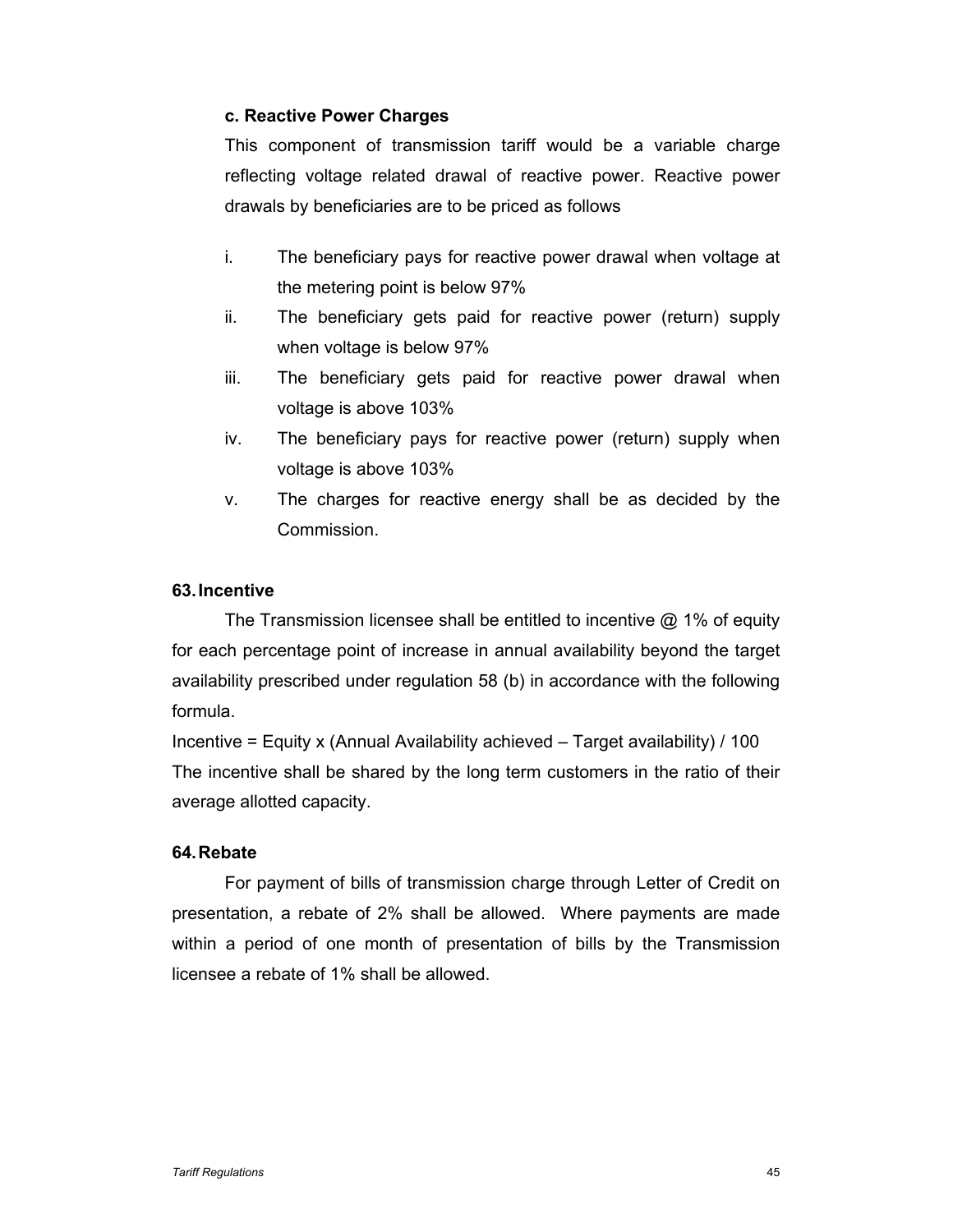#### **65. Late Payment Surcharge**

In case the payment of bills of the transmission charges by the beneficiary or beneficiaries is delayed beyond a period of 60 days from the date of billing, late payment surcharge at the rate of 1.25% per month shall be levied by the Transmission licensee.

#### **66. Transmission Charges for Open Access**

Under clause (d) of sub-section (2) of section 39 and clause (c) of section 40 of the Act, the STU / Transmission licensee shall provide nondiscriminatory open access for use by other licensee, Generating Company or any consumer on payment of transmission charges.

This transmission charges payable for use of the facility under open access shall be as per Regulation 59 with reference to the capacity permitted to be used.

#### **67. Surcharge**

The consumer who uses the transmission system under open access is liable to pay a surcharge in addition to the transmission charges as specified in the TNERC Open Access Regulations.

### **CHAPTER VII**

# **Tariff for Distribution licensees**

### **68. Component of tariff for supply of electricity**

- (1) The charges for the electricity supplied by the Distribution licensee may include:-
	- (a) a fixed charges / Demand Charges;
	- (b) Charges for actual electricity supplied;
	- (c) a rent or other charge in respect of meter or electrical plant provided by the Distribution licensee;
- (2) Rent for meter provided by the licensee and other charges are treated as non-tariff charges and shall be determined by the Commission in accordance with the provision of Tamil Nadu Electricity Supply Code and Tamil Nadu Electricity Distribution Code.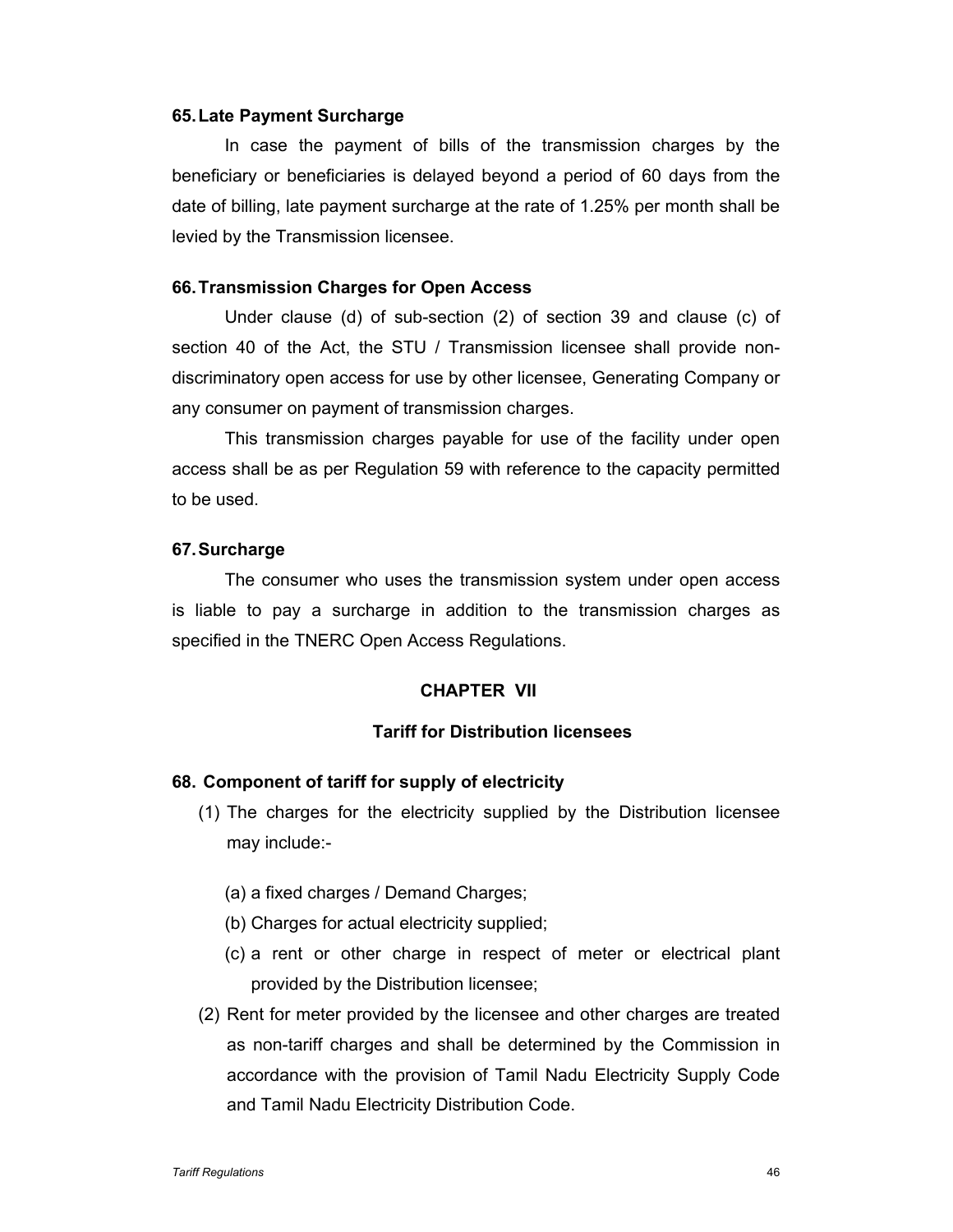(3) Charges for actual electricity supplied and fixed charges are tariff related charges and the Commission shall determine these charges on an application from the Distribution licensee.

# **69. Application for determination of tariff**

- (1) The Distribution licensee shall file application for determination of tariff for retail distribution of electricity along with ARR in accordance with the procedure outlined in regulation 6.
- (2) The application for determination of tariff by the Distribution licensee shall be accompanied with following information besides Aggregate Revenue Requirement:-
	- (a) A statement showing current tariff and applicable terms and conditions of tariff.
	- (b) A statement showing Demand / Sales projection for different categories of consumers including slabwise consumption with a note on the method adopted to arrive at the projected growth rate.
	- (c) The Distribution licensee shall furnish the energy requirement detail with Aggregate Technical and Commercial loss and sources of procurement of power.
	- (d) A statement containing detail of expected revenue at the current tariff for the ensuing year or the period for which tariff is to be determined and revenue gap, if any to be matched with additional revenue from revised tariff.
	- (e) A statement showing cost to serve each category of consumer at different voltage level with the allocation of Transmission and Distribution loss and consumer wise cross subsidy at the existing tariff.
	- (f) A statement showing the subsidy received / receivable from Government at the existing tariff.
	- (g) A statement showing the changes in tariff proposed for each category of consumer and the estimated revenue at the revised tariff.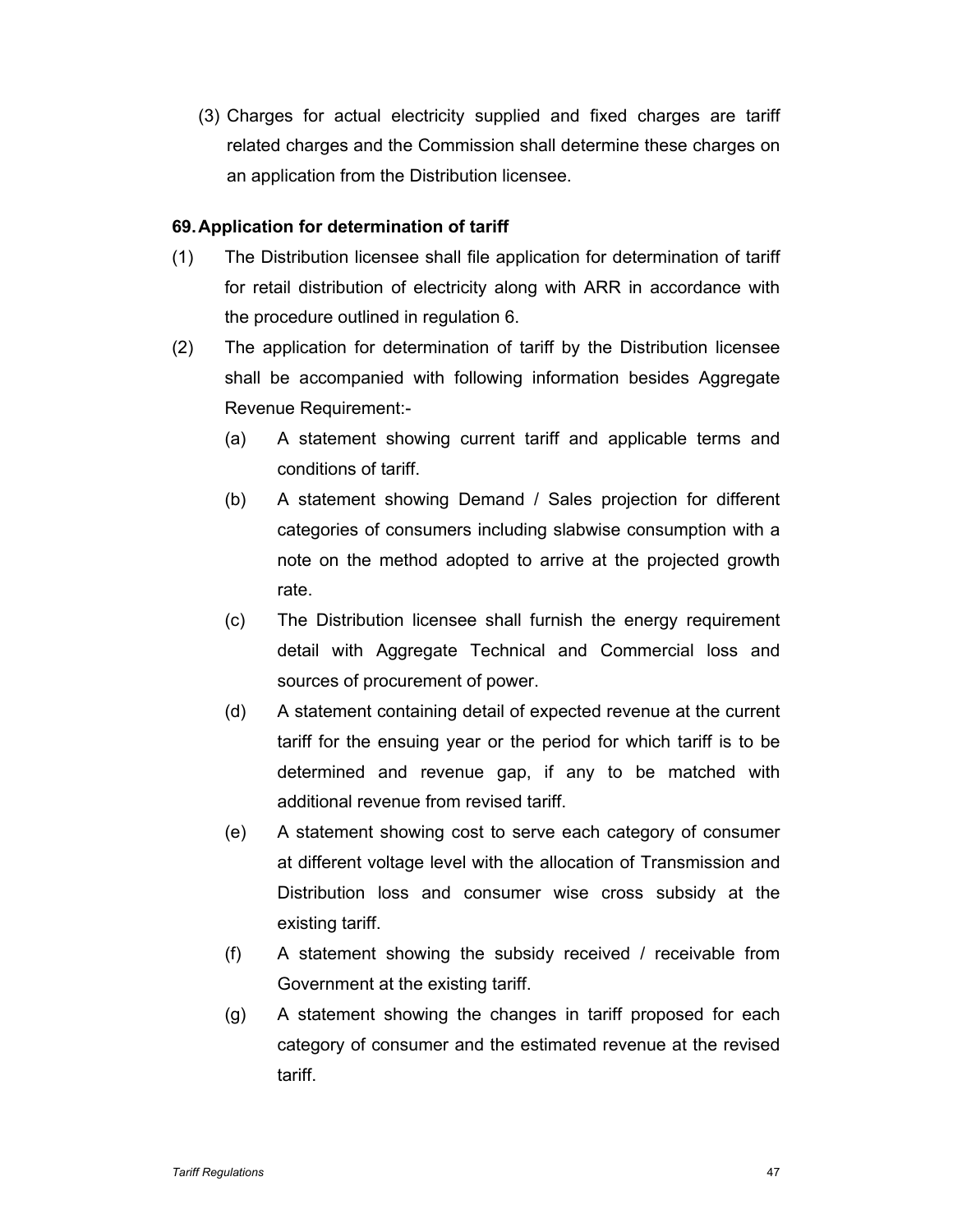- (h) A statement showing cross subsidy at revised tariff and subsidy committed by the Government, if any.
- (i) Any other information that the Commission may require.

# **70. The Aggregate Revenue Requirement of Distribution licensee**

The Aggregate Revenue Requirement of Distribution licensee consists of the following:-

- (i) Cost of Power Purchase
- (ii) Operation and Maintenance expenses
- (iii) Depreciation
- (iv) Interest and cost of finance
- (v) Income Tax
- (vi) Provision for Bad and Doubtful Debts
- (vii) Provision for Insurance
- (viii) Provision for contingency reserve
- (ix) other expenses
- (x) Return on equity / Reasonable rate of return

# **71. Sales Forecast**

- (1) The accurate projection of category-wise sales is very essential for the assessment of energy input requirement so as to determine the quantum of generation and quantum of energy to be purchased for the correct assessment of revenue requirement for generation and power purchase.
- (2) The Tamil Nadu Electricity Board / Distribution licensee shall formulate the long term demand forecast as stipulated in sub-clause (4) of clause 6 of the Tamil Nadu Electricity Distribution Code and get the forecast approved by the Commission.
- (3) The licensee may adopt a suitable methodology like CAGR to arrive at the category wise sales for the base year i.e. for the current year.
- (4) The licensee shall forecast demand and sale of electricity for different categories of consumers in his area of supply for ensuing year, and for a period of three years taking into account the long term demand forecast already approved and also subsequent changes in situation, if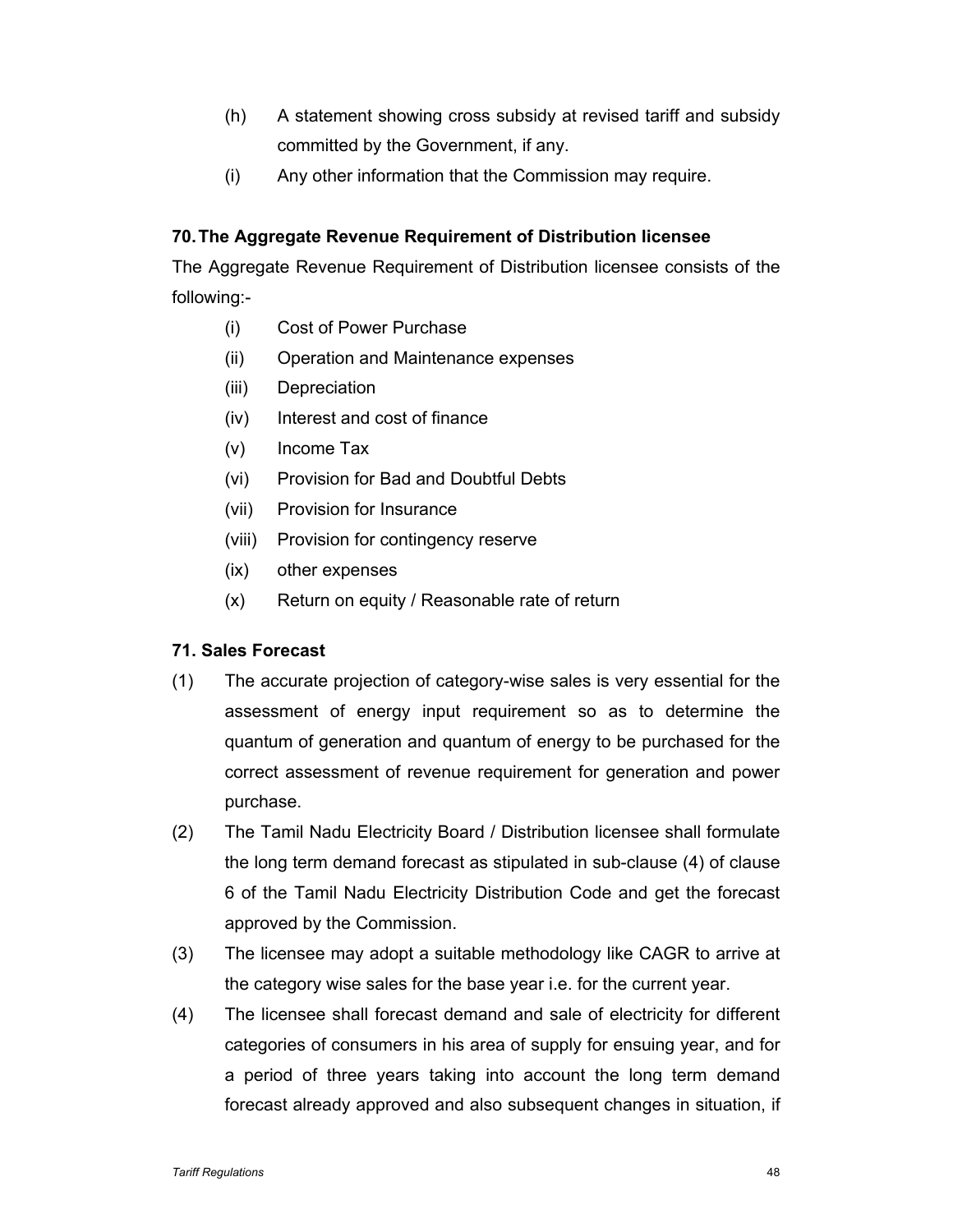any. Wherever different rates are proposed for different slabs of consumption, forecast for slabwise consumption shall also be furnished.

- (5) The Commission shall examine the forecast for reasonableness based on growth in number of consumers and consumption of electricity in the previous years and anticipated growth in the next year and any other factor that the Commission may consider relevant and approve sale of electricity to consumers with such modification as deemed fit.
- (6) The licensee shall also furnish the categorywise open access consumers and the demand and energy wheeled for them. The details may be furnished separately for the supply within the area of supply of the Distribution licensee and to the supply outside the area of supply of the Distribution licensee.
- (7) The details of bulk supply of electricity, if any to electricity traders may also be furnished.

# **72. Monitoring of sale of electricity to consumers**

- (1) On the basis of approved sale forecast, the licensee shall work out the monthly / bimonthly sales requirement to different categories of consumers taking into account the seasonal variation in demand during the year.
- (2) The licensee shall monitor sales to different consumer categories and ensure that sales to any category are not unduly restricted.
- (3) The licensee shall make necessary arrangement to capture the data month / bimonthly and furnish reports to the Commission comparing the actual sale with the forecast for the period and reasons for wide variation if any.
- (4) The licensee shall inform the Commission any extraordinary variation in sales in any month.

### **73. Transmission and Distribution Loss**

(1) The Distribution licensee shall endeavor to have proper metering arrangements for accurate measurement of transmission loss.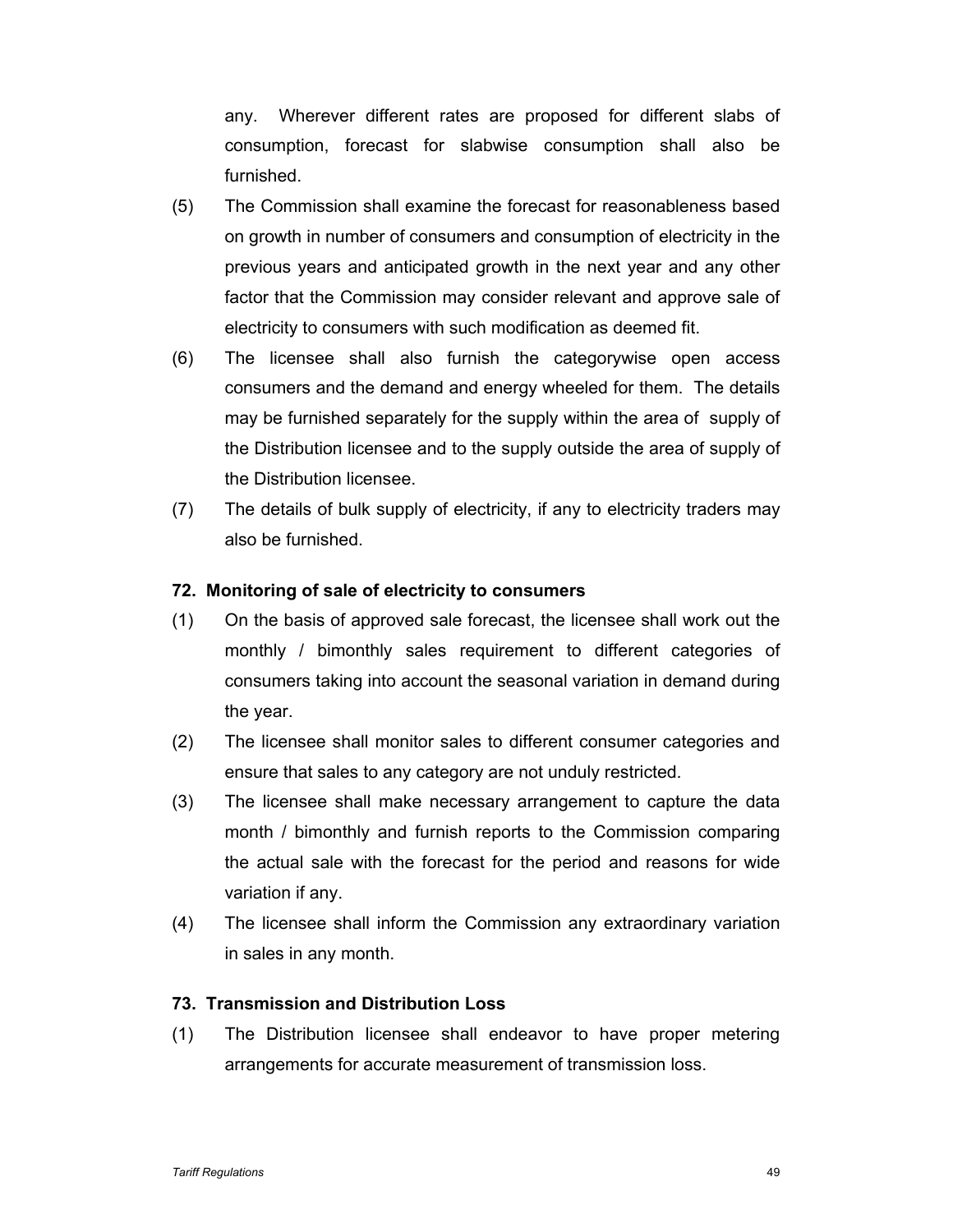- (2) Appropriate sample study with the approval of the Commission shall be conducted to estimate the consumption in unmetered services so that distribution losses are estimated fairly accurate
- (3) The licensee shall compute and furnish loss levels at every supply voltage level.
- (4) The Distribution licensee shall furnish the Transmission and Distribution losses during the previous year and the proposed target for the Current and Ensuing Year as well as for the next three years with the details of measures proposed to achieve the target in each year.
- (5) The Commission shall fix target for reduction of losses in the next three years.

# **74. Estimate of Energy input requirement**

- (1) The Distribution licensee shall compute the quantum of energy to meet the estimated sales after the loss levels are arrived at and taking into account, the generation and auxiliary consumption in Distribution licensees own generating stations at normative PLF levels.
- (2) The Commission shall scrutinise and approve the power purchase requirement with modification as deemed fit for the tariff period and ensuing year.

# **75. Cost of Power Purchase**

(1) The Distribution licensee shall procure power on least cost basis and strictly on merit order despatch and shall have flexibility to procure power from any source in the country.

A two-part tariff structure shall be adopted for all long term contracts to facilitate merit order dispatch.

- (2) They shall procure power through arrangement other than long term contracts progressively in an increasing proportion.
- (3) The cost of power purchased from Central Generating Company shall be worked out based on tariff determined by the Central Electricity Regulatory Commission.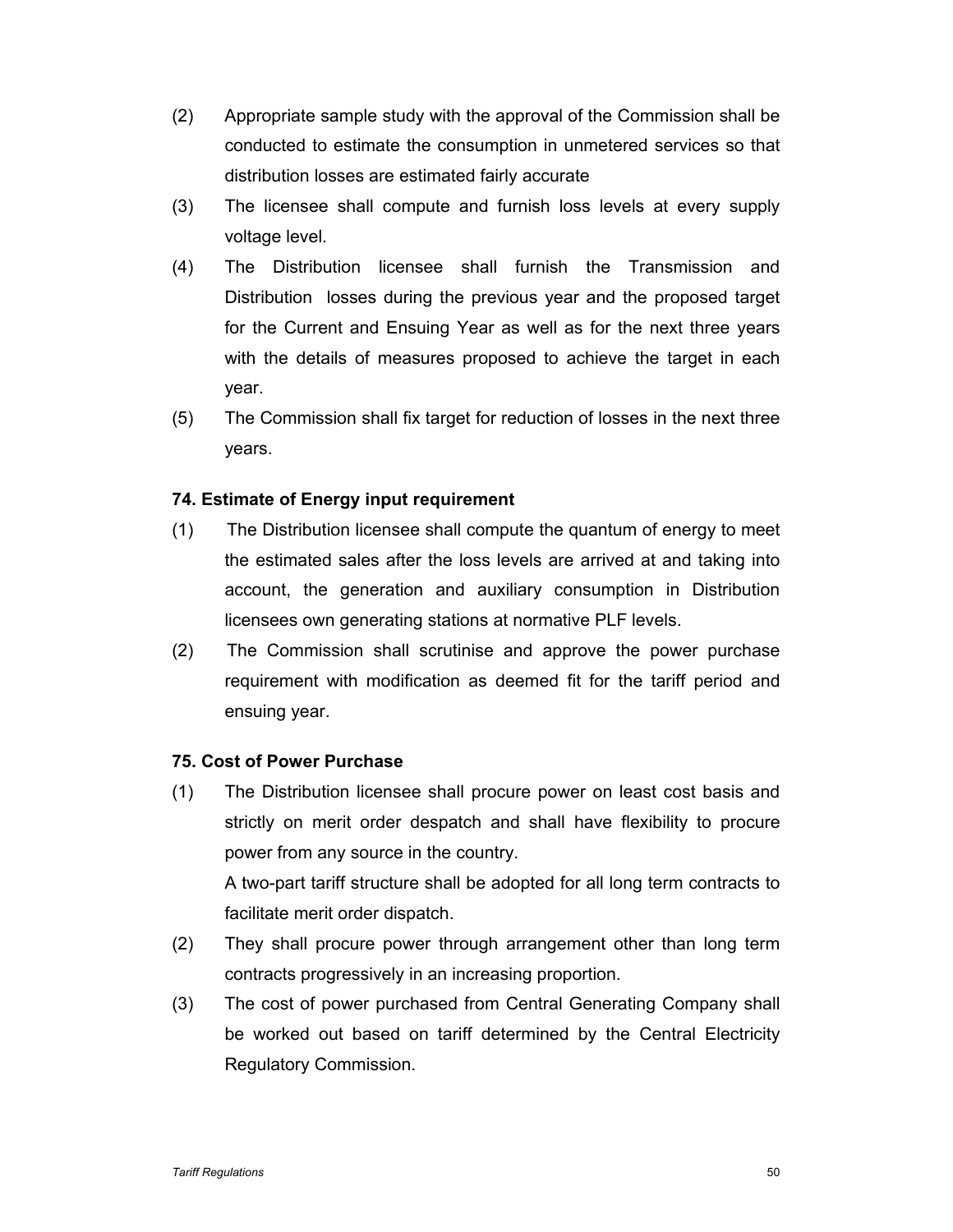- (4) The cost of power purchased from IPPs shall be considered based on Power Purchase Agreement.
- (5) In case of power purchased from Captive Generators and other non conventional energy sources, the cost shall be worked out as per the policy approved by the Commission.
- (6) The cost of power generated in the Generating Companies / Units owned by the licensee shall be worked out based on the transfer price determined by the Commission.
- (7) In case of short term power shortage, the licensee may procure power from any source at a tariff not exceeding the highest rate approved by the Commission.
- (8) All power purchases shall be made under tariff based bidding following the guidelines issued except in cases where tariff based bidding may not be cost defective.

# **76. Variation in Power Purchase**

- (1) Any financial loss or gain on account of variation in quantum of power purchase for the reasons beyond the control of the licensees like changes in thermal – hydro mix due to natural calamities shall be allowed to be carried forward and adjusted in the next years revenue requirement and tariff allowed accordingly.
- (2) Any financial gain / loss on account of variation in power purchase not covered under sub clause (1) above shall be to the account of the licensee in the year itself.

### **77. Transmission Charges**

The transmission and wheeling charges payable by the Distribution licensees to the CTU and STU shall be considered as expenses and included in the power purchase cost.

#### **78. SLDC Charges**

SLDC charges if paid separately in addition to charges for usage of Network (instead of bundled transmission charges) shall be considered as expenses and included in power purchase cost for the purpose of determination of tariff.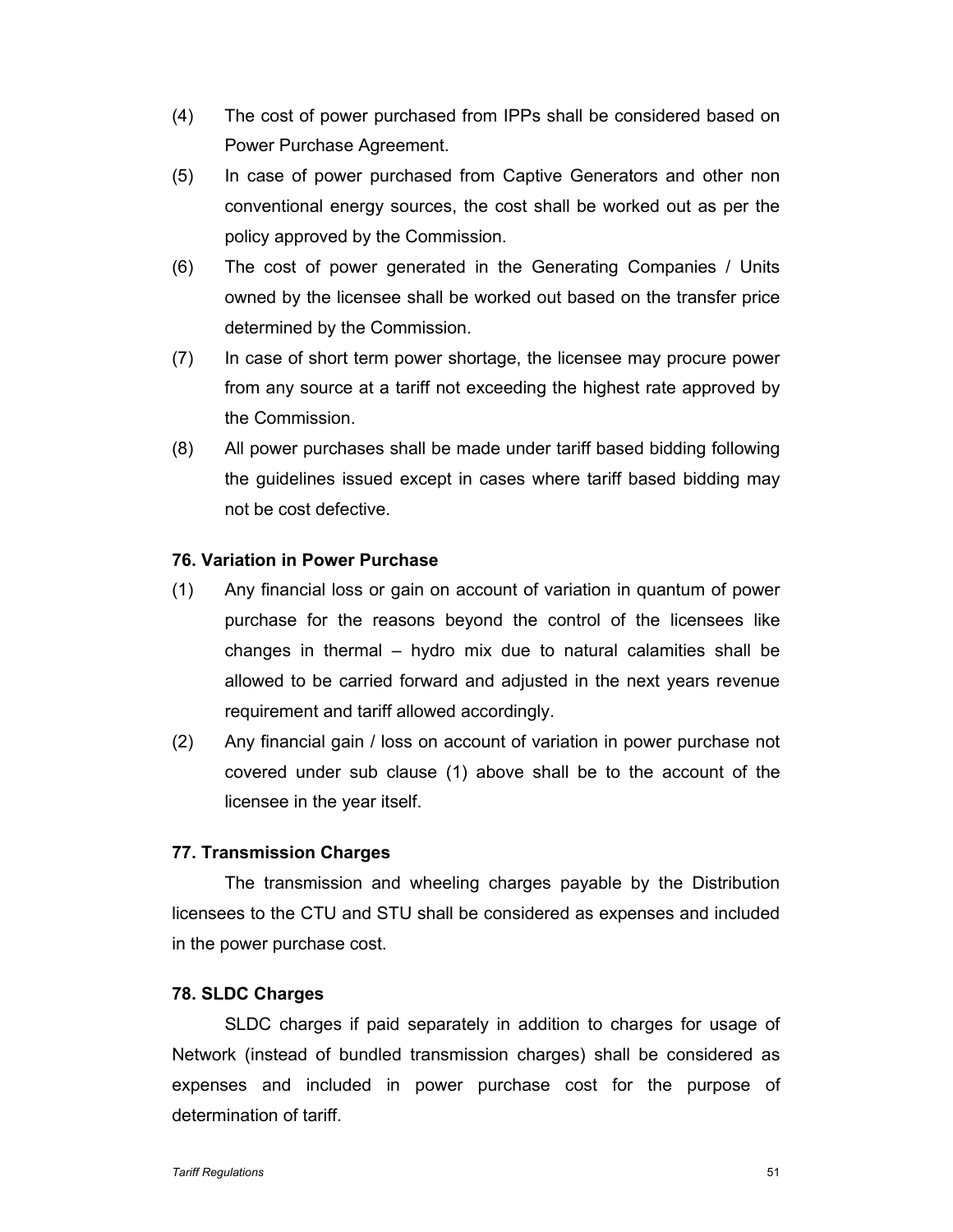### **79. Interest and Finance Charges**

The expenses on interest for purpose of annual revenue requirement of the Distribution licensee shall include interest payable on Security Deposit received from the consumer.

### **80. Computation of Aggregate Revenue Requirement**

- (1) The total annual expenses and return for the year referred to in Regulation 70 shall be worked out based on guidelines in Chapter III of these regulations.
- (2) The aggregate annual revenue requirement of the licensee shall be arrived at after deducting the following from the total expenses:
	- (i) Amount of other income including non tariff related charges as per regulation 68(2).
	- (ii) Income from surcharge and additional surcharge from open access consumers.
	- (iii) Wheeling charges recovered from the open access consumers
	- (iv) Authorised portion of Income from other business engaged by the licensees for optimum utilisation of assets.
	- (v) Any revenue grant received from Government (other than subsidy)

### **81. Determination of tariff**

The Commission shall determine the tariff for supply of electricity by the Distribution licensee to meet the aggregate revenue requirement after following the procedure mentioned in Chapter II of these Regulations.

### **82. Tariff Income**

Income from supply of electricity to consumers shall be assessed based on the tariff applicable to different category of consumers and the quantity of electricity estimated to be sold to them.

### **83. Profit sharing**

In case, the licensee recover more income than its aggregate revenue requirement in any year, the Commission may allow the licensee to treat the profit beyond the approved reasonable return, in the following manner:-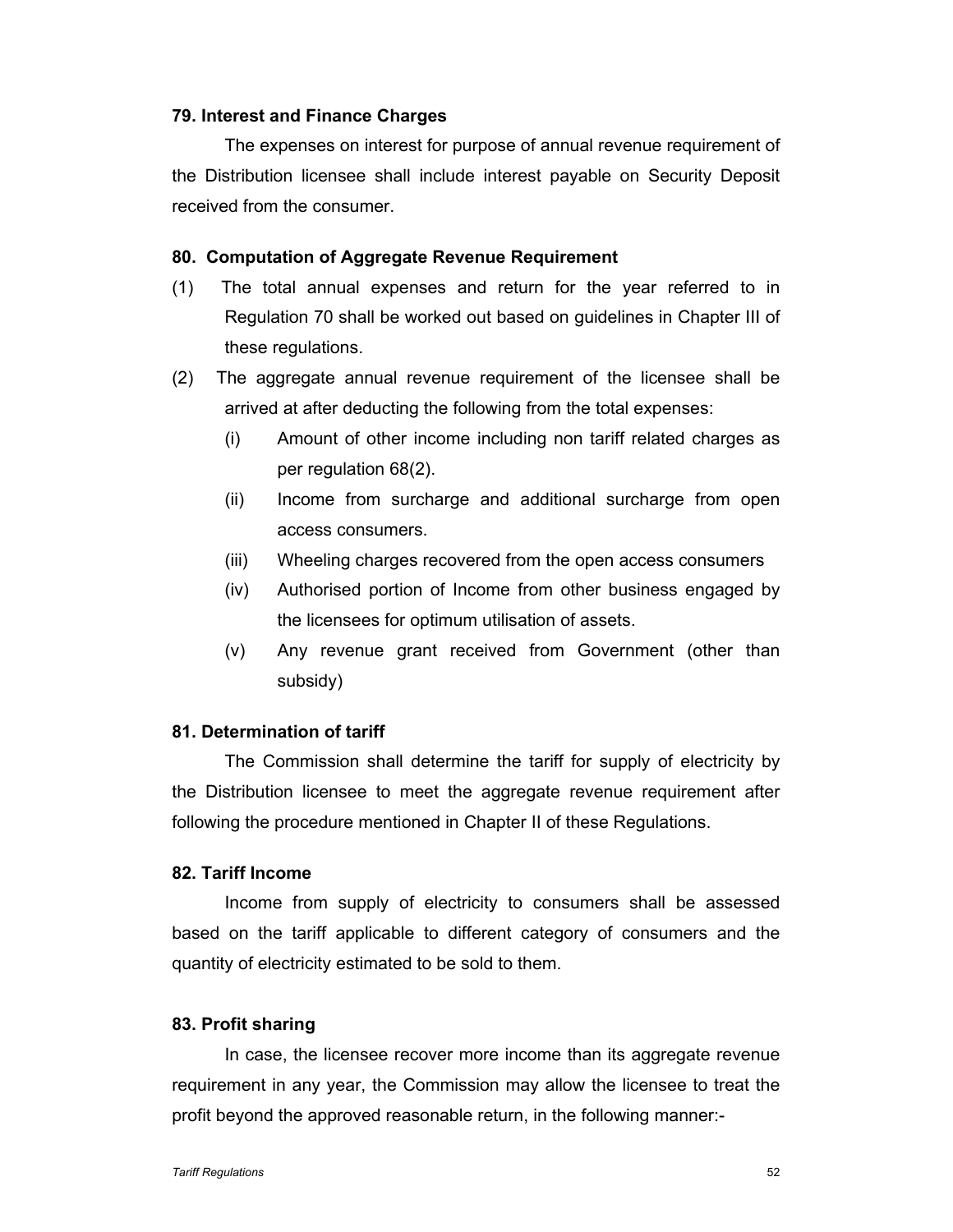- (i) One third of the amount may be retained by the licensee to be treated as part of equity or may be paid as dividend to the shareholders.
- (ii) One-third amount may be passed on to the consumers by way of reduction in revenue requirement for the next year. In case the Distribution licensee seeks for tariff revision after a gap of more than one year, one third of all the incremental earnings, during such period shall be reduced from future annual revenue requirement.
- (iii) One third amount may be kept as tariff balance reserve.

# **84. Cost of supply to various categories of consumers**

- (1) The licensee shall conduct a study to work out voltage level cost to serve each category of consumer and furnish the details to the Commission.
- (2) The licensee shall furnish the details along with the tariff application as required in regulation 69 (2) and also along with Annual Accounts.
- (3) The Commission shall consider and approve the cost to serve with modifications if any required.
- (4) The cost to serve a category of consumer and realisation of revenue at the tariff from each category of consumer shall form the basis for estimating the cross subsidy.

# **85. Cross subsidy, reduction and elimination**

- (1) The difference between the cost to serve and the revenue realized from the consumer category at the approved tariff level is the cross subsidy. The consumer paying more than the cost to serve is subsidizing consumer and the consumer paying less than the cost to serve is the subsidized consumer.
- (2) The Commission may endeavour to hold the tariff of the subsidising categories at the nominal rates until the tariff to subsidized categories approaches the cost to serve such categories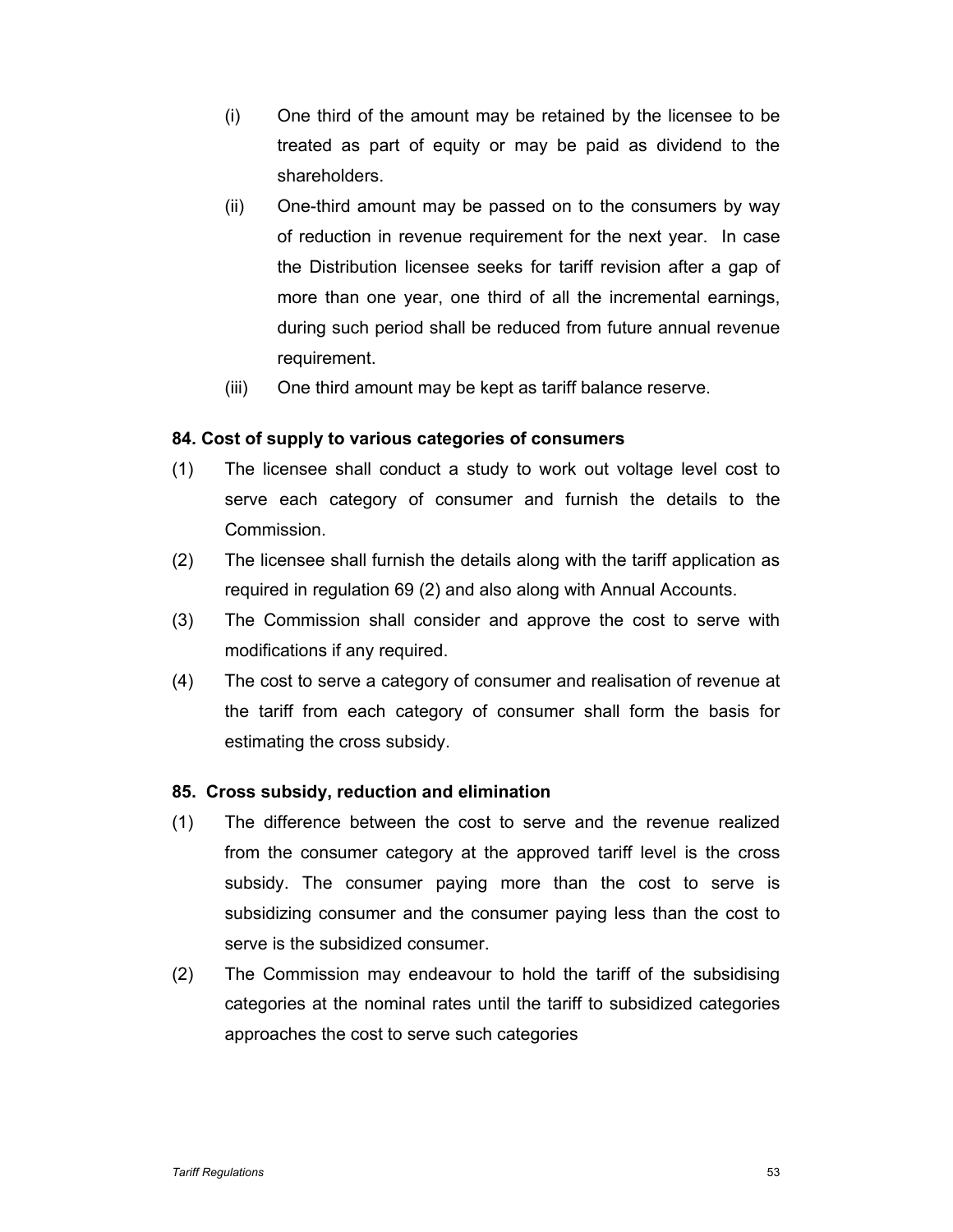- (3) The Commission may endeavour to reduce and eliminate the cross subsidy progressively and the licensee shall prepare a road map towards this object and get it approved.
- (4) In view of the necessity to make electricity affordable for households of very poor category, the domestic consumers including hut dwellers consuming 30 kWh per month may be designated as lifeline categories requiring minimum level of supply. The tariff for such category may be pegged at 50% of the cost to serve the domestic consumers.
- (5) However, if the State Government requires grant of any subsidy to any consumer or class of consumers in the tariff determined by the Commission, the State Government shall pay the amount to compensate the licensee in advance as may be required by the Commission.

### **86. Wheeling Charges for Open Access Customers**

- (1) The Distribution licensee shall provide open access to any consumer within the area of his supply on payment of wheeling charges.
- (2) The wheeling charges for a consumer category shall be based on costs of Distribution licensee for its pure "wire business". Thus all items of revenue requirement of the Distribution licensee excluding cost of power purchase and interest on Security Deposit from consumers shall be the cost of Distribution licensee for his wire business.
- (3) The wheeling charges shall be computed taking into account the projected units sold and wheeled through Distribution System and within the ensuing tariff period.
- (4) The normative distribution system loss at the voltage at which the open access transaction is undertaken shall be borne by the consumer in kind.

### **87. Surcharge**

- (1) Till such time the cross subsidy is eliminated, the open access consumer shall pay surcharge in addition to the wheeling charges.
- (2) The surcharge shall be computed as per TNERC Open Access Regulations.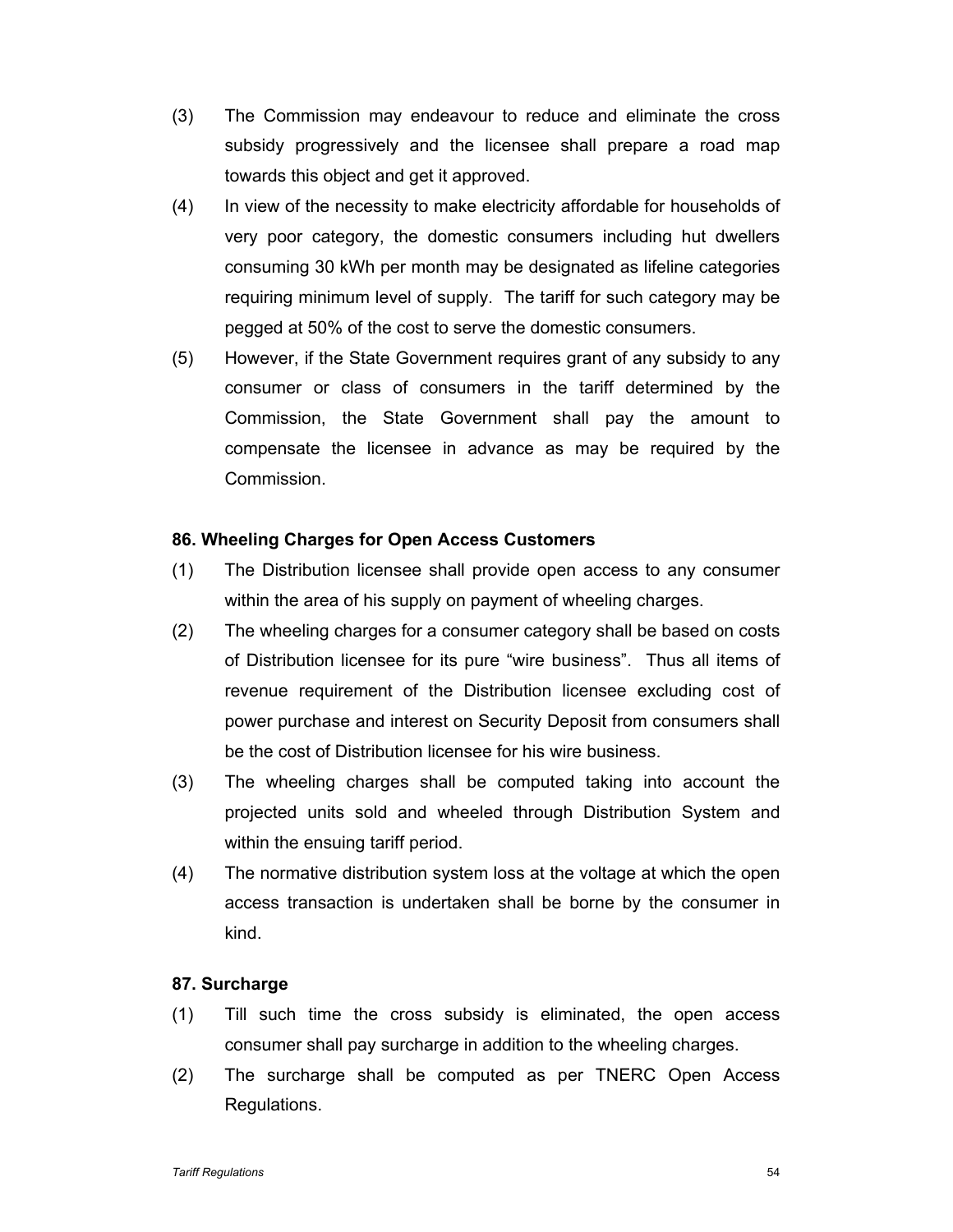### **88. Additional Surcharge**

When the Commission permits a consumer or class of consumers to receive supply of electricity from a person other than the Distribution licensee of his area of supply, such consumer shall pay additional surcharge on the charges of wheeling to meet the fixed cost of such distribution licensee arising out of his obligation to supply as specified in the TNERC Open Access Regulations.

# **CHAPTER VIII MISCELLANEOUS**

#### **89. Power to remove difficulty**

If any difficulty arises in giving effect to any of these regulations, the Commission, may, of its own motion or otherwise, by an order and after giving a reasonable opportunity to those likely to be affected by such order, make such provisions, not inconsistent with these regulations, as may appear to be necessary for removing difficulties.

### **90. Power to relax / amend**

The Commission, for reasons to be recorded in writing, may vary / amend any of the provisions of these Regulations on its own motion or on an application made before it.

### **91. Review of Regulations**

The Commission shall undertake the comprehensive review of these regulations and the norms prescribed herein with the object of analyzing implementation of long-term principles and making modifications or improvement in the principles, procedures and methodologies.

**( By Order of Tamil Nadu Electricity Regulatory Commission )** 

 **R.Balasubramanian Secretary**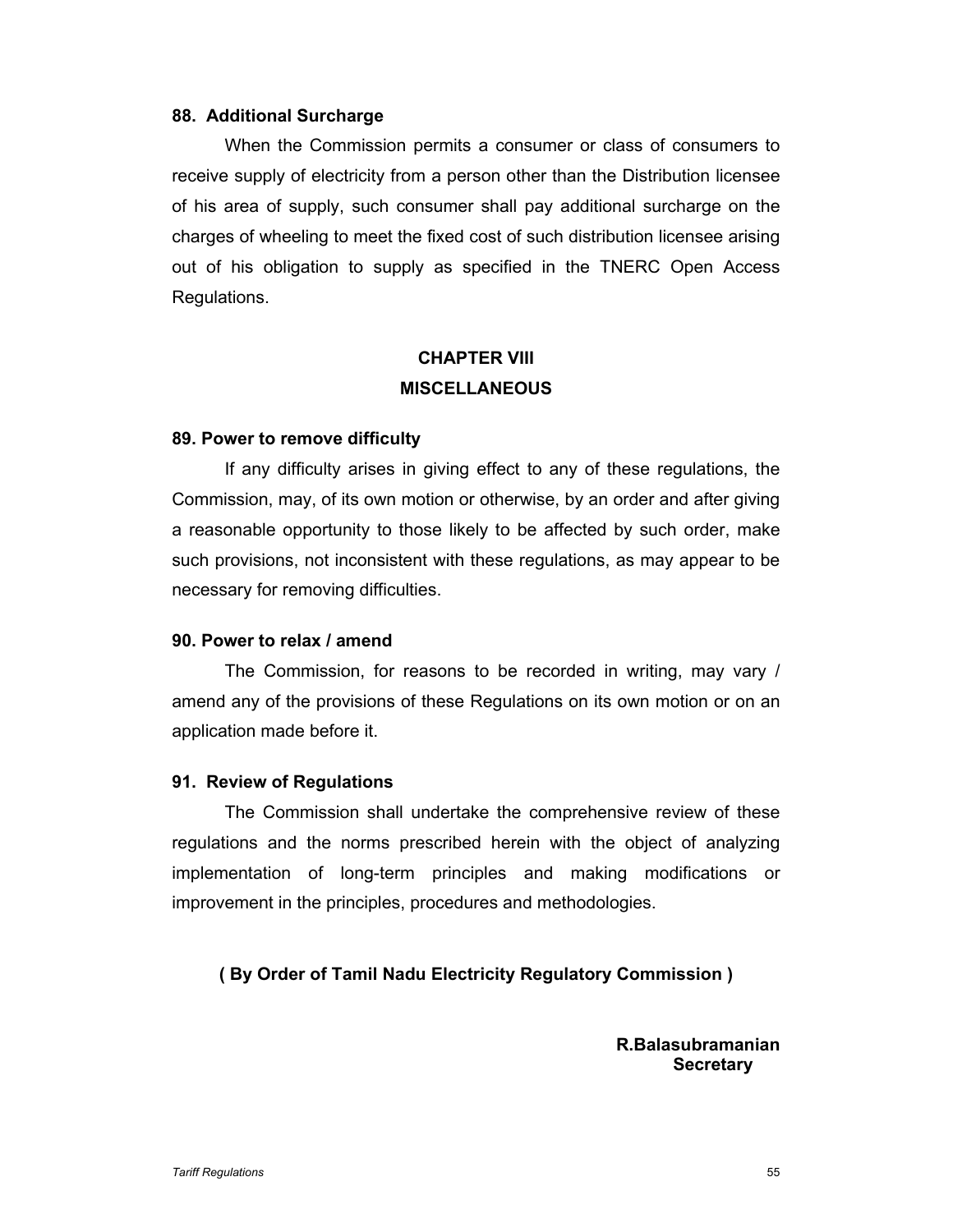# **Annexure**

# **Depreciation Schedule**

Refer to Regulation 24

| <b>Description of Assets</b>                                                                                     | <b>Useful</b><br>Life(yrs)                                                                           | Rate<br>(Calculat<br>ed<br>w.r.t.<br>$90\%$ ) |           |
|------------------------------------------------------------------------------------------------------------------|------------------------------------------------------------------------------------------------------|-----------------------------------------------|-----------|
| A. Land owned under full title                                                                                   | 1<br>Infinity                                                                                        | $\overline{2}$                                | $3 = 1*2$ |
| B. Land held under lease:                                                                                        |                                                                                                      |                                               |           |
| (a) for investment in land.                                                                                      | The period of<br>lease or the<br>period remaining<br>unexpired on the<br>Assignment of<br>the lease. |                                               |           |
| (b) for cost of clearing site                                                                                    | The period of<br>lease remaining<br>unexpired at the<br>date of clearing<br>the site.                |                                               |           |
| C. Assets:<br>Purchased new:<br>(a) Plant and machinery in generating<br>Stations including plant foundations :- |                                                                                                      |                                               |           |
| (i) Hydro-electric                                                                                               | 35                                                                                                   | 2.57                                          | 90        |
| (ii)Steam-electric NHRS<br>and Waste Heat Recovery<br><b>Boilers/Plants</b>                                      | 25                                                                                                   | 3.60                                          | 90        |
| (iii)Diesel-electric and<br>Gas plant                                                                            | 15                                                                                                   | 6.00                                          | 90        |
| (b) Cooling towers and<br>circulating water systems                                                              | 25                                                                                                   | 3.60                                          | 90        |
| (c) Hydraulic works forming<br>Part of hydro-electric system<br>including:-                                      |                                                                                                      |                                               |           |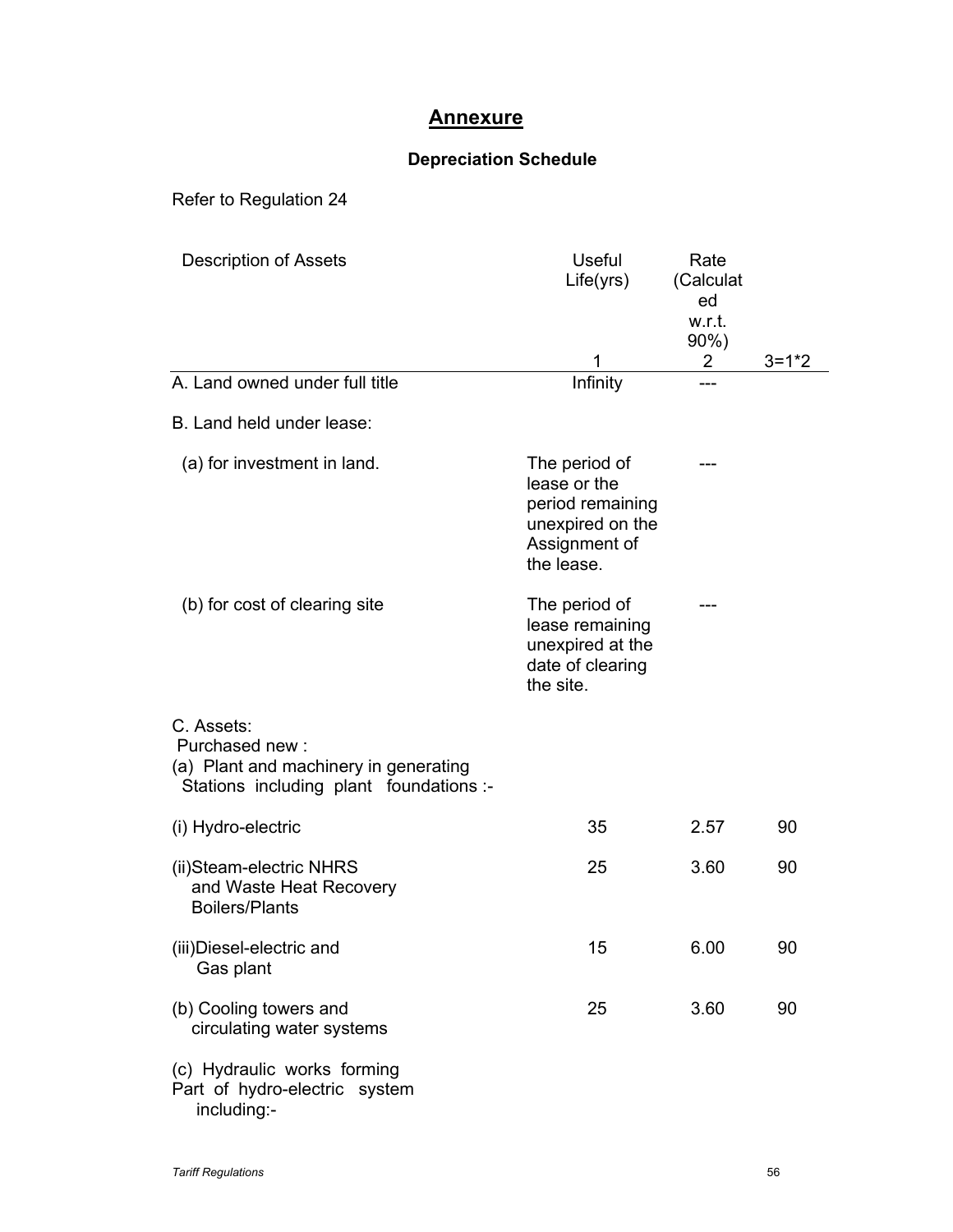| (i) Dams, Spilways weirs,<br>Canals reinforced concrete<br>Flumes and syphons                                                                                             | 50 | 1.80  | 90 |
|---------------------------------------------------------------------------------------------------------------------------------------------------------------------------|----|-------|----|
| (ii) Reinforced concrete<br>pipelines and surge tanks,<br>steel pipelines, sluice gates,<br>steel surge (tanks) hydraulic<br>control valves and other<br>hydraulic works. | 35 | 2.57  | 90 |
| (d) Building and civil engineering works of a<br>Permanent character, not mentioned<br>above:-                                                                            |    |       |    |
| (i) Offices and showrooms                                                                                                                                                 | 50 | 1.80  | 90 |
| (ii) Containing thermo-<br>electric generating plant                                                                                                                      | 25 | 3.60  | 90 |
| (iii) Containing hydro-<br>electric generating plant                                                                                                                      | 35 | 2.57  | 90 |
| (iv) Temporary erection<br>such as wooden structures                                                                                                                      | 5  | 18.00 | 90 |
| (v) Roads other than<br>kutcha roads                                                                                                                                      | 50 | 1.80  | 90 |
| (vi) Others<br>(e) Transformers, transformer (Kiosk) sub-<br>station<br>equipment and other fixed apparatus<br>(including<br>plant foundations)                           | 50 | 1.80  | 90 |
| (i) Transformers (including<br>foundations) having a rating<br>of 100 kilo volt amperes and<br>Over                                                                       | 25 | 3.60  | 90 |
| (ii) Others                                                                                                                                                               | 25 | 3.60  | 90 |
| (f) Switchgear, including<br>Cable connections                                                                                                                            | 25 | 3.60  | 90 |
| (g) Lightning arrestors:<br>(i) Station type                                                                                                                              | 25 | 3.60  | 90 |
| (ii) Pole type                                                                                                                                                            | 15 | 6.00  | 90 |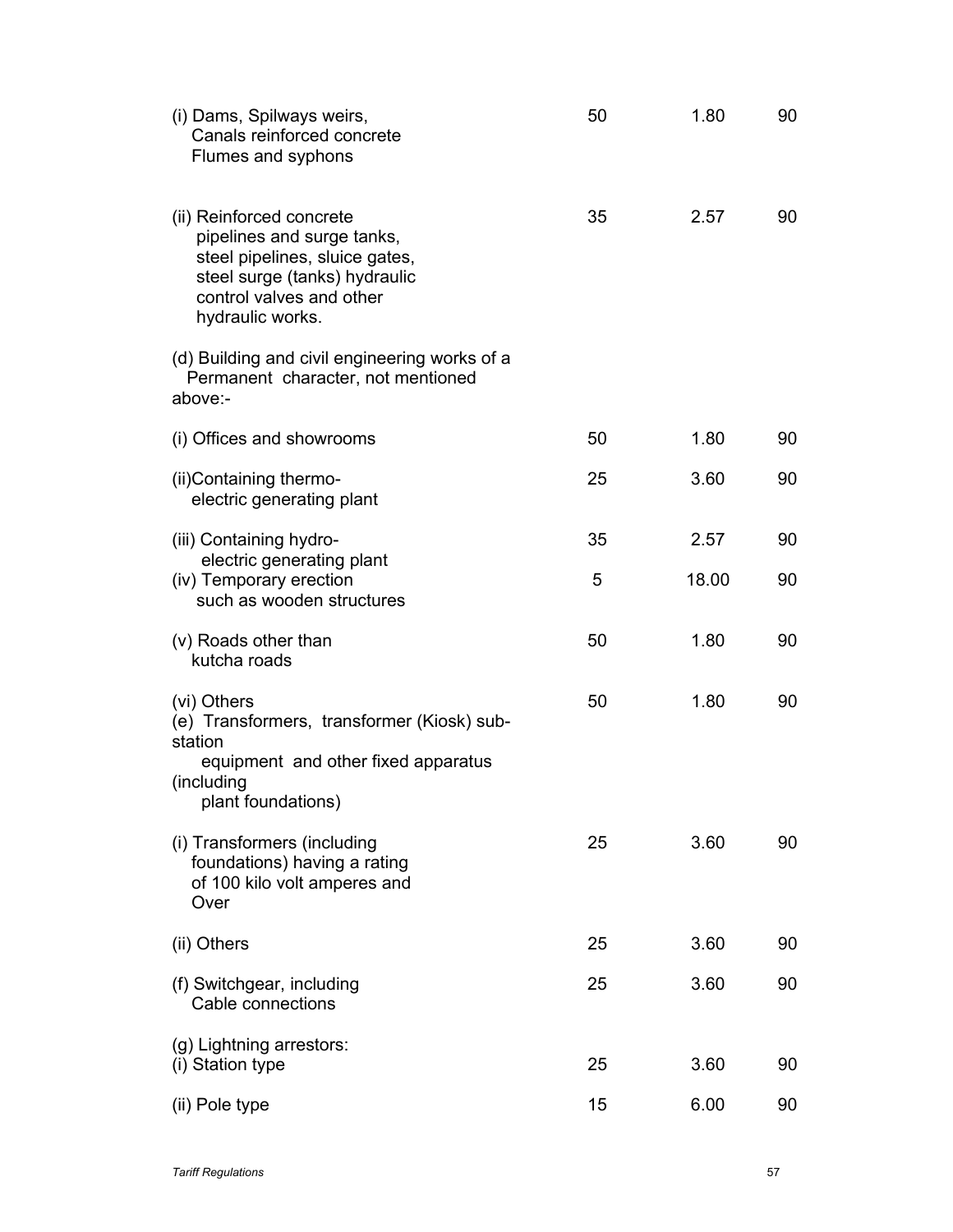| (iii) Sychronous condensor                                                                                                        | 35 | 2.57  | 90 |
|-----------------------------------------------------------------------------------------------------------------------------------|----|-------|----|
| (h) Batteries:                                                                                                                    | 5  | 18.00 | 90 |
| (i) Underground Cable<br>Including joint boxes<br>and disconnected boxes                                                          | 35 | 2.57  | 90 |
| (ii) Cable duct system                                                                                                            | 50 | 1.80  | 90 |
| (I) Overhead lines including supports:                                                                                            |    |       |    |
| (i) Lines on fabricated<br>steel operating at nominal<br>voltages higher than 66 KV                                               | 35 | 2.57  | 90 |
| (ii) Lines on steel<br>supports operating at<br>nominal voltages higher<br>than 13.2 Kilo volts but<br>not exceeding 66 Kilo vols | 25 | 3.60  | 90 |
| (iii) Lines on steel or<br>reinforced concrete supports                                                                           | 25 | 3.60  | 90 |
| (iv) Lines on treated wood<br>Supports                                                                                            | 25 | 3.60  | 90 |
| (j) Meters                                                                                                                        | 15 | 6.00  | 90 |
| (k) Self propelled vehicles                                                                                                       | 5  | 18.00 | 90 |
| (I) Air conditioning plants:<br>(i) Static                                                                                        | 15 | 6.00  | 90 |
|                                                                                                                                   | 5  | 18.00 | 90 |
| (ii) Portable<br>(m) (i) Office furniture<br>and fittings                                                                         | 15 | 6.00  | 90 |
| (ii) Office equipments:                                                                                                           | 15 | 6.00  | 90 |
| (iii)Internal wiring<br>including fittings and<br>Apparatus                                                                       | 15 | 6.00  | 90 |
| (iv) Street light<br>Fittings                                                                                                     | 15 | 6.00  | 90 |